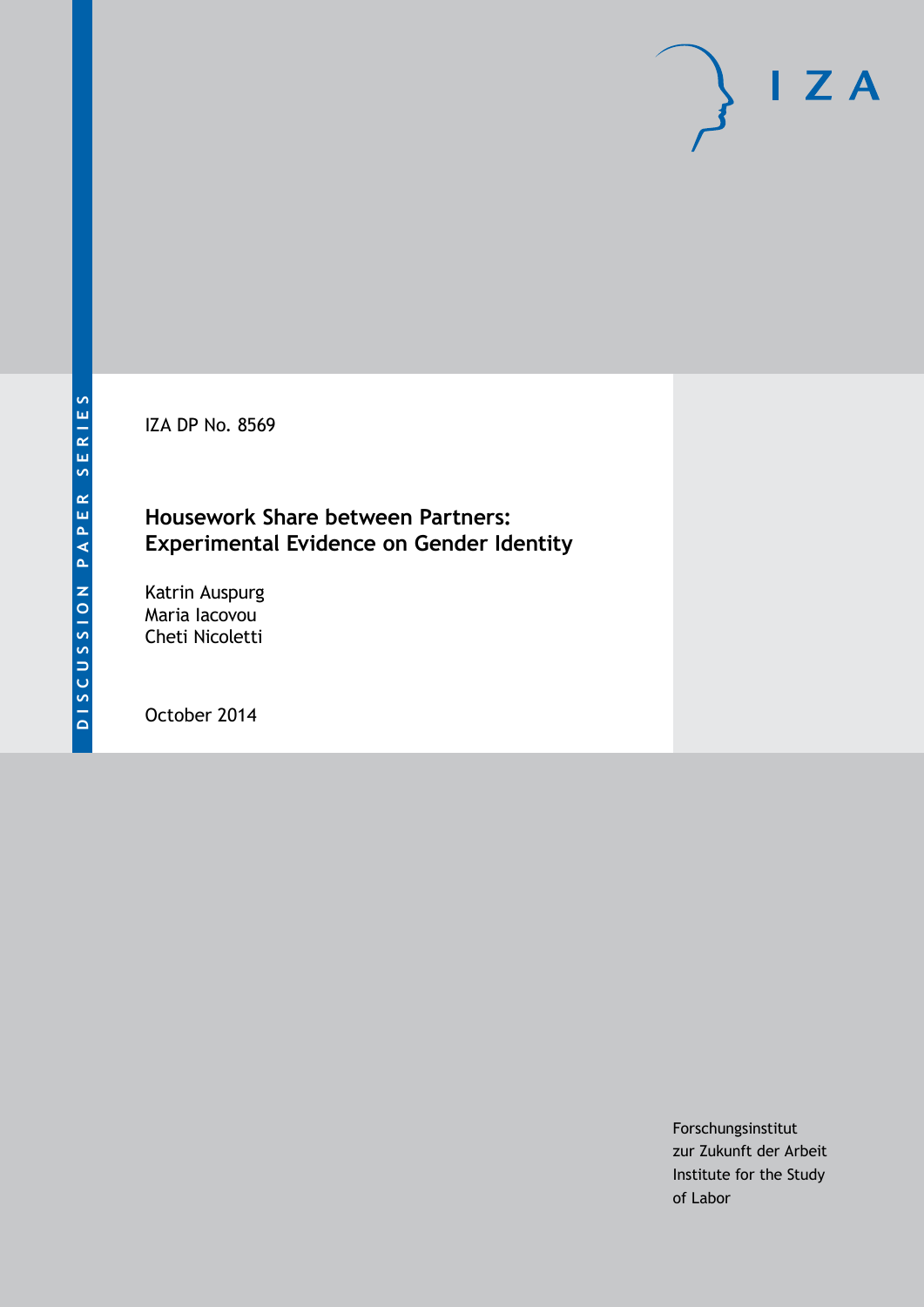# **Housework Share between Partners: Experimental Evidence on Gender Identity**

## **Katrin Auspurg**

*Goethe University Frankfurt Main*

## **Maria Iacovou**

*University of Cambridge*

### **Cheti Nicoletti**

*DERS, University of York, ISER, University of Essex and IZA*

Discussion Paper No. 8569 October 2014

IZA

P.O. Box 7240 53072 Bonn Germany

Phone: +49-228-3894-0 Fax: +49-228-3894-180 E-mail: [iza@iza.org](mailto:iza@iza.org)

Any opinions expressed here are those of the author(s) and not those of IZA. Research published in this series may include views on policy, but the institute itself takes no institutional policy positions. The IZA research network is committed to the IZA Guiding Principles of Research Integrity.

The Institute for the Study of Labor (IZA) in Bonn is a local and virtual international research center and a place of communication between science, politics and business. IZA is an independent nonprofit organization supported by Deutsche Post Foundation. The center is associated with the University of Bonn and offers a stimulating research environment through its international network, workshops and conferences, data service, project support, research visits and doctoral program. IZA engages in (i) original and internationally competitive research in all fields of labor economics, (ii) development of policy concepts, and (iii) dissemination of research results and concepts to the interested public.

<span id="page-1-0"></span>IZA Discussion Papers often represent preliminary work and are circulated to encourage discussion. Citation of such a paper should account for its provisional character. A revised version may be available directly from the author.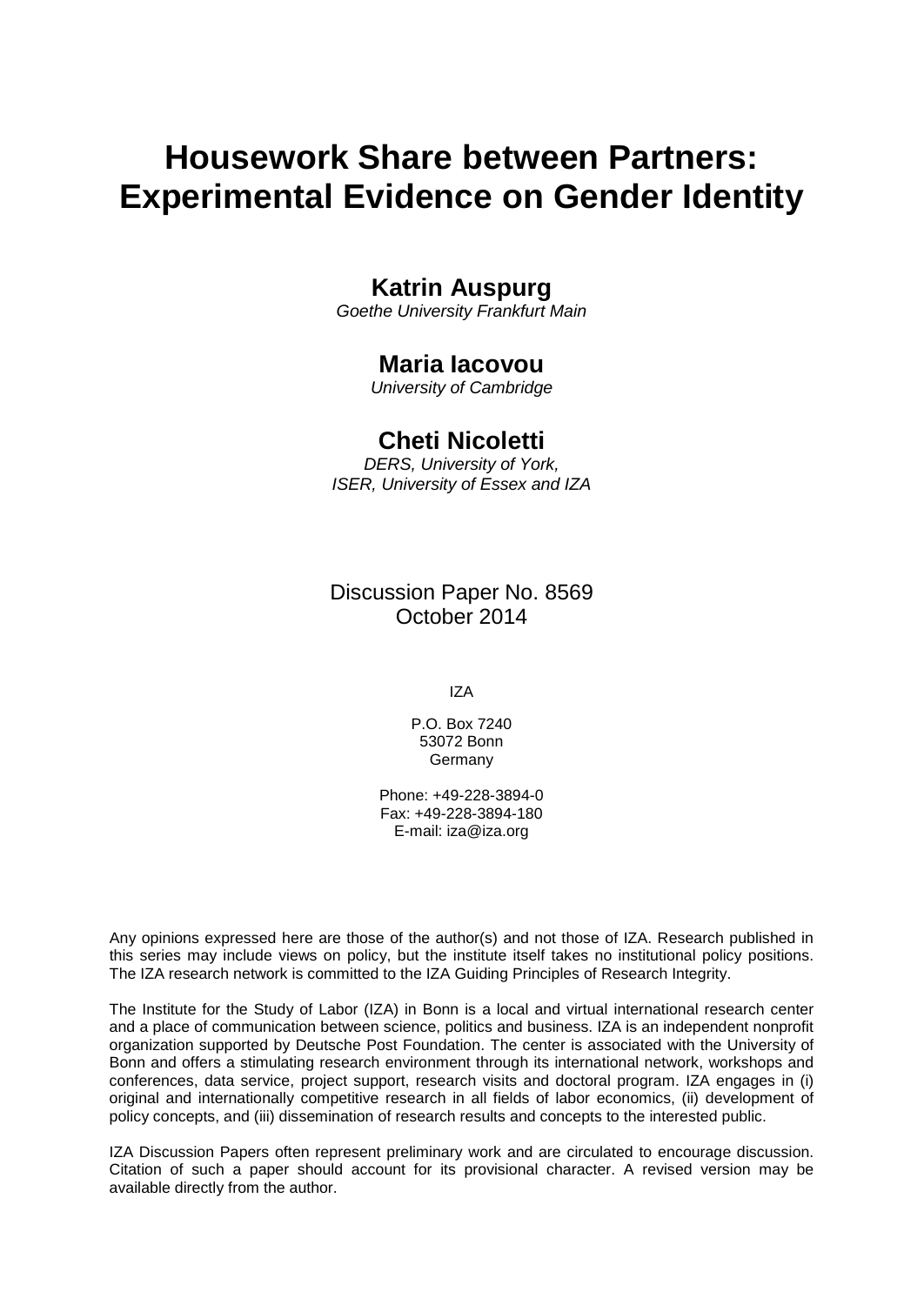IZA Discussion Paper No. 8569 October 2014

# **ABSTRACT**

# **Housework Share between Partners: Experimental Evidence on Gender Identity[\\*](#page-1-0)**

Using an experimental design, we investigate the reasons behind the gendered division of housework within couples. In particular, we assess whether the fact that women do more housework may be explained by differences in preferences deriving from differences in gender identity between men and women. We find little evidence of any systematic gender differences in the preference for housework, suggesting that the reasons for the gendered division of housework lie elsewhere.

JEL Classification: J16, J22, C35

Keywords: gender, housework, unpaid work, division of labor, experiment

Corresponding author:

Cheti Nicoletti Department of Economics and Related Studies University of Essex Heslington, York YO10 5DD United Kingdom E-mail: [cheti.nicoletti@york.ac.uk](mailto:cheti.nicoletti@york.ac.uk)

This research work was supported by the Economic and Social Research Council (ESRC) through the Research Centre on Micro-Social Change (MISOC) (award no. res-518-28-001) and it is based on a survey factorial experiment which was funded by the UK Longitudinal Studies Centre (award no. RES-586-47-0002). We are also thankful to the Development Fund of the University of Konstanz and University of Essex.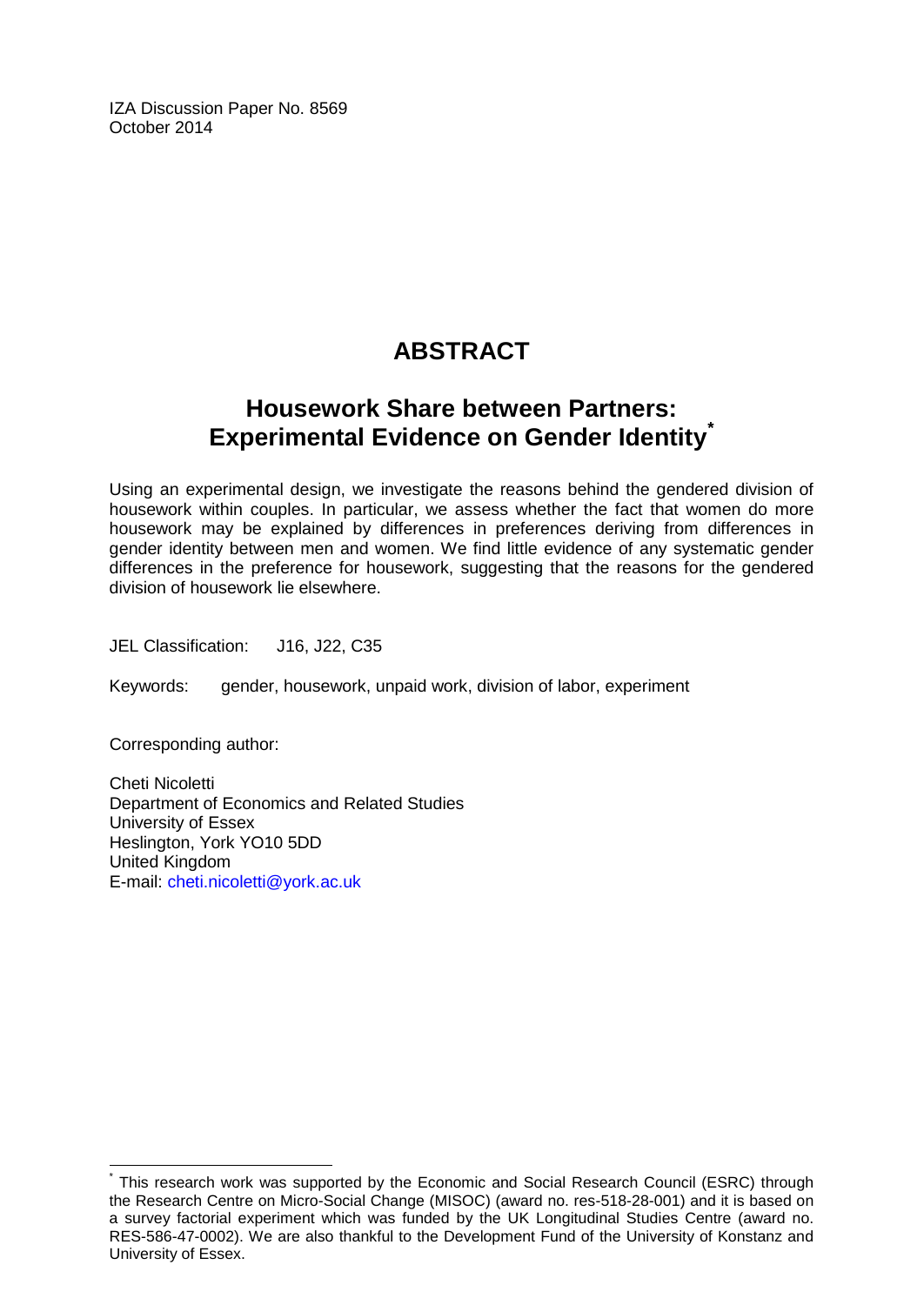#### 1. INTRODUCTION

In this paper we report on the results of a novel experiment to assess the role of gender identity in determining the level of utility which men and women derive from different allocations of housework between partners.

The question of why women spend more time doing housework than their male partners has attracted considerable interest from scholars from across the social sciences (Becker 1965; Oakley 1974; Hakim 1996 and 2000; Akerlof and Kranton 2000; Baker and Jacobsen 2007; Lachance-Grzela and Bouchard 2010; Stratton 2012; and many others). This question is all the more relevant in the contemporary context where women's labor market participation and earnings have increased vastly relative to those of men, and where women's qualifications are now on a par with those of men, but where there remain large disparities in the amount of housework done by men and women (Kan et al. 2011).

A range of theories have been advanced to explain this phenomenon. These will be discussed fully in Section 2, but the debate essentially boils down to whether women do more housework because their capabilities and characteristics are systematically different from those of men; or because they are responding to pressure arising from power dynamics within the partner relationship or from society at large; or because women's gender identity means that they actually prefer to spend a greater proportion of their time doing housework than men do. It is this issue of differences in preferences arising from gender identity which this paper sets out to explore.

The first model of economic behavior which incorporated gender identity into the utility function was proposed by Akerlof and Kranton (2000); this model has the potential to explain asymmetries in the allocation of paid and unpaid work which conventional utility-based models cannot. We test such a model in an experimental framework, using as a measure of utility the levels of self-reported satisfaction in a factorial survey experiment, and testing whether gender is a relevant determinant of the utility individuals derive from housework.

Economists are often skeptical about the use of self-reported measures of subjective wellbeing, satisfaction, etc. (see e.g. Bertrand and Mullainathan 2001), due to concerns that individuals might understand subjective questions differently, or might differ in their use of the scale provided to rank their situation. This heterogeneity in response style across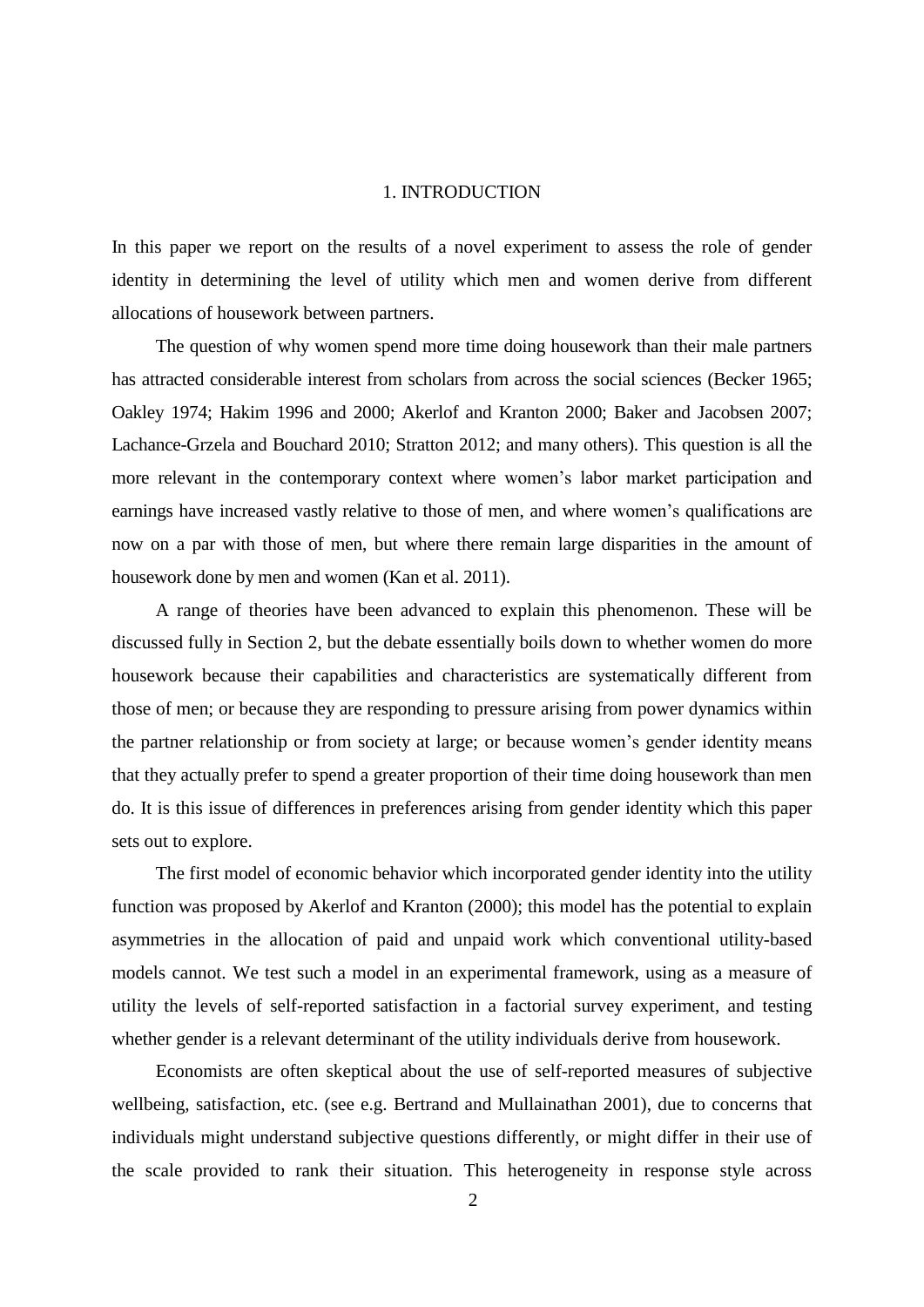individuals may lead to biased estimates; however, this is less of an issue in our experimental context, for two reasons. First, in our experimental design the principal factors affecting utility are randomly assigned, therefore avoiding any potential correlation between these factors and unobserved individual characteristics. Second, we explicitly take account of the issue of heterogeneity by collecting multiple observations on participants and controlling for individual effects, showing that unobserved individual-specific characteristics (such as personality traits) are uncorrelated with the experimental factors explaining the level of satisfaction (utility).

There currently exists hardly any empirical evidence on how gender, and gender identity, affect the utility which individuals derive from the division of labor between partners. In fact, it is far from straightforward to use survey data to test empirically whether men and women have different preferences over the allocation of paid or unpaid work. There is no shortage of available data: several household surveys include questions on the allocation of paid work and housework between partners, and on individuals' satisfaction with these arrangements. However, these data contain only reports of people's satisfaction with their *actual* arrangements, and not the level of satisfaction that they *would* experience under alternative arrangements. This leads to three main problems. First, some distributions of housework and paid work are rarely observed in surveys (for example, households where the woman does more paid work, and earns more, and does less housework, than her male partner, are present only in very low numbers in most survey-based samples). This means that it is not possible to estimate preferences over the entire range of potential distributions of housework and paid work, because there are simply too few observations in some parts of the full space.

Second, people's satisfaction with the situation in which they actually find themselves may be affected by a process of ex-post rationalization, and may be a poor reflection of what their preferences might be, given the possibility of one or more alternative situations.

Third, and perhaps most importantly, people's actual hours of domestic and market work, as well as other factors such as their wage levels, are largely determined by their own characteristics and those of their partners – and some of these may be the same characteristics which drive people's utility with housework arrangements. Since surveys do not usually provide details on all potential relevant individual characteristics, empirical analyses are subject to problems with endogeneity, which means that it is difficult to draw causal inferences from survey data as to whether women's greater contribution to housework arises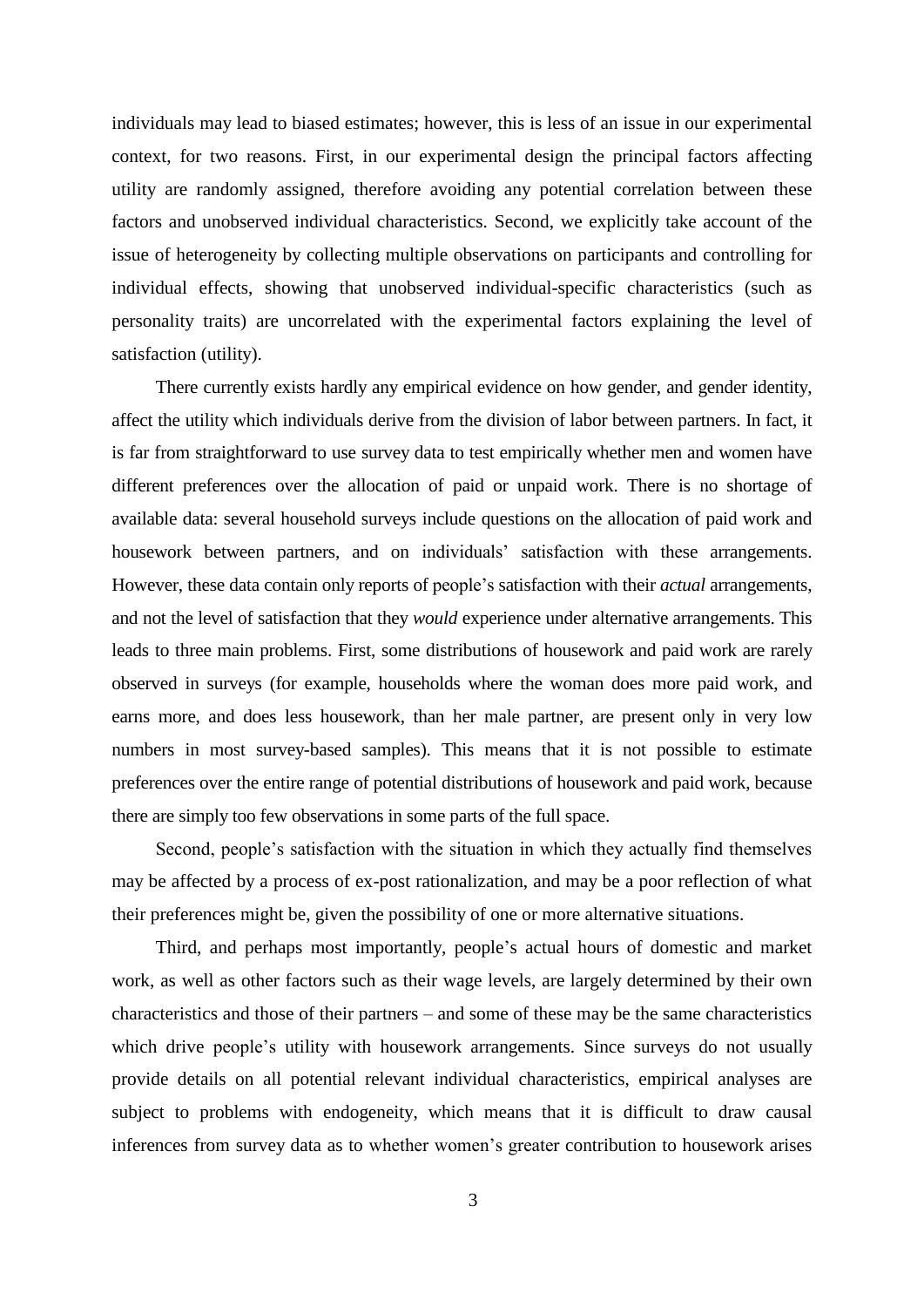as the result of gender-specific preferences, or as the result of a process of specialization triggered by partners' differences in productivity in the market and in the home.

In many contexts where behavior is endogenously determined, a randomized experiment would address the problem. However, the difficulties in carrying out a real-world randomized experiment in this context are obvious and insurmountable: it would simply not be possible to randomly allocate paid work, earnings or housework among a sample of couples.

An alternative empirical approach is the use of laboratory, field or survey experimental designs (see Croson and Gneezy 2009, Bertrand 2011). Three examples of experimental studies on gender identity are the lab experiment run by Cadsby et al. (2013) to test the effect of gender identity on attitudes to risk and competition, the lab experiment by Görges (2014) to test gender specific patterns in couples' work specialization decisions and the factorial survey experiment adopted by Abraham et al. (2010) to test the effect of gender role attitudes on migration decisions within dual-earner partners. However, no experiment has previously been carried out to test differences in the perceived utility of housework arrangements between partners.

The current experiment is designed as follows. We invite people to imagine themselves and their partners in several different hypothetical domestic scenarios ("vignettes"), and to tell us how satisfied they would be with each set of arrangements. We generate these hypothetical scenarios using a multi-factorial experimental survey design<sup>1</sup>; that is, as well as varying the distribution of housework between the different scenarios, we also vary a range of other factors: the share of paid work done by each partner; the level of respondents' own earnings and their partners' earnings; the presence and age of children in the home; and whether the household employs paid help (i.e. whether there is some market substitution of domestic work).

<sup>1</sup> Factorial survey experiments have been widely used by sociologists to study beliefs, attitudes and decisions (see Wallander 2009 for a review). Economists have used similar methods to study individual choice and willingness to pay, preferences across products for marketing purposes, evaluations of non-market goods such as health and environmental conditions, and to assess the utility of objects and situations ('stated preference experiments', 'stated choice experiments' and 'conjoint valuation methods' in e.g. Green and Srinivasan 1990; Louviere et al. 2000; Bateman et al. 2002; Amaya-Amaya et al. 2008; Sándor and Franses 2009).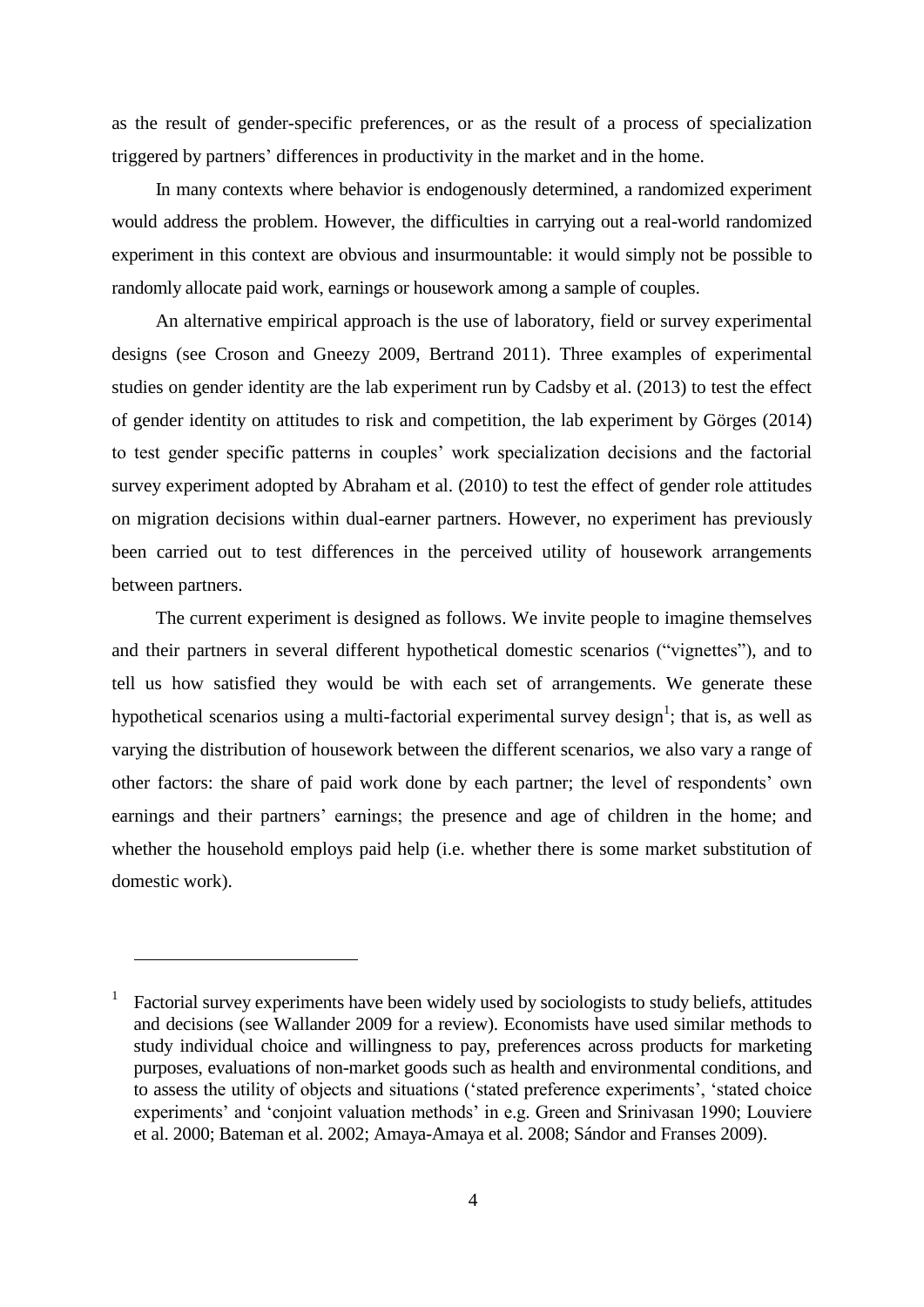The experimental design is described in detail in Section 3. A feature of this design is that vignettes are randomly allocated between households, with male and female members of couples receiving sets of vignettes which are identical but "reflected" (that is, the same housework and paid work arrangements, but with the roles of the male and female partners exchanged). This design allows us to assess directly whether the perceived utility derived from different work arrangements differs between men and women. A finding that there are systematic differences between men's and women's utility (and/or that both men and women prefer arrangements under which the woman does most of the housework) would lead us to conclude that gender identity, i.e. the internalization of social gender norms, affects the derived utility of men and women, as suggested by Akerlof and Kranton (2000). Conversely, finding that there are few or no differences in perceived utility between men and women (and the absence of a preference for gendered arrangements among either men or women) would lead us to conclude that gender identity does not play a significant role in determining the level of utility arising from different working arrangements; that in general, preferences over the division of work between partners are the same for men and women; and that the tendency of women to specialize more in housework is not due to preferences, but must be due to some other factor: women's comparative advantage in domestic activities, as suggested by Becker (1965), or social gender norms that are not internalized by women, but that are nevertheless enforced.

The main analysis in this paper is carried out via linear random effects regressions; in addition, we carry out a range of validity checks and sensitivity analyses, including the estimation of a linear regression with fixed effects and an ordered probit specification with random effects, checks on whether unobserved characteristics such as mood and personality traits might affect the level of reported satisfaction; and checks on whether people abstract from their own gender when answering vignette questions. We also repeat our analysis on subsamples of individuals, in order to test whether gender differences, which are not evident across the population in general, may be present for groups in specific circumstances: (i) those who are actually married or living with a partner, (ii) those who have children in real life, and (iii) people who undertake a high share of housework in real life.

#### 2. BACKGROUND AND LITERATURE

Becker (1965) models choices relating to the allocation of housework and paid work between partners as being determined by the returns from specialization: if one partner is relatively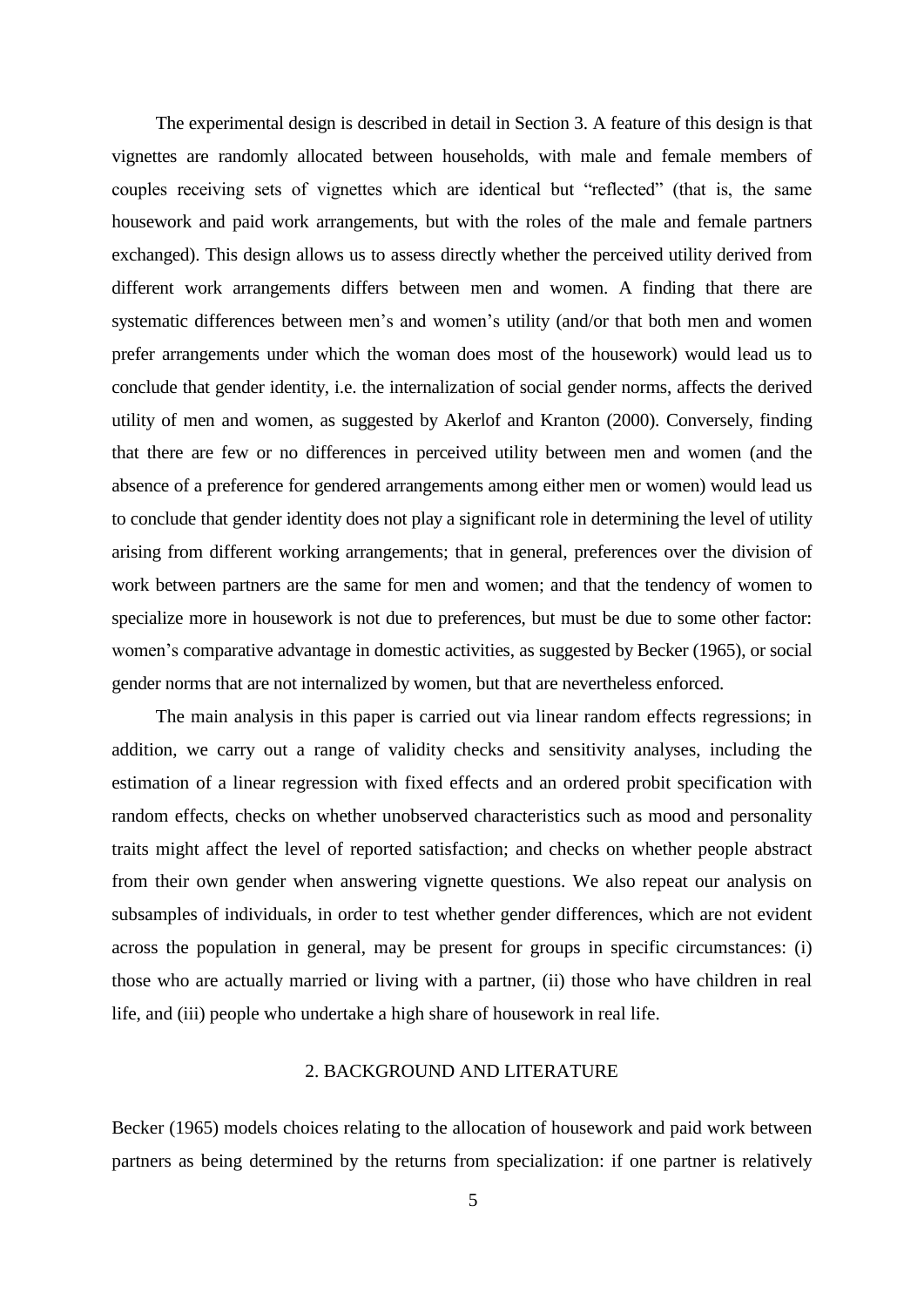more productive than the other in market work, the overall utility accruing to a household will be maximized if that partner specializes in market work while the other specializes in housework. This would explain why, in a context where men have higher levels of human capital than women, men do the majority of paid work and women do most of the housework. However, it also implies that if women and men had identical levels of human capital, we should observe both sexes doing similar shares of market work and housework. In fact, in real life, women generally do more housework than men, even when partners have similar levels of education (Brines 1993, 1994; Akerlof and Kranton, 2000).

Becker (1985) explains this gender asymmetry in housework shares as a consequence of the comparative advantage of women in childcare and in other domestic activities such as cooking and cleaning. Women's comparative advantage in these areas means that they end up doing more childcare and housework, and consequently choose paid jobs that are more flexible, less demanding and less well rewarded. This is the main explanation that Becker (1985) proposes for the gendered division of housework; however, he notes that gender asymmetry could also be justified by any other factor which leads women to have lower-paid jobs, including (but not limited to) discrimination against women, social norms, "gender exploitation", and work interruptions for childbearing. As long as women tend to be paid less than men in the labor market for whatever reason, they have a comparative advantage for specializing more in housework. In theory this specialization is gender-neutral, meaning that if a man were comparatively more productive than his female partner in the domestic sphere, he should do a higher share of the housework than his partner. However, in real life, women are observed to do a larger share of housework even when their market work share is as large as, or even larger than, their partner's (Brines 1993, 1994). This empirical evidence runs counter to the theoretical suggestion that work arrangements between partners are genderneutral.

For this reason, sociologists have criticized economic theories that assume a genderneutral housework division and have sought alternative explanations for the gender asymmetries observed in society; proposed theories include women's lack of power within the family and in society at large (Lennon and Rosenfield 1994, Baxter and Western 1998) and social gender norms, either externally imposed on women, or internalized by them (Brines 1994; Baxter and Western 1998; Bianchi et al. 2000). Hakim (2000) is the leading proponent of sociological theories based on internalized preferences. Her "preference theory" argues that preferences over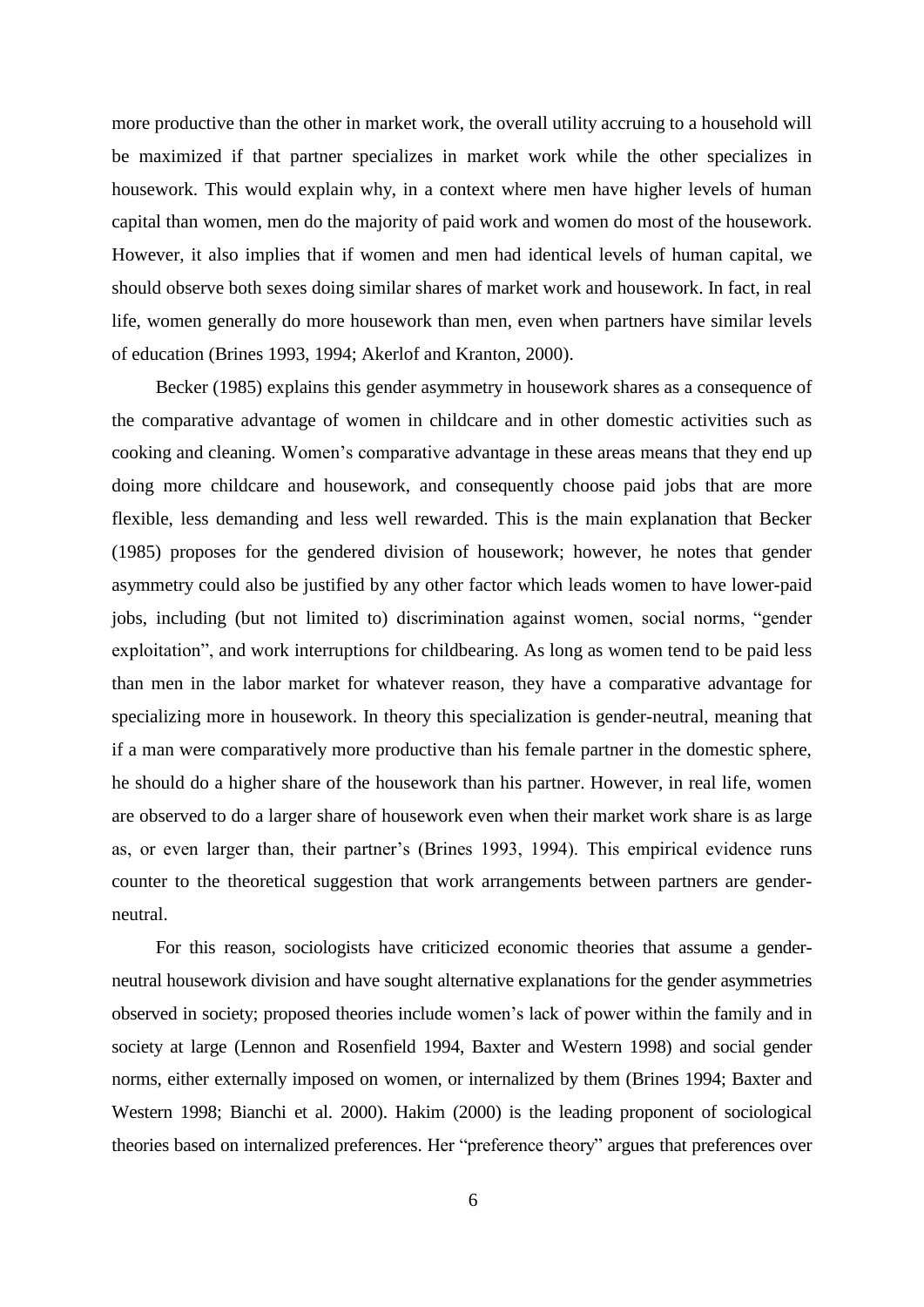paid work and domestic work differ systematically between men (whose preferences are largely homogeneous) and women (who are highly heterogeneous). She categorizes between 10% and 30% of women as "career-oriented", prioritizing paid work and life in the public arena; a similar proportion as "family-oriented", prioritizing work in the home and investments in children; and the remainder as "adaptive", valuing activity in both the domestic and the public spheres.

More recently, economists have also recognized the existence of gender norms and have attempted to identify an economic rationale for these norms. One proposal (see Hadfield 1999; Baker and Jacobsen 2007) is that a gendered division of labor attenuates co-ordination issues between partners and the "marital hold-up problem". It is in the interests of both partners to co-ordinate the division of domestic and market labor between them, with one partner specializing more in labor market activities and the other in domestic activities. However, the co-ordination exercise may not be straightforward, especially when people have incomplete information on their partners' characteristics. In such a situation, a customary gendered division of labor may help in attenuating these coordination issues. Additionally, men and women have to decide how much to invest in learning market and domestic activities before searching for a mate, and without information on the capabilities of their future partner in these domains. In the absence of behavioral norms, there will be an incentive for both partners to over-invest in learning market activities and to under-invest in learning domestic skills, since in the case of a divorce a partner who specializes more in market work will have better outside options than a partner who has specialized more in housework (Ott 1992). This problem of suboptimal investments is termed the marital hold-up problem<sup>2</sup>, and is ameliorated by social norms relating to the gendered division of labor.

While this explanation provides a justification for these social norms, it does not explain why people conform to them. Social norms can only exist if deviating behaviors are socially sanctioned or if norm-compliance is rewarded (Axelrod 1984; Ott 1992). In modern societies there are no formal sanctions for people who deviate from a customary gender division of labor, and no formal rewards for those who conform; the only possible

<sup>2</sup> As emphasized by Baker and Jacobsen (2007), the existence of a marital hold-up problem is consistent with a large set of economic models that explain the division of marital surplus between partners and the investment decisions by partners prior to the marriage (e.g. Konrad and Lommerud 2000; Vagstad 2001; Peters and Siow 2002).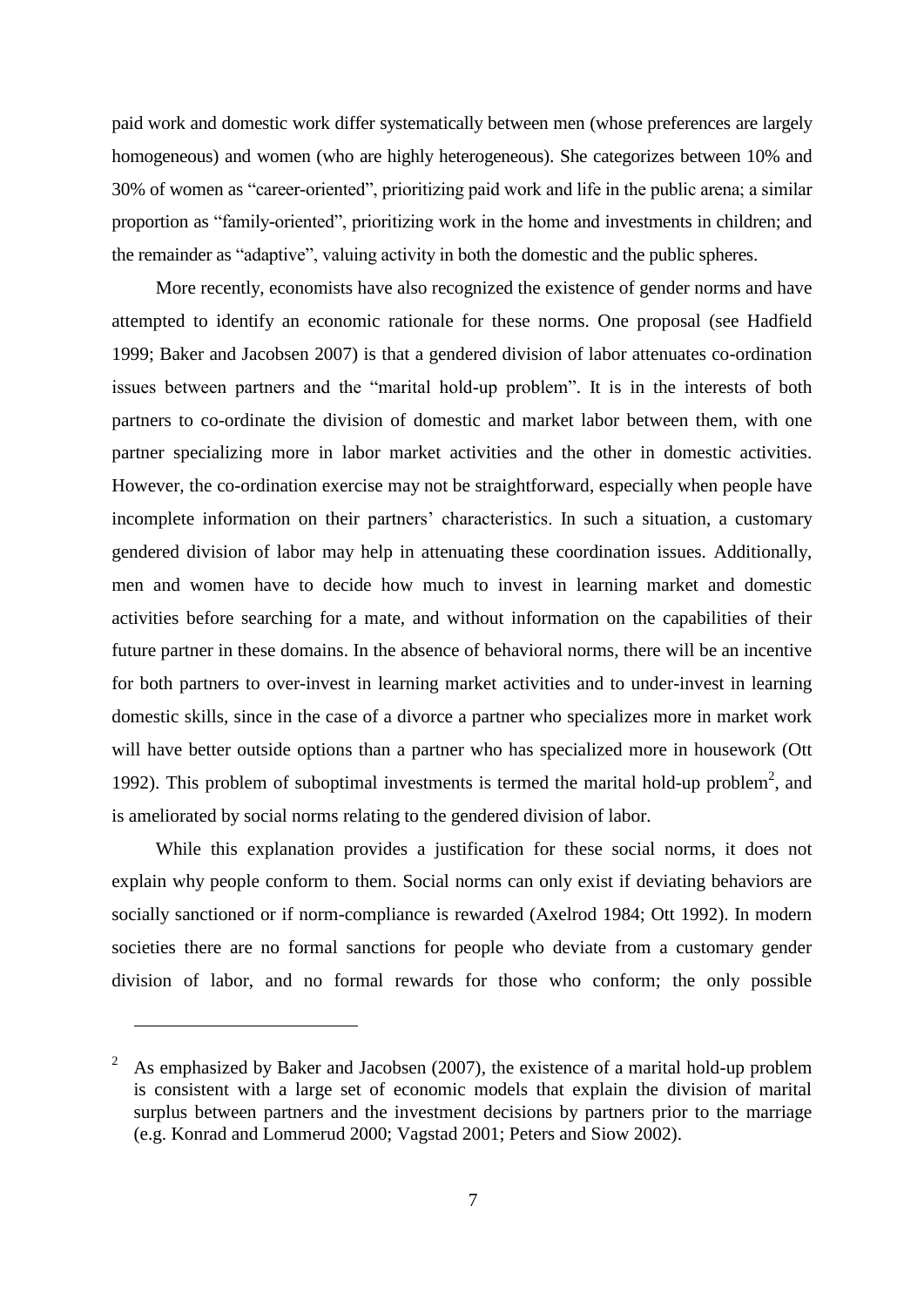explanation for why people conform is that they internalize social norms. The internalization of social gender norms occurs when people conform to the behavior and role prescribed by social norms to affirm their gender self-image (gender identity). Behaviors and gender roles that deviate from those prescribed by social norms can cause anxiety and uneasiness and a loss of gender identity (West and Zimmerman 1987).

Akerlof and Kranton (2000) develop an economic model that takes into consideration gender identity. They assume that people choose specific actions (behaviors) to maximize their utility, which depends on the consumption of goods and services made possible by the chosen actions and on how much these chosen actions reinforce the gender identity of the individual. Individuals who choose work arrangements which deviate from arrangements prescribed by social gender norms will incur a penalty in their utility compared to individuals whose choices affirm their gender self-image by conforming to customary gender roles. This influence of gender identity on individual utility provides a potential explanation for why women do more housework than their male partners, even when their earning power and hours of market work are equal to or higher than those of their partners.

It is this idea that gender identity, in the form of internalized gender norms, influences people's preferences, and that preferences in turn influence behavior, that this paper seeks to investigate.

As mentioned in the Introduction, we are not aware of any existing research which directly examines the relationship between housework sharing within a partnership and the utility of the partners. However, several studies on related themes exist, and are relevant to this study. Gough and Killewald (2001) use a quasi-experimental approach to evaluate the causal effect of exogenous changes in the share of market work within the partnership (in the form of unexpected job losses) on housework shares. They find that the effects of job loss are not gender-neutral: both men and women increase their share of housework on losing their job, but this increase is about twice as large for women as it is for men.

Booth and Van Ours (2009) use data from the Household, Income and Labor Dynamics Survey in Australia (HILDA) to estimate the relationship between self-reported life and job satisfaction measures, and the allocation of paid work within households. They find that the men reporting the highest levels of satisfaction are those who work full-time, while the women reporting the highest levels of satisfaction are those who work part-time while their partner works full-time. However, they do not include housework shares in the model, and thus the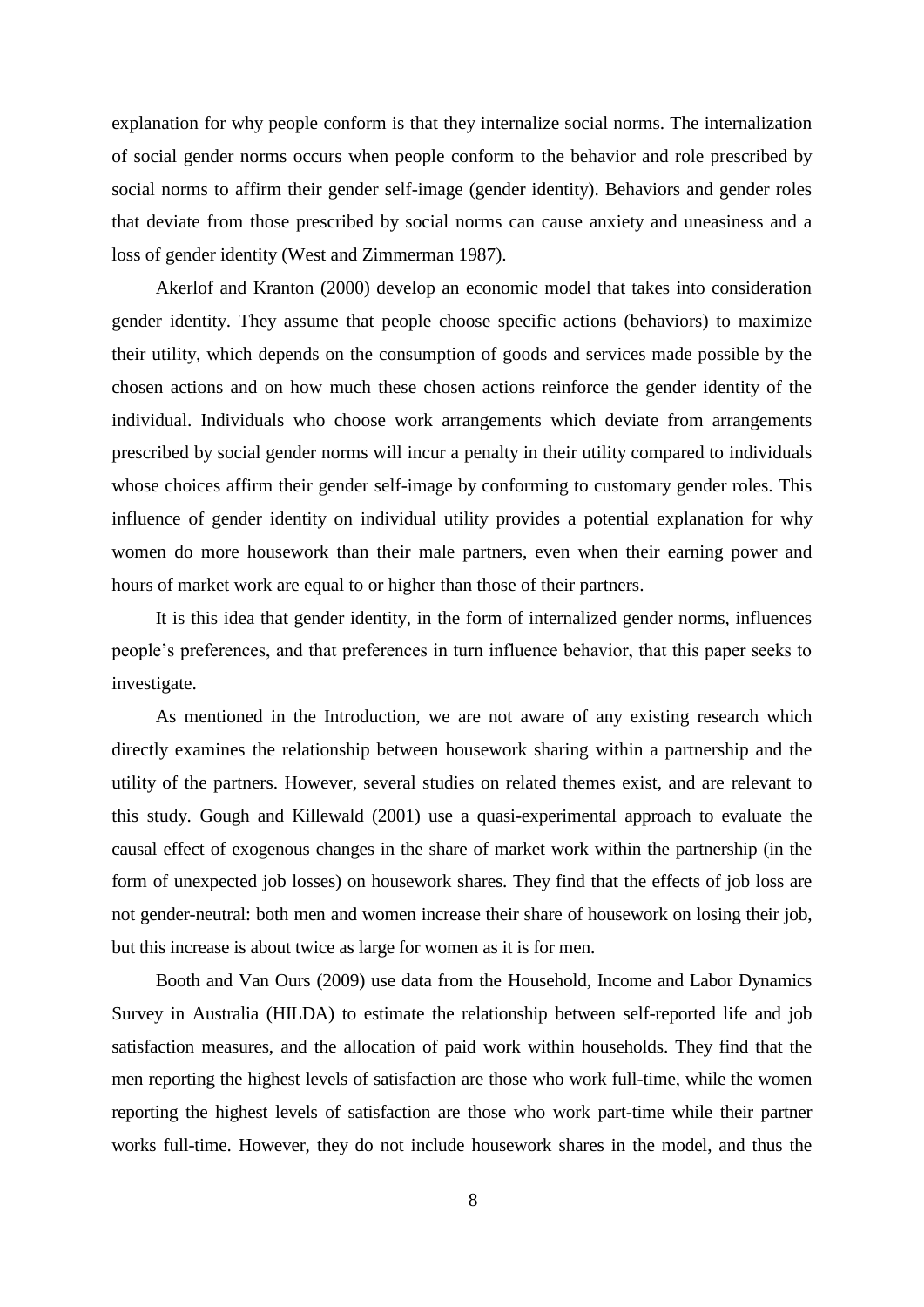study does not provide any direct evidence on the relationship between gender identity and the utility derived from different housework arrangements.

Harryson et al. (2012) use a Swedish sample of cohabiting couples to study the relationship between psychological distress and different housework arrangements, finding that psychological distress is more common, in both men and women, in households where the woman does most of the housework. Sigle-Rushton (2010) finds that the incidence of divorce is lower in families where the father is involved in housework and childcare. None of these studies directly investigates the relationship between housework and individual-level utility; nevertheless, they appear to suggest that certain beneficial outcomes are associated with a more equal distribution of domestic labor.

Görges (2014) run a small lab experiment to test gender specific patterns in work specialization decisions for heterosexual couples who are partners in real life and for fictitious partners who are a pair of strangers. For each couple both individuals can choose to complete a performance-based paid task or they can cooperate and agree that one of them complete the paid task while the other performs an unpaid task that will triple the pay-rate for the partner who completes the paid task. After the tasks are completed individuals are informed about their own pay-off but not about the payoff of their partner and they can decide how much of their pay-off to share with their partner, knowing that the shared pay-off will be increased by 20% and equally distributed between the two partners. The lab experiment results seem to suggest that women are more likely to cooperate and choose the unpaid task but only if they are in a real partnership.

Several researchers (Álvarez and Miles 2003, Bitman et al. 2003; Washbrook 2007) have investigated the effect of earnings differences between partners on housework allocations. Álvarez and Miles (2003) find that gender differences are not explained by differences between partners in terms of wages or other observable characteristics, but by unobserved characteristics related to gender. Bitman et al. (2003) find that women's housework decreases as their wages increase, but only up to the point where both partners earn the same; when women earn more than men, then they appear to compensate for this deviation from gender norms by doing more of the housework. Washbrook (2007) finds that while the amount of paid work done by women, especially mothers, is related to the wage difference between partners, the labor supply of men is not. An increase in women's wages leads to a reduction in their housework and to a market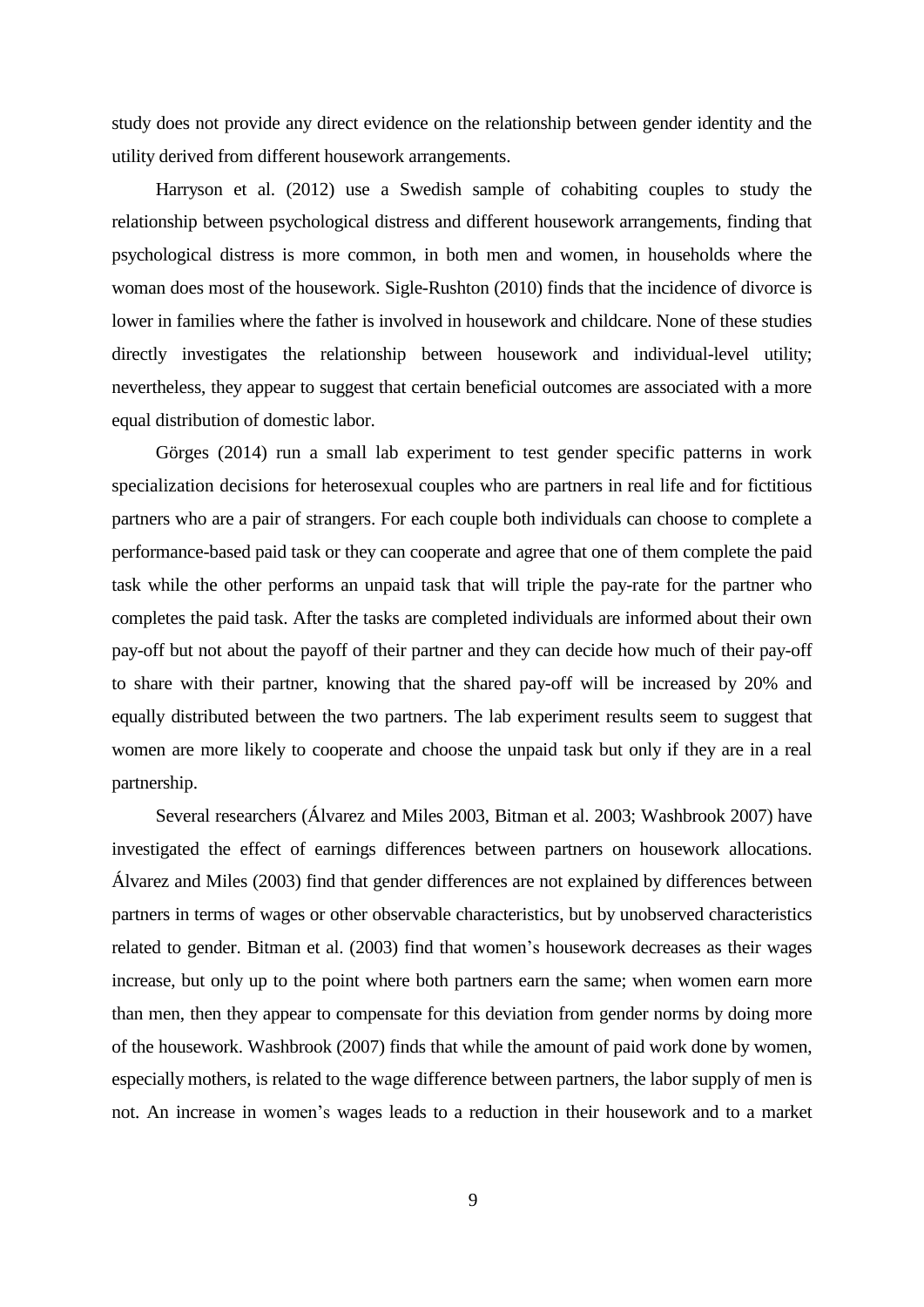substitution of their domestic work, but this is not the case for men. All these studies suggest a degree of gender asymmetry in the relationship between wages and housework.

Hersch and Stratton (1994, 1997, 2002) and Bryan and Sevilla-Sanz (2011) also analyse the relationship between housework and wages but they focus on the effect of women's housework shares on their earnings. They provide direct evidence that the larger share of housework done by women may lead to significantly lower wages, especially if they have children.

#### 3. DATA AND EXPERIMENTAL METHOD

#### *3.1. The UKHLS and the Innovation Panel*

This experiment was conducted as part of the UK Household Longitudinal Study (UKHLS, also known as *Understanding Society*). The UKHLS is a large-scale UK-based panel survey conducted by the Institute for Social and Economic Research at the University of Essex; it started in 2009 and has run annually since then (Buck and McFall 2012). The survey covers around 40,000 households and collects data on a range of individual and household domains; notably, for our purposes, it contains information on household structure, current and past employment, time spent on housework, individuals' standards of housework, and, for people living with a partner, the shares of housework done by respondents and their partners. Also important for this study is that fact that both members of married and cohabiting couples are eligible for interview.

A representative subset of around 1,500 households forms the survey's Innovation Panel (IP). The IP functions as a test-bed for innovations in data collection methods and new methods of research; it started in 2008, a year before the main UKHLS survey, and has been conducted each year since (Jäckle et al. 2014). IP participants are asked the same questions as other UKHLS interviewees; each year a small number of methodological experiments is also added. The experiment on housework satisfaction, on which this paper is based, forms part of the fifth IP, conducted in 2012.

#### *3.2. Experimental design*

Each individual participating in the experiment was presented with three hypothetical scenarios (vignettes) outlining different arrangements between partners for the sharing of housework.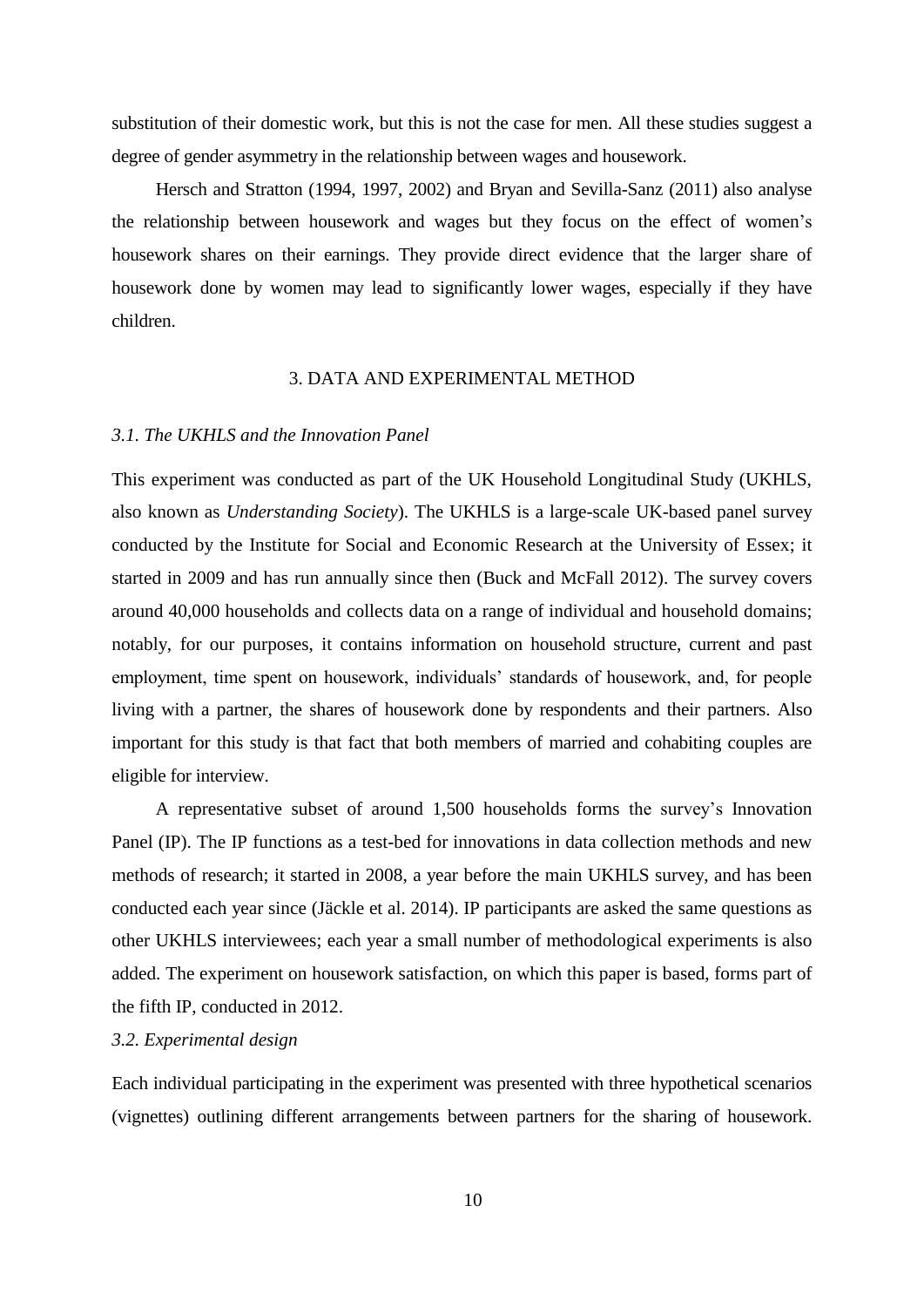They were then asked to indicate what their level of satisfaction would be with each of the three scenarios, on a scale from 1 (*completely dissatisfied*) to 7 (*completely satisfied*).

The three scenarios given to each respondent were selected from a battery of scenarios generated by varying five factors ("dimensions") which are likely to impact on people's satisfaction with housework arrangements: (1) the share of housework done by the respondent; (2) the hours of paid work of respondents and partners; (3) the hourly earnings of respondents and partners; (4) the presence and age of children in the home; and (5) whether the household employs paid help (in the form of a cleaner). Between two and five categories ("levels") were defined for each of the five dimensions; these are presented in Table 1.

|              |                                        | <b>Categories</b>                              |                                                |                                                         |                                                         |     |  |  |  |
|--------------|----------------------------------------|------------------------------------------------|------------------------------------------------|---------------------------------------------------------|---------------------------------------------------------|-----|--|--|--|
|              | <b>Dimensions</b>                      | 1                                              | $\overline{2}$                                 | 3                                                       | 4                                                       | 5   |  |  |  |
|              | Hours of paid<br>work                  | Resp. and<br>partner<br>both work<br>full-time | Resp. and<br>partner<br>both work<br>part-time | Resp. works<br>full-time,<br>partner works<br>part-time | Resp. works<br>part-time,<br>partner works<br>full-time |     |  |  |  |
| $\mathbf{2}$ | Hourly pay                             | Partner's pay<br>double that of<br>respondent  | Respondent's<br>pay double that<br>of partner  | Resp. and<br>partner's pay<br>about equal               |                                                         |     |  |  |  |
| 3            | Number and<br>age of children          | No.<br>children                                | One child, age<br>6 months                     | One child, age<br>5 years                               | One child, age<br>15 years                              |     |  |  |  |
| 4            | Share of<br>housework done<br>by resp. | None                                           | One quarter                                    | Half                                                    | Three quarters                                          | All |  |  |  |
| 5.           | Paid housework                         | None                                           | Cleaner, one<br>morning a week                 |                                                         |                                                         |     |  |  |  |

#### TABLE 1: DIMENSIONS AND CATEGORIES USED IN THE SCENARIOS

The full set of possible scenarios spans all 480 possible combinations<sup>3</sup> of these categories; all experimental factors were fully crossed with each other, allowing the effects of each to be estimated free of the effects of the other categories, and also allowing estimation of the effects

<sup>3</sup> The number of possible combinations is the product of the number of categories:  $n = 4 \times 3 \times 4 \times 5 \times 2 = 480$ .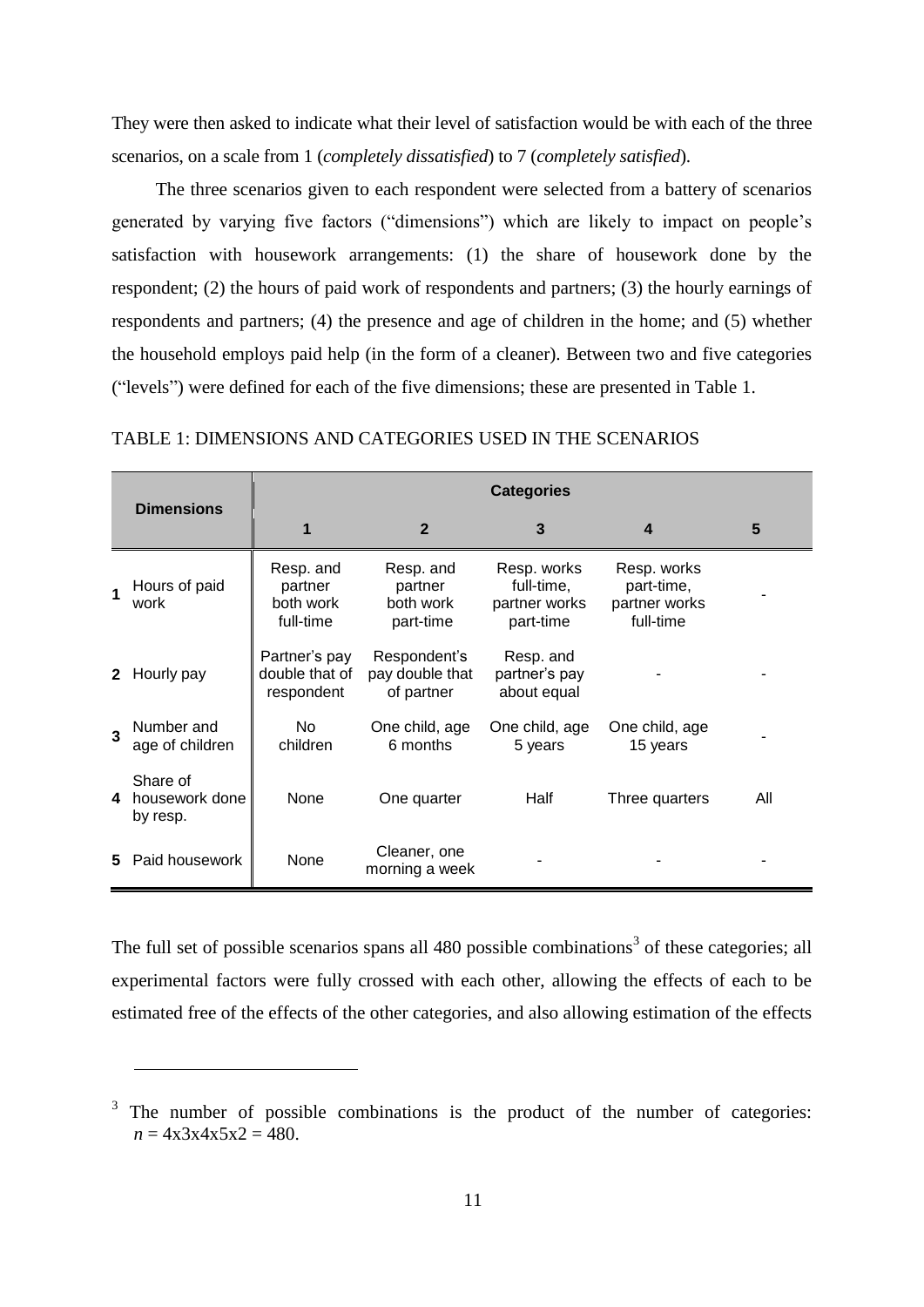of all possible interactions and trade-offs between the experimental factors. Figure 1 shows the wording of one sample scenario generated under this procedure.

#### FIGURE 1: SAMPLE SCENARIO, WITH THE VARIED DIMENSIONS UNDERLINED

| "Imagine that you are married or cohabiting, you and your partner both have full time<br>jobs, and your hourly pay is approximately the same as your partner's. You have one<br>child aged 5 years; your partner does one quarter of the housework while you do<br>three quarters of it, and you do not employ anybody to help with the housework." |                                                                        |  |  |  |  |  |  |  |
|-----------------------------------------------------------------------------------------------------------------------------------------------------------------------------------------------------------------------------------------------------------------------------------------------------------------------------------------------------|------------------------------------------------------------------------|--|--|--|--|--|--|--|
|                                                                                                                                                                                                                                                                                                                                                     | How satisfied would you say you are with the sharing of the housework? |  |  |  |  |  |  |  |
|                                                                                                                                                                                                                                                                                                                                                     |                                                                        |  |  |  |  |  |  |  |
| <b>Neither</b><br>Mostly<br>Completely<br>Somewhat<br>Somewhat<br>Mostly<br>Completely<br>satisfied nor<br>dissatisfied<br>satisfied<br>dissatisfied<br>dissatisfied<br>satisfied<br>satisfied<br>dissatisfied                                                                                                                                      |                                                                        |  |  |  |  |  |  |  |
|                                                                                                                                                                                                                                                                                                                                                     |                                                                        |  |  |  |  |  |  |  |
|                                                                                                                                                                                                                                                                                                                                                     |                                                                        |  |  |  |  |  |  |  |

The set of all 480 possible scenarios was used and split into 160 different questionnaire versions, each containing three scenarios, using a *D*-efficient sampling technique, which minimizes the correlations between dimensions (factors), and maximizes the variance of each of the factors within the questionnaire versions, therefore guaranteeing a "level balance" i.e. ensuring that each category occurs with about equal frequency (for details see Kuhfeld et al. 1994; Atzmüller and Steiner 2010; Auspurg and Hinz 2015).

These 160 questionnaire versions were randomly allocated to households participating in the experiment<sup>4</sup>, with the ordering of the three scenarios being randomized for each household. The randomization of question ordering neutralizes possible effects of the ordering of scenarios, such as carry-over or learning effects.

<sup>4</sup> Randomization was done at the household level in order to obtain maximum statistical power when analyzing data at the partnership level. Presenting male and female partners with identical scenarios ensures that male/female differences in evaluations of the scenarios are not caused by differences in the experimental stimuli, but by differences in personal characteristics (including gender). In any case, randomizing at the household level still constitutes a random matching of experimental stimuli to personal characteristics, ensuring the high internal validity of an experimental approach (see the randomization checks below).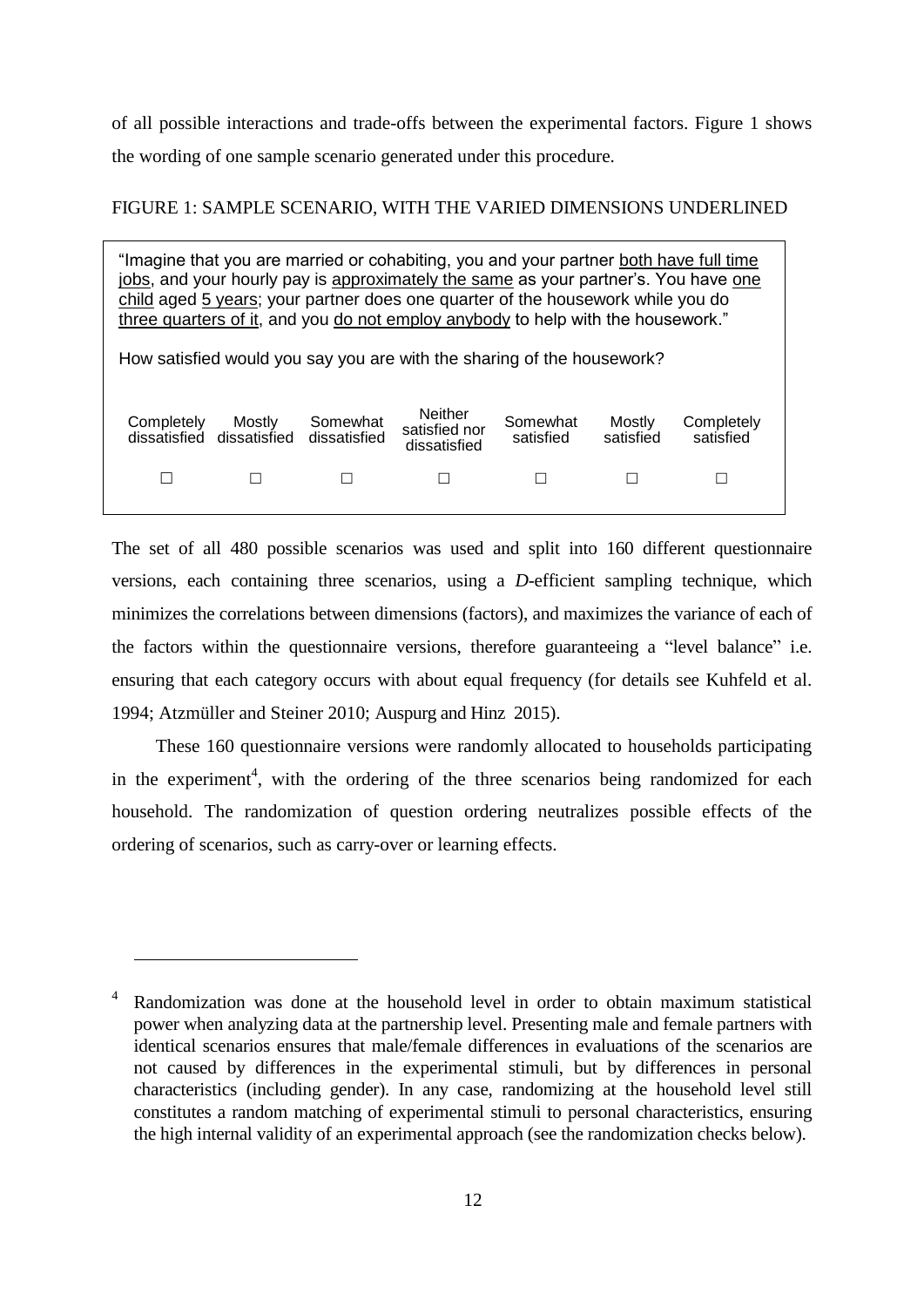The experiment was administered in self-completion mode via computer-assisted selfinterview  $(CASI)^5$ . Self-completion is the recommended mode for multi-factorial experiments of this type, firstly because the scenarios may be better understood if read directly by respondents than if they are read out by an interviewer; and secondly because self-completion reduces social desirability bias (Auspurg et al. 2014).

Thorough pretests with oral feedback were run prior to the implementation of IP5, and suggested that respondents coped well with the hypothetical nature of the questions and the level of complexity of the experiment.

This experimental design has a number of advantages. The selectivity and endogeneity issues referred to earlier, which are potentially so problematic in survey-based research, do not cause problems here, since the shares of housework and paid work in the vignettes are uncorrelated with other variables in the vignettes (earnings, the presence of children, and paid help with housework) and with individuals' real-life characteristics, both observable and unobservable. The scenarios span the full space of possible combinations of housework, paid work and the other factors, so we do not run into the problem described earlier of insufficient observations in part of the space. We may be confident that the effects we estimate are indeed the effects of the allocation of housework on satisfaction, rather than a spurious effect caused by omitted variables. Because the share of housework is precisely stated in the scenarios, there are no measurement problems relating to the time spent on housework, which may be the case in surveys (see, e.g., Niemi, 1993; Lee and Waite 2005). Finally, the random allocation of stimuli to households means that all households (and all men and women in the sample) are presented on average with exactly the same scenarios. Thus, all gender differences in earning power and the shares of housework and market work have been leveled out; in this context, if we were to observe systematic gender differences in satisfaction with different types of scenario, these could not arise from different comparative advantages across the two spheres of work, as these have been effectively cancelled out in our experiment.

<sup>5</sup> The main mode of data collection in the IP5 sample varied as part of the experimental design of the IP, with around two-thirds of the sample being interviewed via computerassisted personal interview (CAPI) and the remainder completing web-based interviews. However, our experiment formed part of a self-completion module in all cases.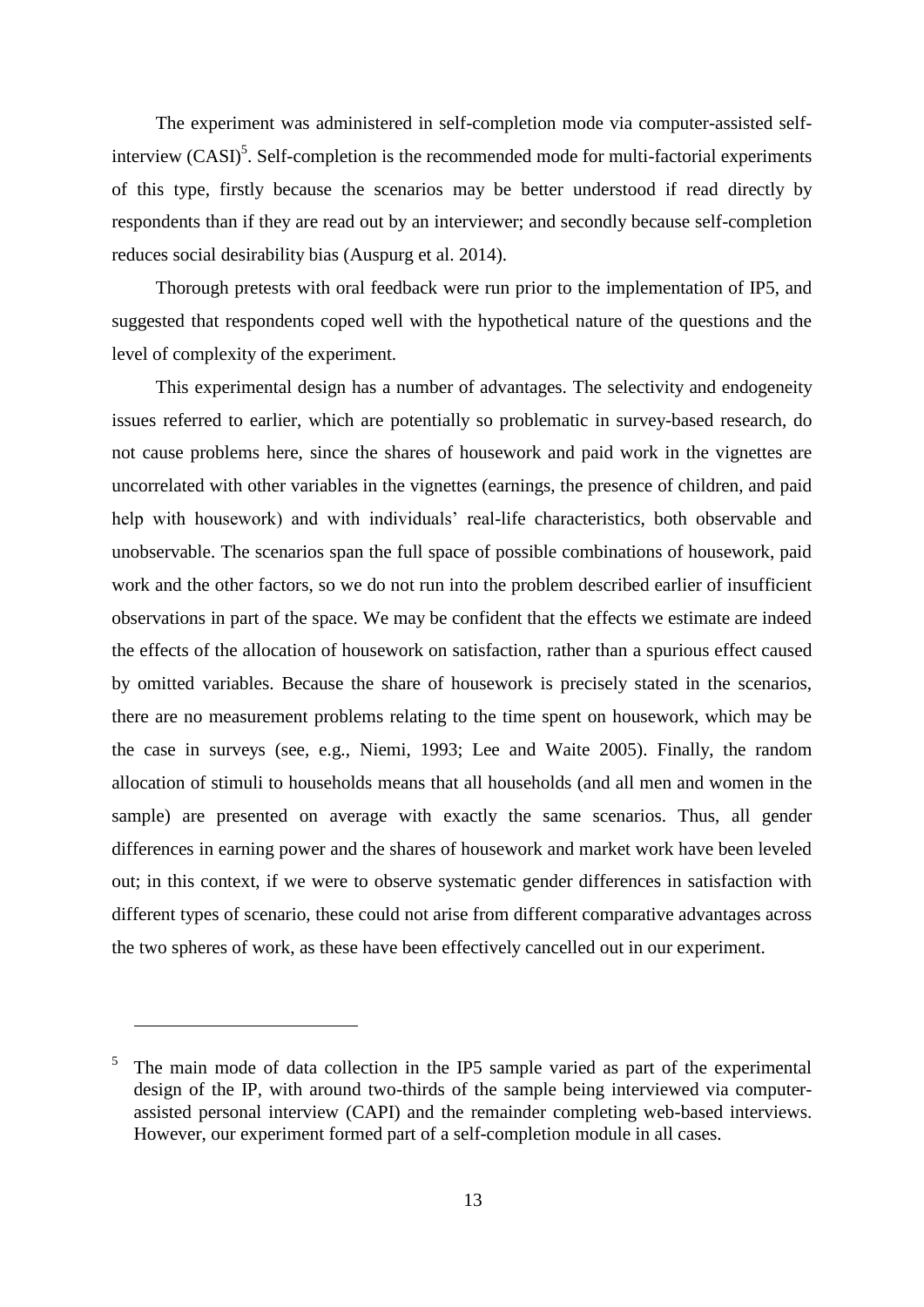#### *3.3. Respondent sample and descriptive statistics*

Of 1,573 households eligible for interview at IP5, 1,224 (78% of the total) participated in the survey; 2,424 individuals in these households were eligible for personal interview, and of these, 1,995 (82% of the total) provided valid interviews. However, not all of these provided responses to the self-completion module containing the questions on housework satisfaction: in total, 1,609 of responding adults (81%) participated in the housework satisfaction experiments<sup>6</sup>. Some of these evaluated only one or two of the three vignettes; thus, a total of 4,547 valid evaluations were generated. Full details of sample sizes and nonresponse are provided in Burton (2013).

Because of non-response at various stages, it is possible that the sample of individuals providing valid responses is non-random. However, this type of experimental approach does not require a random sample of respondents, since the experimental stimuli are, by design, uncorrelated with any of the other factors affecting the dependent variable (Mutz, 2011).

Table 2 presents descriptive statistics for the sample. The mean of the dependent variable – satisfaction with the housework arrangements described in the vignettes – is just over 4, the midpoint of the range. The average satisfaction rating is slightly higher for men than for women; we will return to this in Section 4.

<sup>6</sup> Note that the hypothetical nature of the vignettes, in which respondents were asked to imagine being married or living with a partner, meant that all adult IP sample members, and not just those actually living with a partner, were eligible to participate.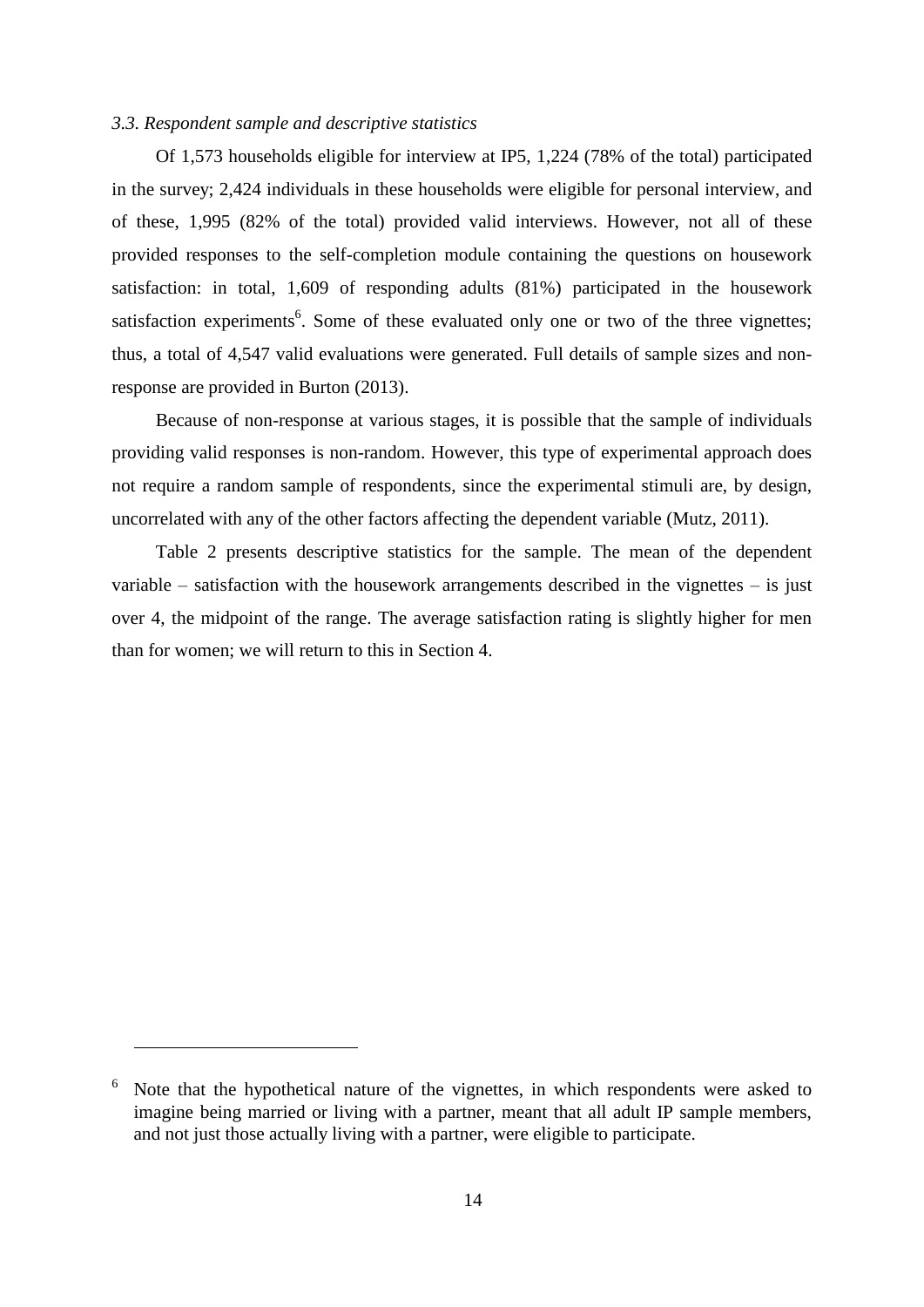| <b>TABLE 2: DESCRIPTIVE STATISTICS</b> |
|----------------------------------------|
|----------------------------------------|

|                                                              | Mean   | Standard deviation |
|--------------------------------------------------------------|--------|--------------------|
| Dependent variable: self-reported satisfaction               |        |                    |
| Women                                                        | 4.042  | 1.919              |
| Men                                                          | 4.261  | 1.860              |
| A11                                                          | 4.142  | 1.895              |
| Vignette dimensions and categories                           |        |                    |
| Share of housework (ref: respondent does about 50%)          |        |                    |
| Respondent does < 50% of housework                           | 0.401  |                    |
| Respondent does > 50% of housework                           | 0.409  |                    |
| Hours of paid work (ref: both partners work full-time)       |        |                    |
| Both partners work part-time                                 | 0.248  |                    |
| Respondent works full-time, partner part-time                | 0.250  |                    |
| Respondent works part-time, partner full-time                | 0.241  |                    |
| Hourly earnings (ref: resp. and partner earn about the same) |        |                    |
| Respondent earns half as much as partner                     | 0.343  |                    |
| Respondent earns twice as much                               | 0.330  |                    |
| Paid help with housework (ref: none)                         |        |                    |
| Cleaner employed one morning per week                        | 0.506  |                    |
| Presence of children (ref: none)                             |        |                    |
| 6-month old child                                            | 0.236  |                    |
| 5-year old child                                             | 0.253  |                    |
| 15-year old child                                            | 0.249  |                    |
| "Real-life" characteristics                                  |        |                    |
| Male                                                         | 0.455  |                    |
| Age                                                          | 47.711 | 16.845             |
| Married                                                      | 0.576  |                    |
| Married or cohabiting                                        | 0.691  |                    |
| No. of children                                              | 0.469  | 0.891              |
| Working                                                      | 0.599  |                    |
| Student or training                                          | 0.068  |                    |
| Education (ref: no qualifications)                           |        |                    |
| GCSE/O-level                                                 | 0.216  |                    |
| A-level                                                      | 0.215  |                    |
| University degree                                            | 0.280  |                    |
| Other                                                        | 0.189  |                    |
| Number of individuals                                        | 1,609  |                    |
| Number of observations                                       | 4,547  |                    |
|                                                              |        |                    |

Below this are listed the distributions of the different vignette factors. Because these have been randomized, we expect the categories in each dimension to be evenly distributed across responses, and indeed, this is the case – for example, we see that in the "*hours of paid work*" dimension, each of the four possible full-time/part-time combinations accounts for close to 25% of responses. Note that although the "*share of housework*" dimension initially consisted of five categories, we have collapsed the coding into three categories (respondent does less than 50%, about 50%, and more than 50% of the housework). This leads to much greater ease in interpreting the results later in the paper, and does not change the interpretation of the results at all.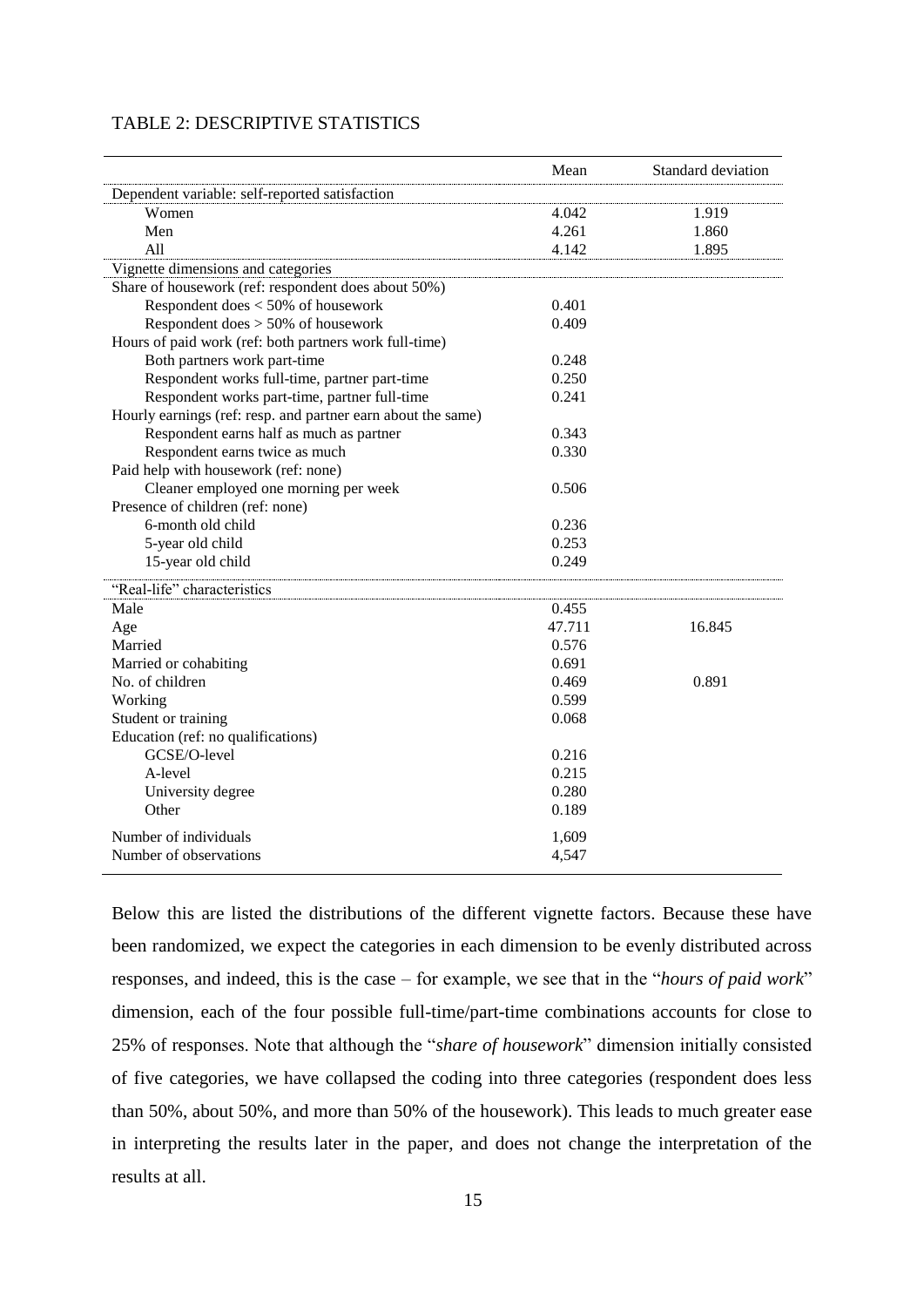The real-life characteristics of participants are shown in the lower part of Table 2. We see that around half the sample is male, the average age of respondents is around 48 years, and that around 70% are actually married or living with a partner.

# FIGURE 2: DISTRIBUTION OF RESPONSES TO HOUSEWORK SATISFACTION **VIGNETTES**



Further detail on the distribution of our dependent variable is shown in Figure 2. The midpoint of the scale (neither satisfied nor dissatisfied) is the modal response; however, aside from this, the responses are much more evenly distributed across the scale, particularly at the lower end, than would be typical for "real-life" satisfaction measures carried in surveys (e.g., ONS 2013). This gives an indication that individuals are indeed responding to the wide variation in the stimuli contained in the vignettes.

#### *3.4. Preliminary tests of validity*

For the factorial survey method to work well, it is important that the three questions received by each respondent be random, in that (a) the questions received are uncorrelated with respondents' personal characteristics; (b) the factors varying between questions are not crosscorrelated; and (c) each category of each of the factors occurs with approximately equal frequency.

We checked whether these conditions held in the sample of respondents, and found that this is indeed the case. Correlation coefficients were calculated between the scenario components and eight individual- or couple-level characteristics (age, sex, marital status, number of children, actual satisfaction with housework arrangements, both partners' hours of housework, and between-partner differences in standards of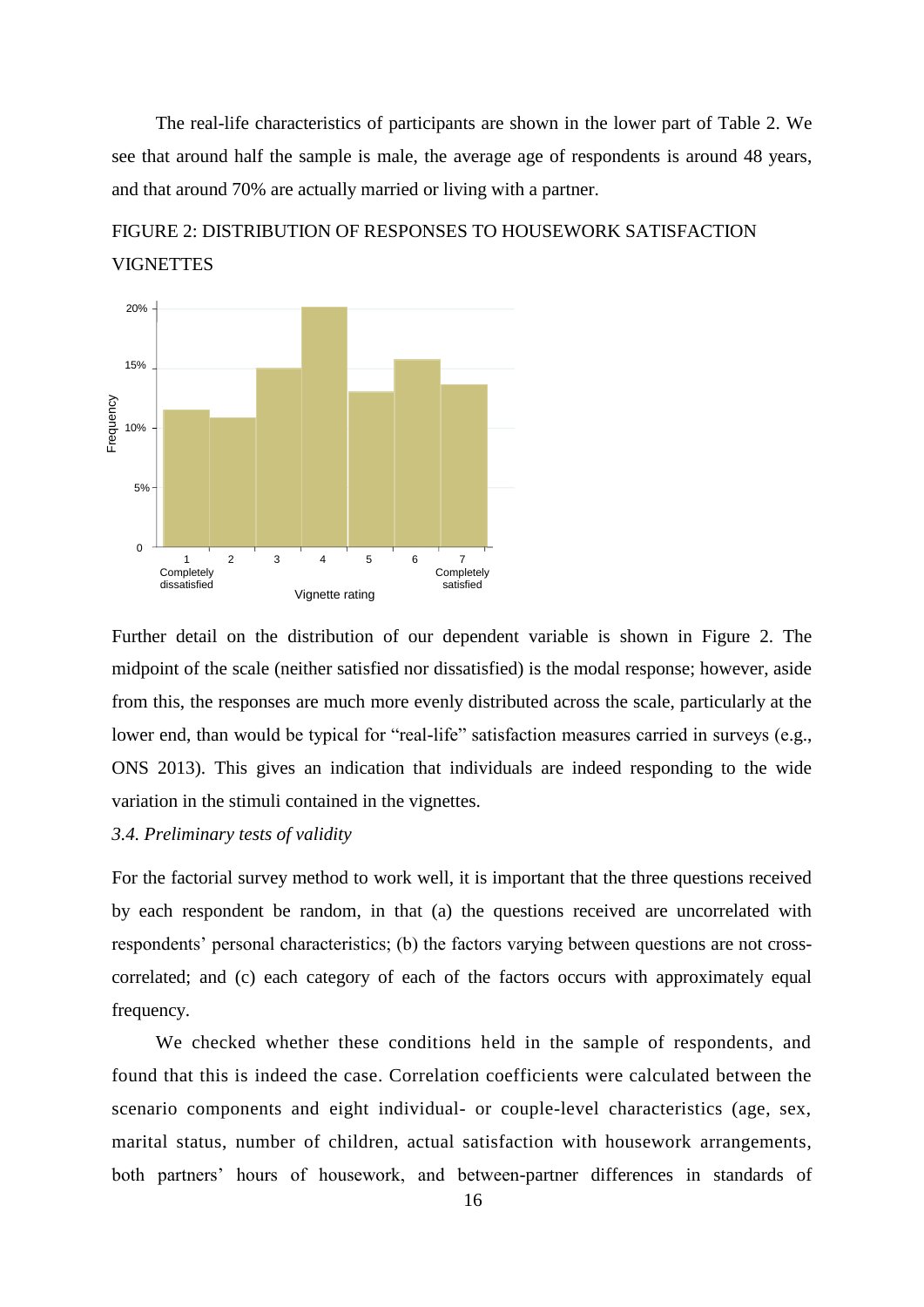housework). These coefficients were all below 0.04, demonstrating that condition (a) is satisfied. All cross-correlations between the factors varying between questions were also well below 0.04, satisfying condition (b). Finally, there is almost perfect balance between the levels of each of the factors, satisfying condition (c). We carry out further validity tests in Section 4.3.

#### 4. ESTIMATION AND RESULTS

#### *4.1. Model for estimation*

Our multifactorial experimental design allows us to study the relationship between individuals' perceived utility derived from different arrangements for housework and paid work, controlling for the wage levels of both partners, for the presence and age of children, and for whether there is paid help for domestic work.

By assuming that the level of satisfaction which people report for different hypothetical scenarios reflects their actual utility, say *y\**, we estimate the following utility model:

$$
y_{is}^* = X_{is}\beta + \mu_i + \varepsilon_{is},\tag{1}
$$

where  $y_{is}$ <sup>\*</sup> is the utility of individual *i* corresponding to the vignette (scenario) *s* ( $s=1,2,3$ );  $X_{is}$ is the vector of explanatory variables that characterize the vignette's factors;  $\mu_i$  is the individual-specific effect capturing characteristics that are specific to the individual and which might affect the level of reported satisfaction (for example, personality traits and mood on the day of the interview); and  $\varepsilon_{is}$  is the idiosyncratic error term which we assume to be independent of the explanatory variables.

We begin by estimating a linear regression model with random effects, with robust standard errors to take account of the correlation in the error term within individuals across vignettes. The model includes dummy variables for different levels of the five factors describing the vignettes, plus interactions between the housework share dummies and each of the remaining four factors; we also control for individual age and age squared.

#### *4.2. Main results*

Results from linear random effects models are presented in Table 3. Main effects from the vignette factors are reported at the top of the table, followed by interactions between housework shares and all the other factors. Because this is a very large table, only coefficients and significance levels are shown; full results with standard errors are reported in Table A1 in Appendix A.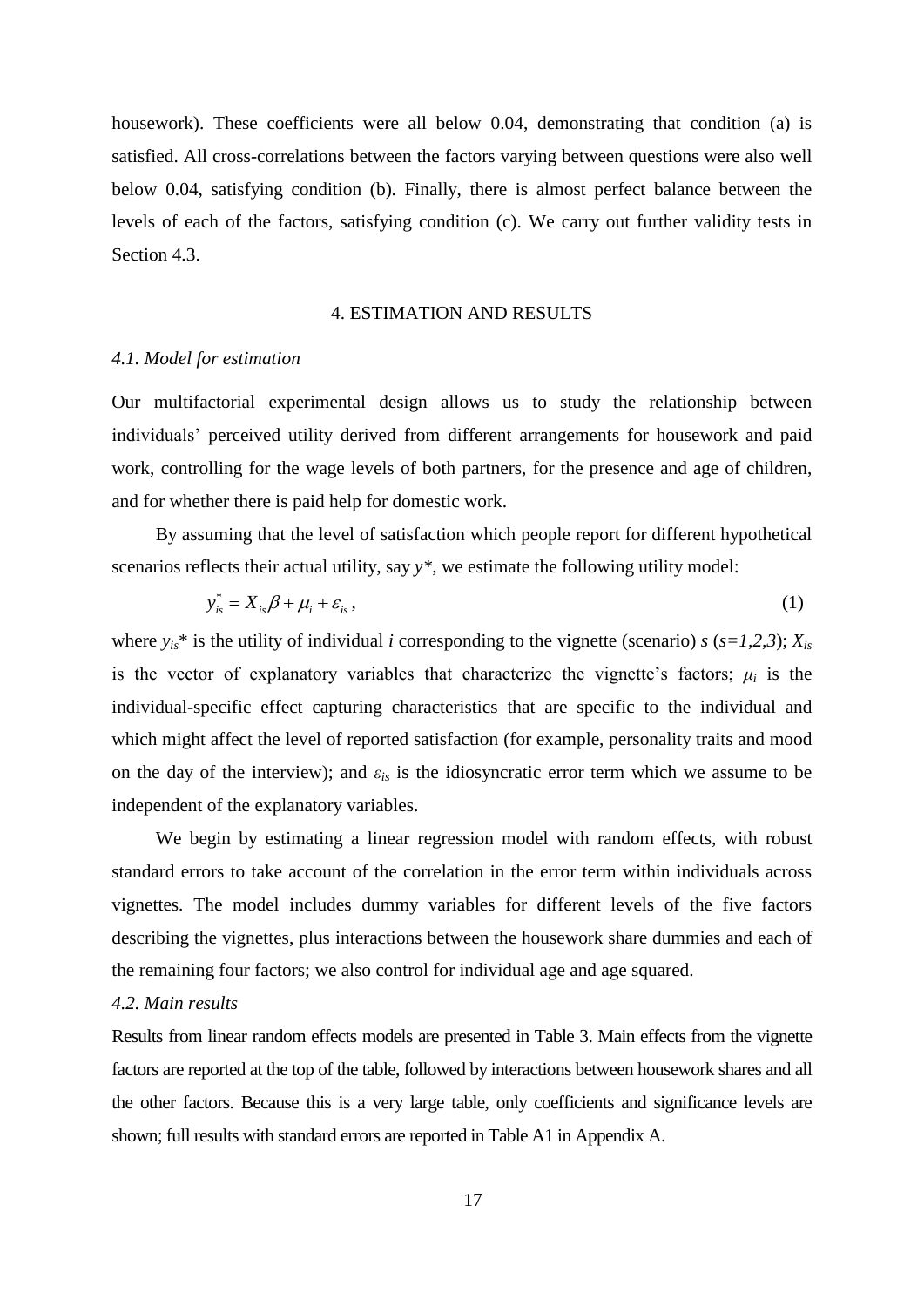|                                           | (1)         | (2)         | (3)         | (4)                  |
|-------------------------------------------|-------------|-------------|-------------|----------------------|
|                                           | All         | Women       | Men         | Gender<br>difference |
| Main effects: vignette factors            |             |             |             |                      |
| Share of housework (ref: about the same)  |             |             |             |                      |
| Resp. does $<$ 50% of housework           | $-1.106***$ | $-1.194***$ | $-1.012***$ | $-0.190$             |
| Resp. does $> 50\%$ of housework          | $-1.539***$ | $-1.699***$ | $-1.387***$ | $-0.306$             |
| Hours of paid work (ref: both full-time)  |             |             |             |                      |
| Both part-time                            | $-0.167$    | $-0.188$    | $-0.094$    | $-0.096$             |
| Resp. full-time, partner part-time        | $-0.726***$ | $-1.030***$ | $-0.365*$   | $-0.671**$           |
| Resp. part-time, partner full-time        | $-0.287*$   | $-0.355$    | $-0.179$    | $-0.166$             |
| Hourly earnings (ref: about the same)     |             |             |             |                      |
| Resp. hourly wage half that of partner    | $-0.033$    | 0.015       | $-0.060$    | 0.063                |
| Resp. hourly wage double partner's        | $-0.148$    | $-0.101$    | $-0.158$    | 0.059                |
| Paid help with housework (ref: none)      |             |             |             |                      |
| Cleaner one morning per week              | $-0.014$    | $-0.015$    | $-0.050$    | 0.027                |
| Presence of children (ref: none)          |             |             |             |                      |
| 6-month-old child                         | $-0.005$    | 0.157       | $-0.238$    | 0.394                |
| 5-year-old child                          | 0.034       | 0.306       | $-0.273$    | $0.585**$            |
| 15-year-old child                         | $0.322**$   | 0.315       | 0.307       | 0.001                |
| Interactions: Resp. does <50% housework X |             |             |             |                      |
| Both part-time                            | 0.313       | 0.337       | 0.238       | 0.106                |
| Resp. full-time, partner part-time        | 1.249***    | 1.537***    | $0.921***$  | $0.633*$             |
| Resp. part-time, partner full-time        | $0.533***$  | $0.460*$    | $0.571**$   | $-0.113$             |
| Resp. hourly wage half that of partner    | 0.009       | $-0.082$    | 0.077       | $-0.154$             |
| Resp. hourly wage double partner's        | $0.438***$  | $0.458**$   | 0.352       | 0.091                |
| Cleaner one morning per week              | 0.105       | 0.092       | 0.153       | $-0.062$             |
| 6-month-old child                         | $-0.034$    | $-0.057$    | 0.066       | $-0.097$             |
| 5-year-old child                          | $-0.118$    | $-0.333$    | 0.157       | $-0.494$             |
| 15-year-old child                         | $-0.578***$ | $-0.519**$  | $-0.601**$  | 0.100                |
| Interactions: Resp. does >50% housework X |             |             |             |                      |
| Both part-time                            | 0.088       | 0.018       | 0.156       | $-0.131$             |
| Resp. full-time, partner part-time        | $0.531***$  | $0.771***$  | 0.261       | 0.505                |
| Resp. part-time, partner full-time        | $1.062***$  | 1.313***    | $0.760***$  | 0.529                |
| Resp. hourly wage half that of partner    | 0.167       | 0.049       | 0.299       | $-0.244$             |
| Resp. hourly wage double partner's        | 0.084       | $-0.030$    | 0.180       | $-0.217$             |
| Cleaner one morning per week              | $0.352***$  | $0.453**$   | 0.256       | 0.198                |
| 6-month-old child                         | $-0.034$    | $-0.178$    | 0.218       | $-0.397$             |
| 5-year-old child                          | $-0.079$    | $-0.370$    | 0.282       | $-0.650*$            |
| 15-year-old child                         | $-0.391**$  | $-0.358$    | $-0.381$    | 0.038                |
| Age                                       | $-0.044***$ | $-0.043***$ | $-0.040**$  | $-0.003$             |
| Age squared                               | $0.000***$  | $0.000***$  | $0.000***$  | $-0.000$             |
| Constant                                  | 5.875***    | 5.933***    | 5.733***    | 0.205                |
| Number of observations                    | 4,547       | 2,476       | 2,071       | 4,547                |
| Number of individuals                     | 1,541       | 841         | 700         | 1,541                |
|                                           | 425.59      | 312.33      | 158.11      | 479.93               |
| Wald test $\chi^2$                        | 0.000       | 0.000       |             |                      |
| $p$ -value                                |             |             | 0.000       | 0.000                |
| Rho                                       | 0.473       | 0.434       | 0.518       | 0.472                |

#### TABLE 3: LINEAR RANDOM EFFECTS MODEL OF SATISFACTION RATINGS

Notes: Asterisks denote significance levels. \*\*\* *p*<0.01, \*\* *p*<0.05, \* *p*<0.1.

(1) Model with equal coefficients across gender and using the pooled sample of women and men,

(2) Separate model for women, (3) separate model for men,

(4) Model with different coefficients across gender and using the pooled sample of women and men.

The Wald test relates to the joint significance of all coefficients in the column. It is distributed as  $\chi^2(31)$  for Columns 1-3 and  $\chi^2$ (63) for Column 4.

Rho is the faction of the variance of the unobserved component explained by the random effect.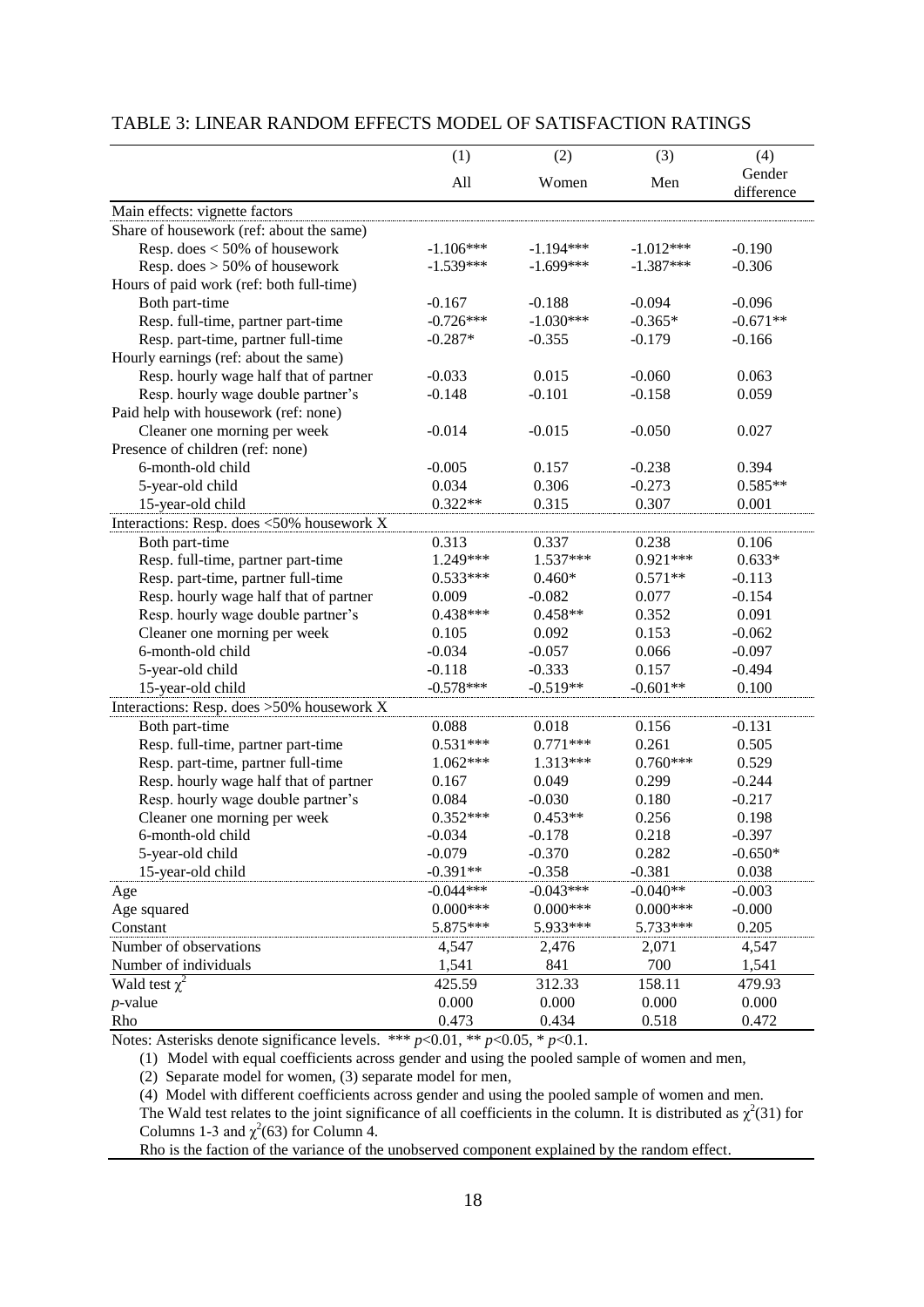Results are shown for the combined sample of men and women (Column 1) and for women and men separately (Columns 2 and 3); Column 4 shows the difference in the coefficients across gender computed using the pooled sample of women and men but allowing the coefficients to vary by gender<sup>7</sup>. The main effects suggest that both men and women have a preference for housework to be distributed equally between the members of a couple, with both the alternatives (doing less housework than one's partner, and doing more than one's partner) being associated with significantly lower satisfaction scores. The negative coefficients on unequal hours of housework are offset (but only partially) by the interaction terms between housework and shares of paid work. These interactions provide additional insights into the general preference for equity. In the first group of interactions (interactions with the "respondent does < 50% housework" variable), the interaction coefficient on "respondent works full-time, partner works part-time" is much larger than the corresponding coefficient on "respondent part-time, partner full-time"; that is, people are happier doing less housework if they do more paid work than their partner. In the second group (interactions with the "respondent does > 50% housework" variable, the interaction coefficient on "respondent part-time, partner full-time" is much larger than the interaction coefficient on "respondent full-time, partner part-time"; that is, people are happier doing more housework if they do less paid work than their partner. Thus, as well as indicating a preference for an equal division of housework, the results also suggest that respondents are considering the total distribution of paid and unpaid work, and indicating a preference for equity in this total allocation.

These coefficients are most easily interpreted graphically. Figure 3 shows predicted satisfaction levels for men and women, varying the vignette factors.

<sup>7</sup> The differences in coefficients reported in Column 4 are almost identical to the differences between Columns 2 and 3; the slight discrepancies are due to small differences in the variance of the unobserved component between men and women.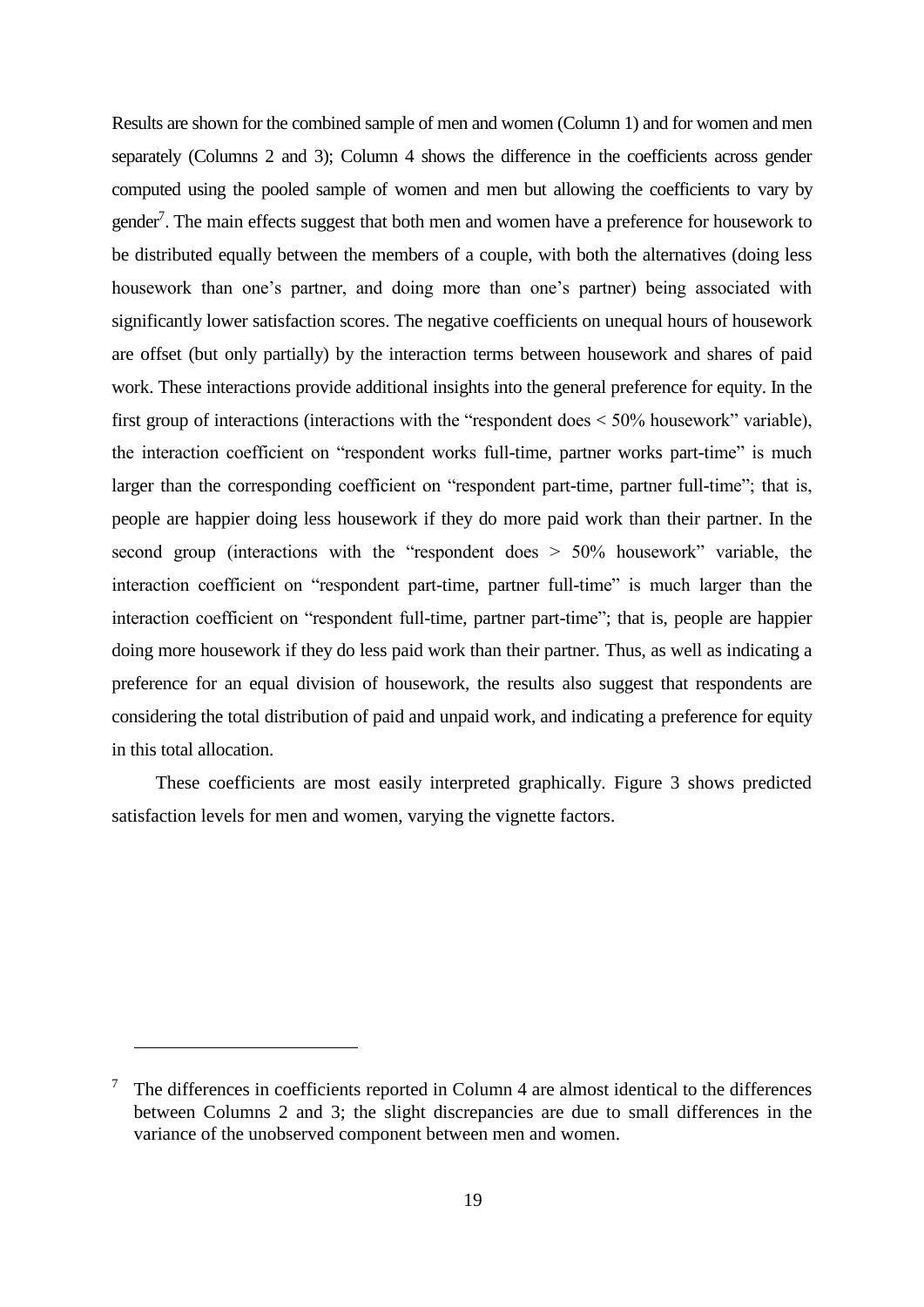#### FIGURE 3: PREDICTED SATISFACTION SCORES FOR DIFFERENT COMBINATIONS



Notes: Each set of predicted values contains three pairs of predictions: Respondent does LESS housework than partner (left-hand side) Respondent and partner do EQUAL SHARES of housework (center) Respondent does MORE housework than partner (right-hand side).

Predicted satisfaction scores are estimated from pooled sample of men and women, imposing zero random effect and zero idiosyncratic error. Predictions based on individuals aged 48, with characteristics in reference category unless otherwise specified.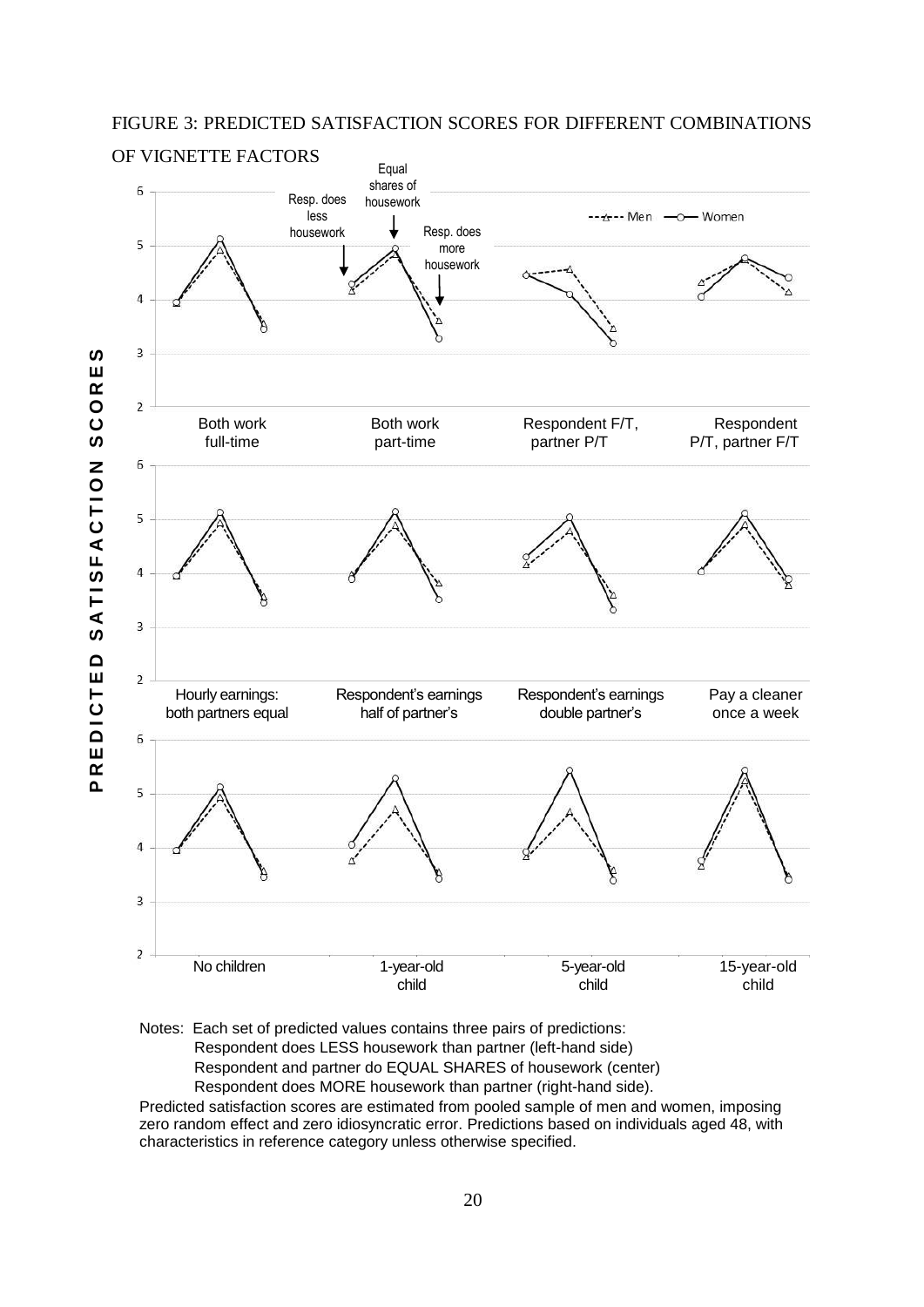Predicted values are calculated at the midpoint of the age variable (48 years) and, unless stated, for the reference groups for all the vignette variables. Predictions are estimated using the pooled sample of men and women, imposing a zero random effect and a zero idiosyncratic error *ε*is.

Three pairs of predicted values are shown for each situation. In each case, the left-hand pair relates to the situation in which the respondent does less housework than his or her partner; the central pair relates to the situation in which both partners do equal shares, and the right-hand pair relates to the situation in which the respondent does more housework.

In general, it is evident that both men and women prefer a situation in which the housework is equally shared. In most scenarios, both men and women seem somewhat to prefer to have their partner do most of the housework over doing most of the housework themselves; however, these differences are small compared to the substantial differences in preferences between equal and unequal shares.

The only situation in which there is not an unequivocal preference for equal shares of housework is when the respondent works full-time and their partner works part-time. In this case, both men and women (not unreasonably) are considerably less happy with a situation in which they do most of the housework, than in a situation in which they take a minor share.

In virtually all scenarios, it is clear that the differences between predicted values for men and women are very small. For the sake of clarity, confidence intervals have not been shown on the graph (they are available on request), but most of the gender differences fall well short of statistical significance, even at the 10% level. There are two exceptions: when a 1-year-old or 5 year-old child is present, women seem to be happier with equal shares of the housework than when no child is present, while men seem to be less happy. While the point estimates for these gender differences are significant at the 10% level, they do not change our over-arching finding, namely that the structures of men's and women's preferences over the distribution of housework are extremely similar. It is likely to be these two situations which are the main drivers for the slightly lower mean satisfaction of women reported in Table 2; Column 4 of Table 3 provides no evidence that the constant terms differ significantly by gender.

Testing formally for gender differences across the full model allowing all coefficients to differ between men and women, a Wald test (distributed as  $\chi^2$  with 32 degrees of freedom) takes the value 45.05, with a *p*-value of 0.063. Thus, at the 5% level of significance, we do not reject the hypothesis that all regression coefficients between genders are equal.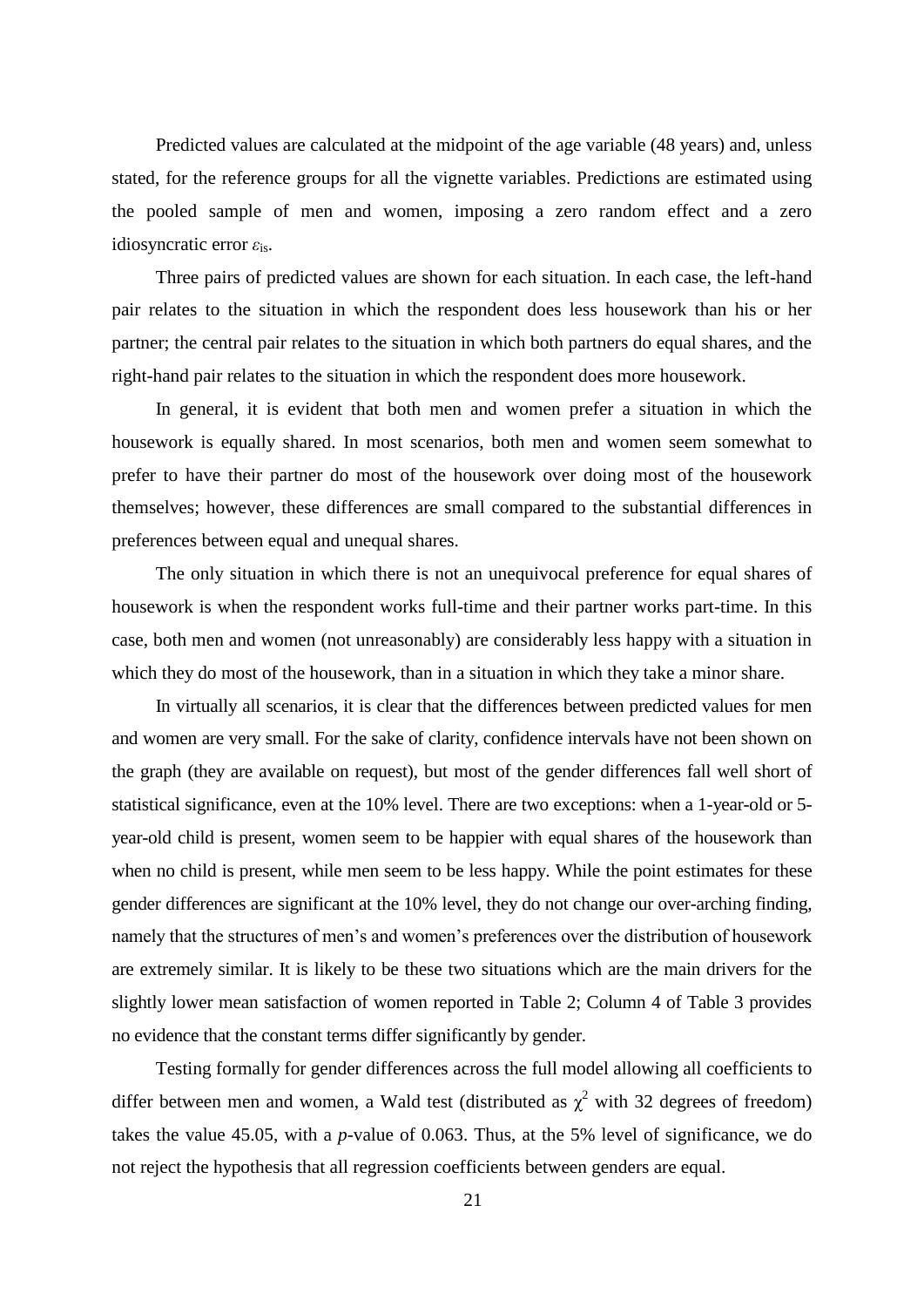These results suggest that the structure of preferences does not differ systematically between men and women; in fact, with one or two exceptions, men and women have remarkably similar preferences over the allocation of paid work and housework.

In particular, there is no evidence at all that women have stronger preferences than men for a larger share of housework or for a smaller share of market work (or, put another way, men do not have stronger preferences than women for a smaller share of the housework or for a larger share of market work). The main finding is of a preference for equity: both sexes appear to prefer an equal allocation of housework, and both sexes are more likely to feel more favorably disposed to doing a higher share of the housework if their partners are doing more of the market work. This suggests that the gendered division of labor which we observe in real life cannot be explained by gender differences in preferences or by internalization of gender norms, but must be caused by some other mechanism.

#### *4.3. Validity and robustness checks*

The linear model estimated above implicitly assumes that reported satisfaction, which is rated on a 7-point scale, is a direct measure of utility, and that each increment on the 7-point scale corresponds to a similar increment in individuals' utility. If this assumption does not hold, the linear model may give biased results. As a check on this, we re-estimate the model using an ordered probit specification; estimated coefficients are reported in Table 4. Results are very similar to those reported in Table 3; in particular, the estimated coefficients are extremely similar between men and women (standard errors are reported in Table A2 in Appendix A).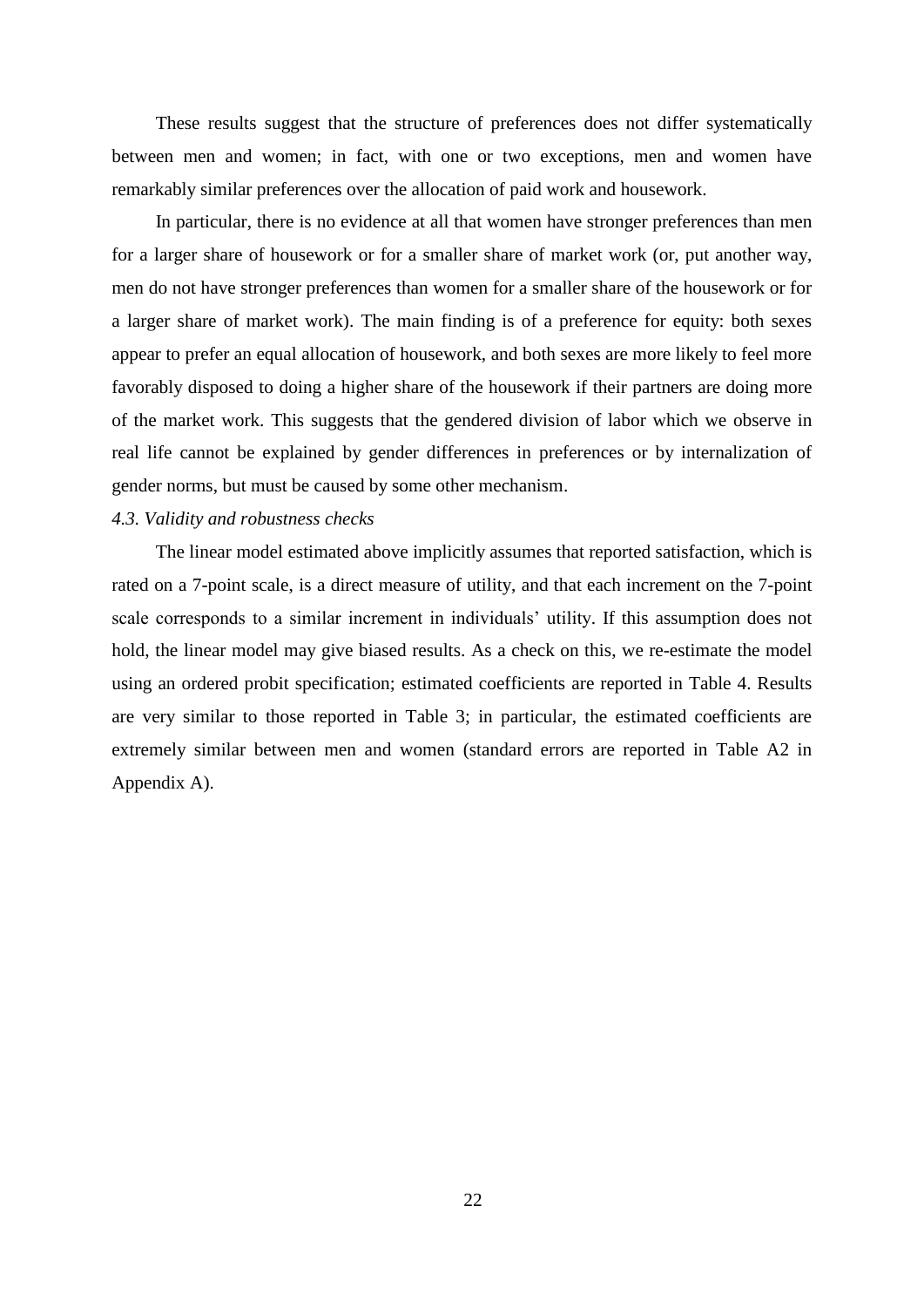#### TABLE 4: ORDERED PROBIT MODEL FOR SATISFACTION WITH INDIVIDUAL

#### RANDOM EFFECTS

|                                           | (1)         | (2)         | (3)         | (4)                  |
|-------------------------------------------|-------------|-------------|-------------|----------------------|
| Variables                                 | All         | Women       | Men         | Gender<br>difference |
| Main effects: vignette factors            |             |             |             |                      |
| Share of housework (ref: about the same)  |             |             |             |                      |
| Resp. does $<$ 50% of housework           | $-0.925***$ | $-0.973***$ | $-0.898***$ | $-0.169$             |
| Resp. does $> 50\%$ of housework          | $-1.270***$ | $-1.355***$ | $-1.217***$ | $-0.258$             |
| Hours of paid work (ref: both full-time)  |             |             |             |                      |
| Both part-time                            | $-0.149$    | $-0.178$    | $-0.080$    | $-0.106$             |
| Resp. full-time, partner part-time        | $-0.621***$ | $-0.843***$ | $-0.348$    | $-0.554*$            |
| Resp. part-time, partner full-time        | $-0.266*$   | $-0.308$    | $-0.183$    | $-0.135$             |
| Hourly earnings (ref: about the same)     |             |             |             |                      |
| Resp. hourly wage half that of partner    | $-0.035$    | $-0.003$    | $-0.057$    | 0.041                |
| Resp. hourly wage double partner's        | $-0.136$    | $-0.090$    | $-0.151$    | 0.054                |
| Paid help with housework (ref: none)      |             |             |             |                      |
| Cleaner one morning per week              | $-0.005$    | $-0.040$    | $-0.005$    | $-0.047$             |
| Presence of children (ref: none)          |             |             |             |                      |
| 6-month-old child                         | $-0.024$    | 0.102       | $-0.233$    | 0.325                |
| 5-year-old child                          | 0.013       | 0.247       | $-0.269$    | $0.517*$             |
| 15-year-old child                         | $0.276*$    | 0.314       | 0.217       | 0.117                |
| Interactions: Resp. does <50% housework X |             |             |             |                      |
| Both part-time                            | 0.262       | 0.300       | 0.190       | 0.131                |
| Resp. full-time, partner part-time        | $1.021***$  | 1.210***    | $0.808***$  | 0.520                |
| Resp. part-time, partner full-time        | $0.456**$   | 0.383       | $0.507*$    | $-0.085$             |
| Resp. hourly wage half that of partner    | 0.019       | $-0.043$    | 0.070       | $-0.110$             |
| Resp. hourly wage double partner's        | $0.367**$   | $0.366*$    | 0.313       | 0.070                |
| Cleaner one morning per week              | 0.068       | 0.084       | 0.089       | 0.004                |
| 6-month-old child                         | 0.011       | $-0.015$    | 0.120       | $-0.104$             |
| 5-year-old child                          | $-0.082$    | $-0.279$    | 0.184       | $-0.468$             |
| 15-year-old child                         | $-0.478**$  | $-0.461*$   | $-0.470*$   | $-0.021$             |
| Interactions: Resp. does >50% housework X |             |             |             |                      |
| Both part-time                            | 0.094       | 0.040       | 0.158       | $-0.112$             |
| Resp. full-time, partner part-time        | $0.457**$   | $0.638***$  | 0.246       | 0.420                |
| Resp. part-time, partner full-time        | $0.860***$  | $1.013***$  | $0.658**$   | 0.406                |
| Resp. hourly wage half that of partner    | 0.135       | 0.054       | 0.243       | $-0.166$             |
| Resp. hourly wage double partner's        | 0.094       | 0.013       | 0.166       | $-0.153$             |
| Cleaner one morning per week              | $0.268**$   | $0.363**$   | 0.181       | 0.216                |
| 6-month-old child                         | $-0.002$    | $-0.116$    | 0.229       | $-0.338$             |
| 5-year-old child                          | $-0.061$    | $-0.310$    | 0.263       | $-0.565*$            |
| 15-year-old child                         | $-0.346*$   | $-0.382$    | $-0.275$    | $-0.125$             |
| Age                                       | $-0.037***$ | $-0.035**$  | $-0.0359*$  | $-0.002$             |
| Age squared                               | $0.000***$  | $0.000**$   | $0.000**$   | 0.000                |
| Observations                              | 4,547       | 2,476       | 2,071       | 4,547                |
| Number of individuals                     | 1,541       | 841         | 700         | 1,541                |
| Wald test $\chi^2$                        | 1006.78     | 440.52      | 570.49      | 1000.92              |
| Wald $p$ -value                           | 0.000       | 0.000       | 0.000       | 0.000                |
| Rho                                       | 0.547       | 0.496       | 0.605       | 0.548                |

Notes: Asterisks denote significance levels. \*\*\* *p*<0.01, \*\* *p*<0.05, \* *p*<0.1.

(1) Model with equal coefficients across gender and using the pooled sample of women and men,

(2) Separate model for women, (3) separate model for men,

(4) Model with different coefficients across gender and using the pooled sample of women and men.

The Wald test relates to the joint significance of all coefficients in the column. It is distributed as  $\chi^2(31)$  for Columns 1-3 and  $\chi^2$ (63) for Column 4.

Rho is the faction of the variance of the unobserved component explained by the random effect.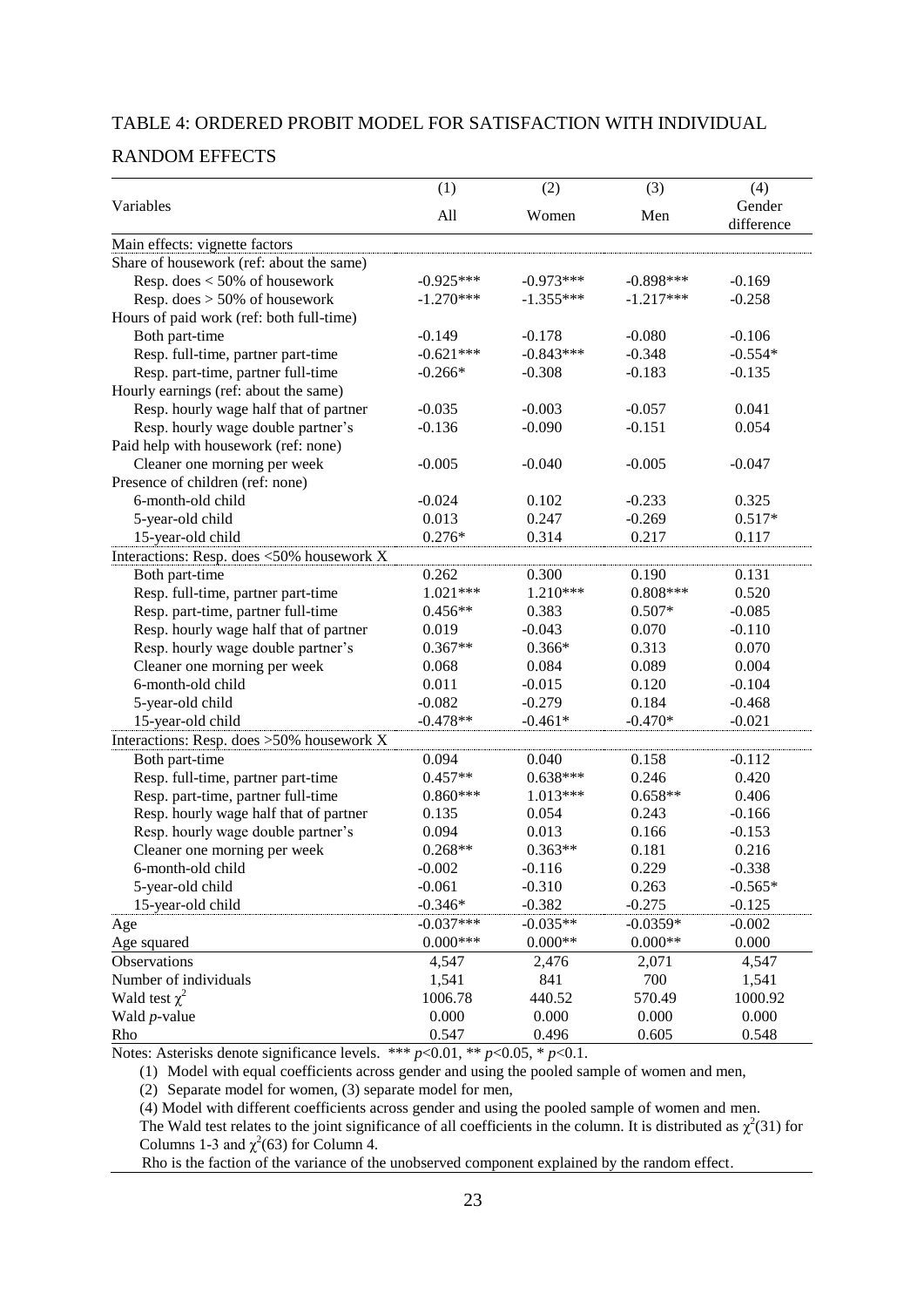The principal advantage of our factorial experiment is that it provides a solution to the problems of sample selection and endogeneity which may give rise to bias in satisfaction models when data from standard sample surveys is used. This is particularly important when attempting to identify the role of gender as a determinant of satisfaction with working arrangements between partners, since in real life these arrangements are not randomly allocated between men and women. However, a number of potential threats to the validity of our experiment remain. First, the fact that vignettes (and factors within vignettes) have been randomly assigned to sample members, does not necessarily mean that their distribution is completely random among respondents, since some people do not provide a response to one or more of the vignette questions.

A second possible threat to the validity of our experiment is that our estimates may be biased if self-reported measures of satisfaction are not comparable between individuals because they are influenced by personal perceptions and emotional factors such as a respondent's state of mind at the time of interview.

Finally, the estimated effects of gender on satisfaction with housework may be inaccurate if people who are asked to report their level of satisfaction with different hypothetical work arrangements give answers that abstract from their own gender.

We address the first potential problem by checking whether our final subsample still constitutes a valid random experiment; to do this, we need to confirm that the factors defining each vignette are uncorrelated with both observed and unobserved individual characteristics. It is relatively straightforward to test for correlation with observed characteristics (see the validity tests described in Section 3.2). We test for correlation with unobserved characteristics by estimating model (1) under both fixed and random effects specifications, and testing whether there are statistically significant differences between the two sets of estimates, using a Hausman-type test that is robust to potential correlation in the errors within individuals, as suggested by Wooldridge (2002); in effect, this constitutes a test of whether the controls in the model are correlated with individual-level unobservable characteristics. The computed *p*-value of this test is 0.401; we therefore do not reject the hypothesis that the coefficients from fixed and random effects models are equal, and we do not reject the hypothesis that the factors are indeed randomly assigned among respondents. We repeat this test with an extended version of model (1), including as additional explanatory variables individuals' real-life level of education, job status, marital status and number of children. The results are similar, confirming that the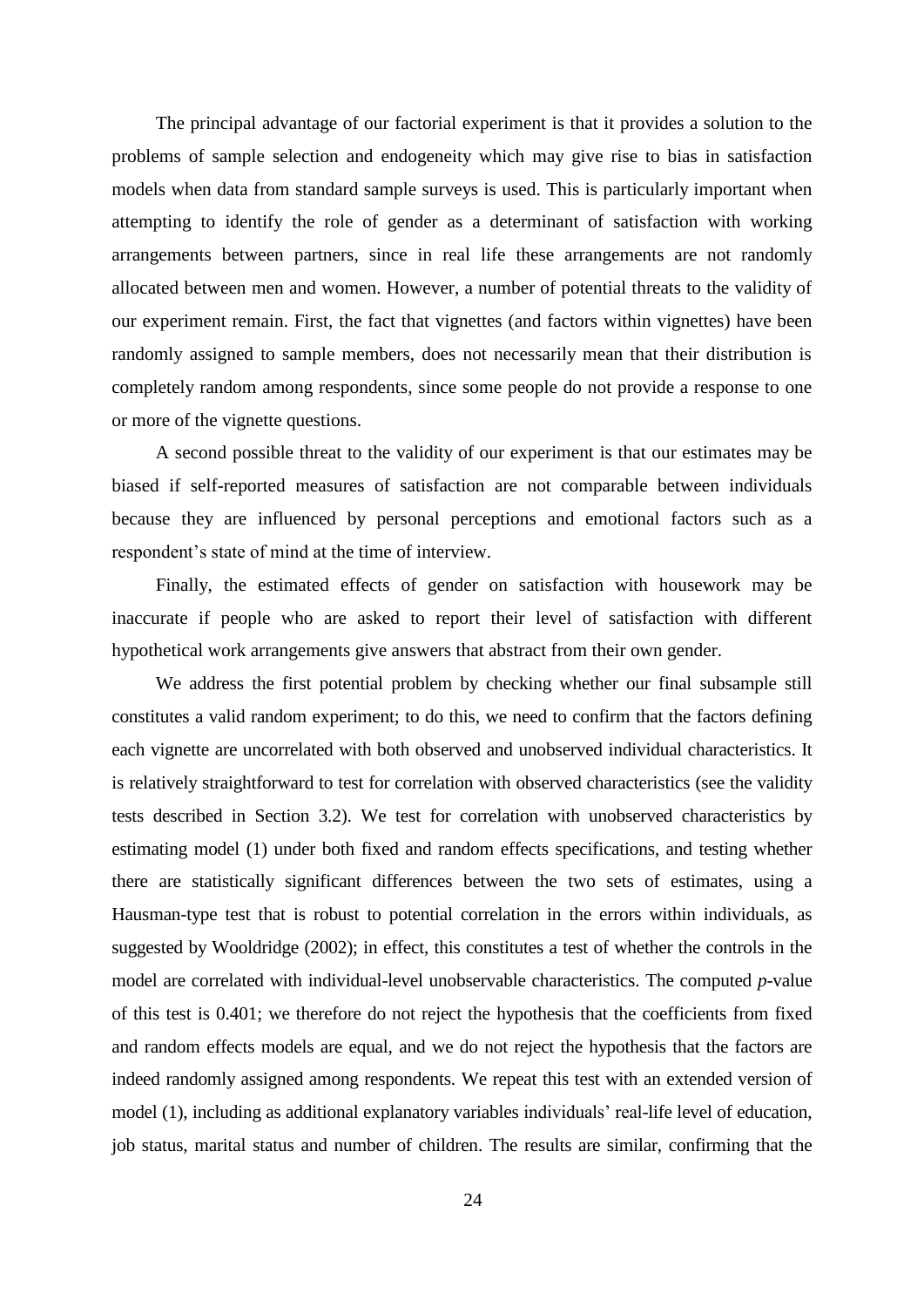vignette factors are indeed uncorrelated with both observable and unobservable individual characteristics, and that our experiment is a valid random experiment.

The second potential problem is also addressed by the comparison of fixed and random effects coefficients from model (1). Individual-level factors such as personality traits or an individual's mood at the time of completing the questionnaire may affect the ways in which satisfaction is reported: that is, they may lead to individuals who experience similar levels of satisfaction with a particular arrangement to report their levels of satisfaction differently. Fixed effects estimates net out these between-individual differences; the fact that there are no statistically significant differences between our fixed and random effects estimates demonstrates that to the extent that there exist unobserved factors which cause individuals to report their levels of satisfaction differently, these cannot bias our results because they are uncorrelated with our vignette factors. In real life, of course, factors describing partners' work arrangements, earning power and so on are not generally uncorrelated with other individual characteristics, and this *can* lead to biased estimates.

Finally, to check the third issue – that is, whether the absence of gender differences is caused by people abstracting from their own gender when reporting their levels of satisfaction for different vignettes – we carry out a sensitivity analysis using a subsample of people for whom gender identity had been "primed" via a set of questions administered prior to the vignettes, which asked individuals to report their satisfaction with a different life domain by comparing themselves with other people of their own gender (see Burton 2013 for details). When we estimate model (1) with individual random effects for this subsample, and test between-gender differences, we do not reject the equality of the coefficients between genders (*p*-value 0.786). This suggests that the lack of significant gender differences in satisfaction with housework is genuine rather than being caused by people abstracting from their own gender when people answer the vignette questions.

In our experiment we assume that people abstract from their actual work arrangements and from the presence or absence of a partner or of children in their real lives when rating hypothetical scenarios. But this assumption does not automatically hold, and events such as partnership formation or the birth of children, or real-life housework arrangements, may influence the relationship between gender and preferences. Thus, although we observe very few differences between men's and women's preferences across the whole sample, it is possible that there may be gender differences in certain subgroups of the population. To test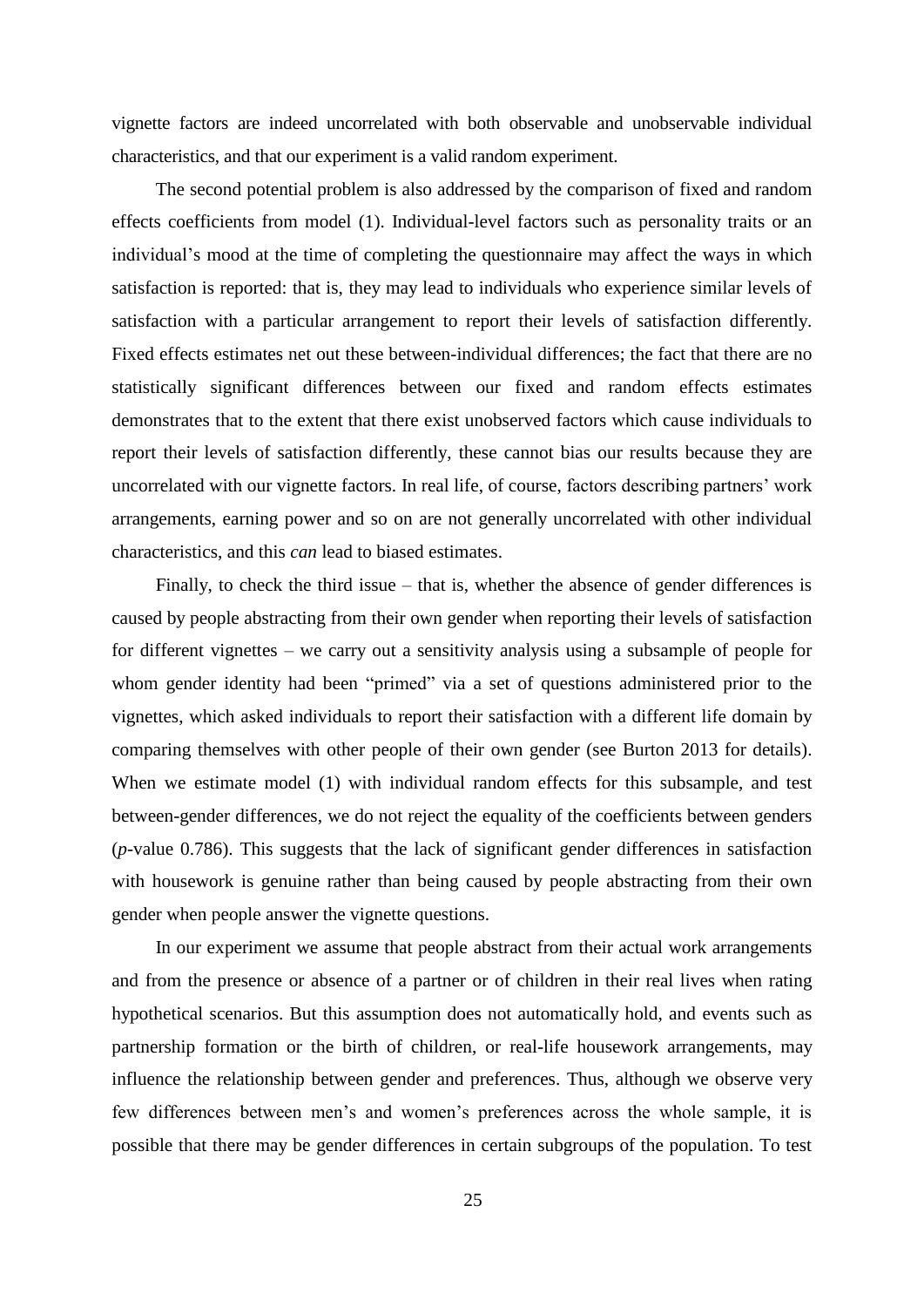this, we repeat our analysis on the subgroups of people who (a) actually do, or do not, live with a spouse or partner; (b) actually do, and do not, live with children; and (c) report actually doing at most half, or less than half, the housework. For each of these subgroups we reestimate the linear regression model in Table (3) allowing the coefficients to differ between men and women, and test for the equality of these coefficients across gender using a Wald test, distributed as chi-squared with 32 degrees of freedom.

There appear to be no differences between the sexes by partnership status: the *p*-value for the equality of coefficients across genders under the Wald test is 0.227 for people who are married or living with a partner, and 0.133 for single people.

The analogous test, across people who do and do not have children, yields *p*-values for the equality of coefficients across genders of 0.454 for people without children and 0.054 for people with children. This gender difference among people with children, significant at the 10% but not the 5% level, arises partly from the fact that in this group, women show more of an aversion to unequal housework arrangements (in both directions) than men do; there are also differences between men and women in the coefficient on doing more paid work than one's partner (with women showing a greater aversion to this arrangement), although these cancel out when interaction terms are considered.

Differences between the samples of people doing at most half, and more than half, the housework follow a similar pattern: among people who do at most half of the housework in real life, there are no significant gender differences (*p*-value 0.390), whereas among people who actually do more than half the housework, the gender differences are significant at the 10% level (*p*-value 0.061). In this case, the differences are driven mainly by differences in the effects of a five-year-old child (which leads to higher satisfaction of women compared to men), which cancel out when interaction terms are considered; there do not appear to be systematic differences between men and women over preferences for housework or paid work.

Thus, at the 5% level of significance we do not reject the hypothesis that men's and women's preferences for work arrangements are identical in any of these subsamples, while at the 10% level of significance, there is some evidence of gender differences among people who actually have children, and among people who do more than half the housework in real life, although these do not appear to relate primarily to preferences over housework.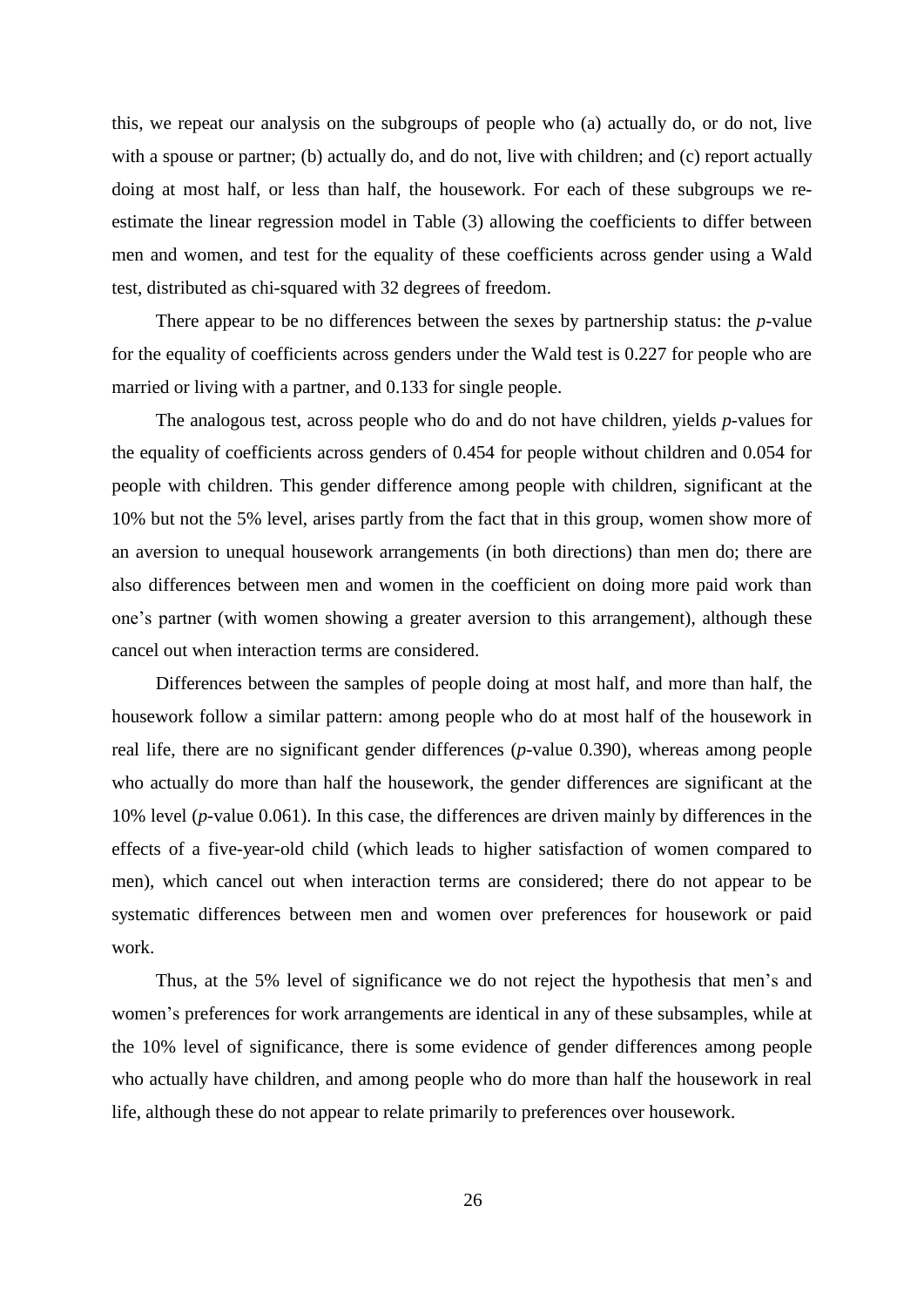One final test relates to the practice of "satisficing" in surveys (Krosnick et al. 1996; Oppenheimer et al. 2009). Satisficing is the practice whereby some respondents provide answers to questions, but shortcut their cognitive efforts, to the extent that their responses do not correctly reflect their situation or their opinions. One common strategy of "satisficers" is to give identical answers to all items in a battery of questions; these are often located at the midpoint of the range. We repeated our analysis excluding respondents who had given the same response to all three vignettes (note that not all of these will have been "satisficers", since some people will be genuinely indifferent between the vignettes). Our results on gender differences were not changed.

#### 5. CONCLUSIONS

In this paper, we have discussed competing theories which seek to explain the highly gendered distribution of housework within couples. We have focused on one group of theories, namely those which propose that gender identity (that is, internalized gender norms) is responsible for gendered housework shares, via its effect on men's and women's relative preferences for housework and paid work. We test this theory in an experimental context, by estimating the levels of satisfaction with different allocations of paid and unpaid work within a partnership, and the differences between men and women in these levels of satisfaction.

We ask people to visualize themselves in a range of hypothetical scenarios in which the share of housework and paid work done by the respondent and his or her partner is varied, and to report on how satisfactory they find each of these scenarios. Our experimental design circumvents a range of problems which may occur if one attempts to estimate the utility which men and women derive from different work allocations using survey data: post-hoc rationalization, endogeneity, and a paucity of observations on non-standard work arrangements.

Our main finding is that both men and women display a marked preference for equity within a partnership, in terms of both the allocation of housework and the total allocation of paid and unpaid work; there is little evidence that either men or women are systematically selfish in their preferences, or that men's preferences differ systematically from those of women, or that either men or women prefer arrangements under which the woman specializes in home production while the man specializes in market work. We are not aware of any existing studies with which our findings may be directly compared; however, our results are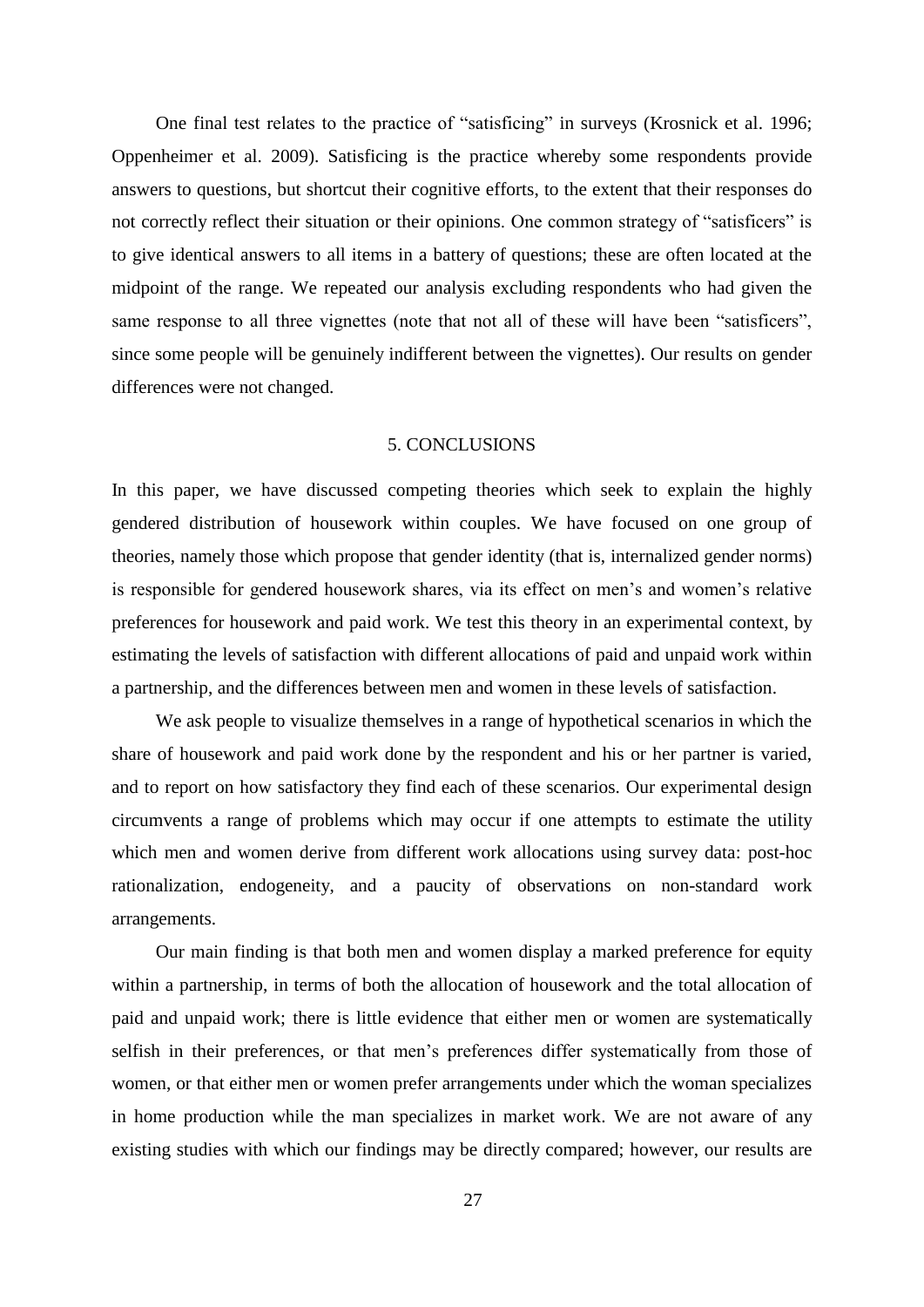certainly congruent with those of Harryson et al. (2012), which suggest that levels of psychological distress are lower, among both men and women, in partnerships in which housework is shared equally; and those of Sigle-Rushton (2010) who finds that the incidence of divorce is lower among couples who share housework and childcare.

It is clear from previous studies (Álvarez and Miles, 2003; Washbrook, 2007, and others) that the higher share of housework done by women can only be explained partially by gender differences in observable characteristics. Our findings add to this by indicating that it is also unlikely that gender differences in housework shares can be explained by systematic differences in the utility that men and women derive from doing housework.

So, why *do* women do such a large share of the housework? It is worth noting that our finding that there are no systematic gender differences in preferences over housework allocations does *not* mean that there are no systematic gender differences in preferences over other domains, or in personality traits. For example, several psychological studies (Costa et al. 2001; Schmitt et al. 2008) have reported that women score more highly than men on the personality dimension of agreeableness. In the presence of a marital hold-up problem, women's tendency to be more agreeable and less antagonistic (see e.g. Bertrand 2011) may mean they end up investing more in housework, even if this is not economically the best choice for them. Put another way, even though women do not derive any more utility from doing housework than men do, they may derive a greater level of utility than men from avoiding conflict in a relationship, with the net result that they end up doing more housework.

In this article we have highlighted the multiple advantages of a vignette-based experimental approach for improving our understanding of the determinants of the gendered distribution of housework; there is no reason why similar experimental techniques could not be used to examine the possible role of unobservable differences in personality and preferences over other domains.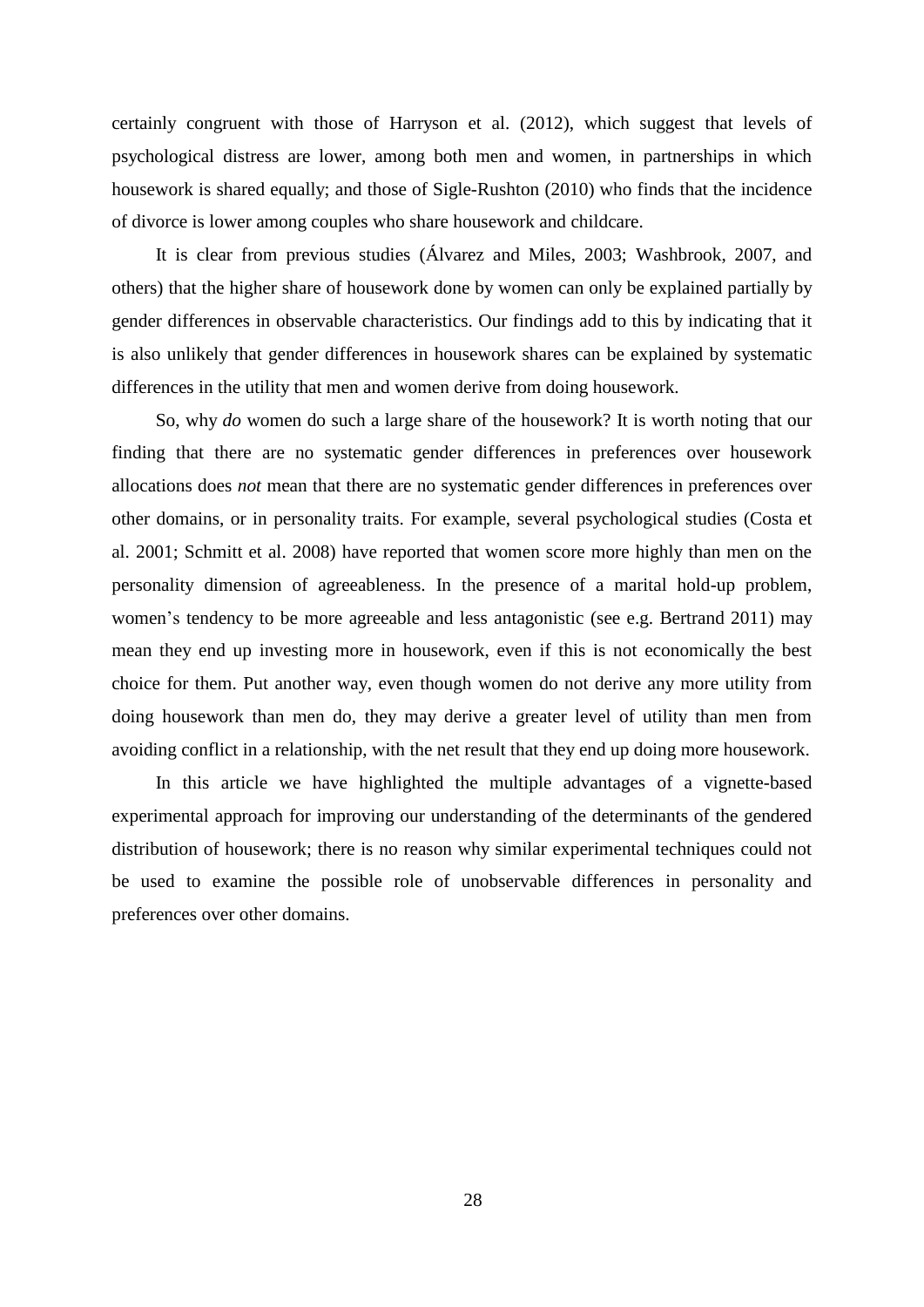#### *References*

Abraham M., K. Auspurg, and T. Hinz (2010). Migration Decisions Within Dual-Earner Partnerships: A Test of Bargaining Theory. *Journal of Marriage and Family* 72 (4): 876-892.

Akerlof G. A., and R. E. Kranton (2010). Economics and Identity. *Quarterly Journal of Economics* 115 (3): 715-753.

Álvarez B., and D. Miles (2003). Gender Effect on Housework Allocation: Evidence from Spanish Two-Earner Couples. *Journal of Population Economics* 16(2): 227-242.

Amaya-Amaya M., K. Gerard, and M. Ryan (2008). Discrete Choice Experiments in a Nutshell, pp. 13-46 in: Ryan, M., K. Gerard, and M. Amaya-Amaya (eds.), *Using Discrete Choice Experiments to Value Health and Health Care.* Dordrecht, NL: Springer.

Atzmüller, C., and P. M. Steiner (2010). Experimental Vignette Studies in Survey Research. *Methodology: European Journal of Research Methods for the Behavioral and Social Sciences* 6(3): 128-138.

Auspurg K., and T. Hinz (2015). *Factorial Survey Experiments. Series Quantitative Applications in the Social Sciences No. 175*. Thousand Oaks, CA: Sage.

Auspurg, K., T. Hinz, C. Sauer, and S. Liebig (2014). The Factorial Survey as a Method for Measuring Sensitive Issues, pp. 137–149 in: U. Engel, B. Jann, P. Lynn, A. Scherpenzeel, and P. Sturgis (eds.), *Improving Survey Methods: Lessons From Recent Research*. New York: Routledge.

Axelrod R. (1984). *The Evolution of Cooperation*. New York: Basic Books.

Baker M. J., and J.P. Jacobsen (2007). Marriage, Specialization, and the Gender Division of Labor. *Journal of Labor Economics* 25 (4) 763-793.

Bateman, I. J., R. T. Carson, B. Day, M. Hanemann, N. Hanley, T. Hett, M. Jones-Lee, G. Loomes, S. Mourato, E. Ozedemiroglu, D. Pearce, J. Sugden, and J. Swanson (2002). *Economic Valuation with Stated Preference Techniques: A Manual*. Cheltenham, UK: Edward Elgar.

Baxter, J., and M. Western (1998). Satisfaction with Housework: Examining the Paradox. *Sociology* 32(1): 101-120.

Becker G. S. (1965). A Theory of the Allocation of Time. *Economic Journal*, 75, 493–517.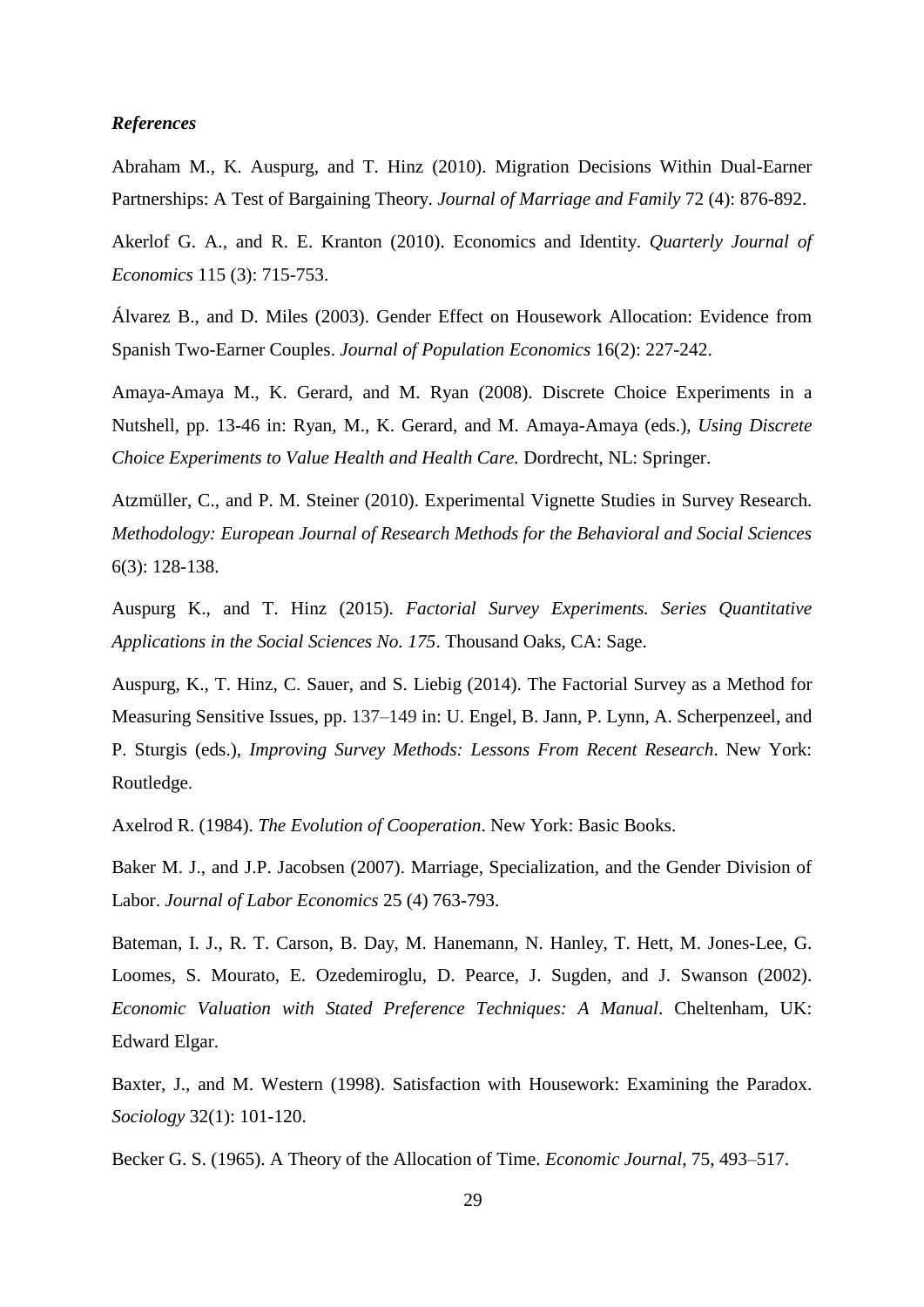Becker G. S. (1985). Human Capital, Effort, and the Sexual Division of Labor. *Journal of Labor Economics* 3 (1): S3-S58.

Bertrand M. (2011). New Perspectives on Gender, pp. 1545-1592 in: O. Ashenfelter, and D. Card (eds.)., *[Handbook of Labor Economics](http://ideas.repec.org/b/eee/labhes/5.html)*. edition 1, vol. 4b. Amersdam: Elsevier.

Bertrand M., and S. Mullainathan (2001). Do People Mean What They Say? Implications for Subjective Survey Data. *The American Economic Review* 91(2): 67-72.

Bianchi S. M., M. A. Milkie, L. C. Sayer, and J. P. Robinson (2000). Is Anyone Doing the Housework? Trends in the Gender Division of Household Labor. *Social Forces* 79(1): 191- 228.

Bitman M., P. England, L. Sayer, N. Folbre, and G. Matheson (2003). When Does Gender Trump Money? Bargaining and Time in Household Work. *American Journal of Sociology* 109 (1): 186–214.

Booth A. L., and J. C. Van Ours (2009). Hours of Work and Gender Identity: Does Part-Time Work Make the Family Happier? *Economica* 76 (301): 176-196.

Brines, J. (1993). The Exchange Value of Housework. *Rationality and Society* 5 (3): 302-340.

Brines, J. (1994). Economic Dependency, Gender, and the Division of Labor at Home. *American Journal of Sociology* 100 (3): 652-688.

Bryan M. L., and A. Sevilla-Sanz (2011). Does Housework Lower Wages? Evidence for Britain*. Quarterly Journal of Economics* 63 (1): 187-210.

Buck, N., and S. McFall (2012). Understanding Society: Design Overview. *Longitudinal and Life Course Studies* 3(1): 5-17.

Burton, J. (2013) (ed.). Understanding Society Innovation Panel Wave 5: Results from Methodological Experiments. *Understanding Society Working Paper Series* 2013-06. University of Essex: Institute for Social and Economic Research.

Cadsby C.B., Servatka M., and F. Song (2013). How Competitive are Female Professionals? A Tale of Identity and Conflict. *Journal of Economic Behavior & Organization* 92 (C): 284- 303.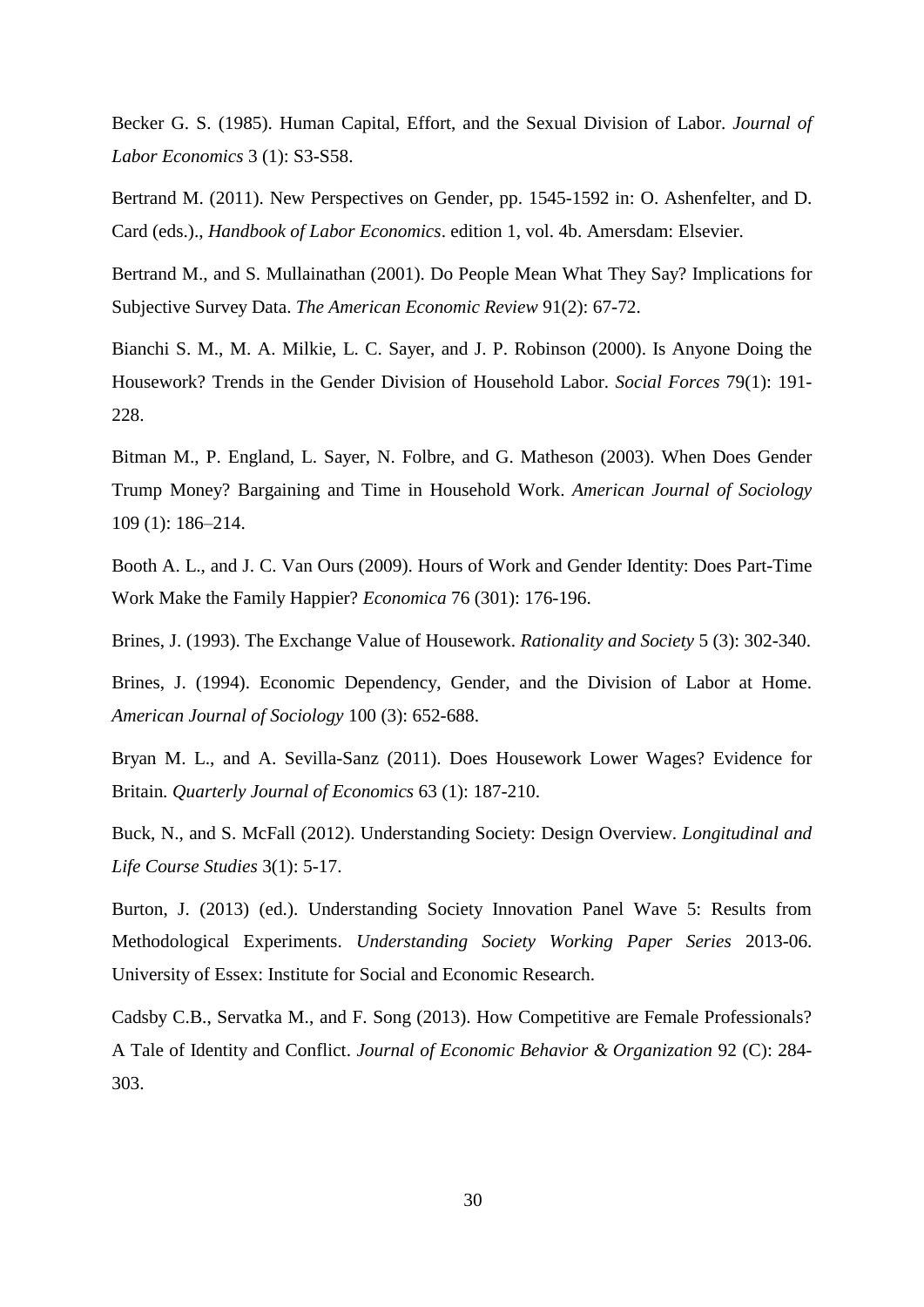Costa Jr P., A. Terracciano, and R. R. McCrae (2001). Gender Differences in Personality Traits Across Cultures: Robust and Surprising Findings. *Journal of Personality and Social Psychology 81*(2): 322-331.

Croson R., and U. Gneezy (2009). Gender Differences in Preferences. *Journal of Economic Literature* 47 ( 2): 448-474.

Görges L. (2014). The Power of Love: A subtle Driving Force for Unegalitarian Labor Division? *WiSo-HH Working Paper Series*, Working Paper No. 17, forthcoming, *the Review of the Econonomics of the Household*.

Gough M., and A. Killewald (2011). Unemployment in Families: The Case of Housework. *Journal of Marriage and Family* 73 (5): 1085-1100.

Green, P. E., and V. Srinivasan (1990). Conjoint Analysis in Marketing: New Developments with Implications for Research and Practice. *Journal of Marketing* 54 (4): 3-19.

Hadfield, G.K. (1999). A Coordination Model of the Sexual Division of Labor. *Journal of Economic Behavior and Organization*, 40 (2): 125-153.

Hakim, C. (1996). The Sexual Division of Labour and Women's Heterogeneity. *British Journal of Sociology* 47(1): 178-188.

Hakim C. (2000). *Work-Lifestyle Choices in the 21st Century: Preference Theory*. Oxford: Oxford University Press.

Harryson, L., M. Novo, and A. Hammarström (2012). Is Gender Inequality in the Domestic Sphere Associated with Psychological Distress Among Women and Men? Results from the Northern Swedish Cohort. *Journal of Epidemiology and Community Health* 66(3): 271-276.

Hersch, J. and L. S. Stratton (1994). Housework, Wages, and the Division of Housework Time for Employed Spouses. *The American Economic Review, Papers and Proceedings of the Hundred and Sixth Annual Meeting of the American Economic Association* 82( 2): 120- 125.

Hersch, J., and L. S. Stratton (1997). Housework, Fixed Effects, and Wages of Married Workers. *Journal of Human Resources* 32(2): 285-307.

Hersch, J. and L. S. Stratton (2002), Housework and Wages. *The Journal of Human Resources* 37 (1): 217-229.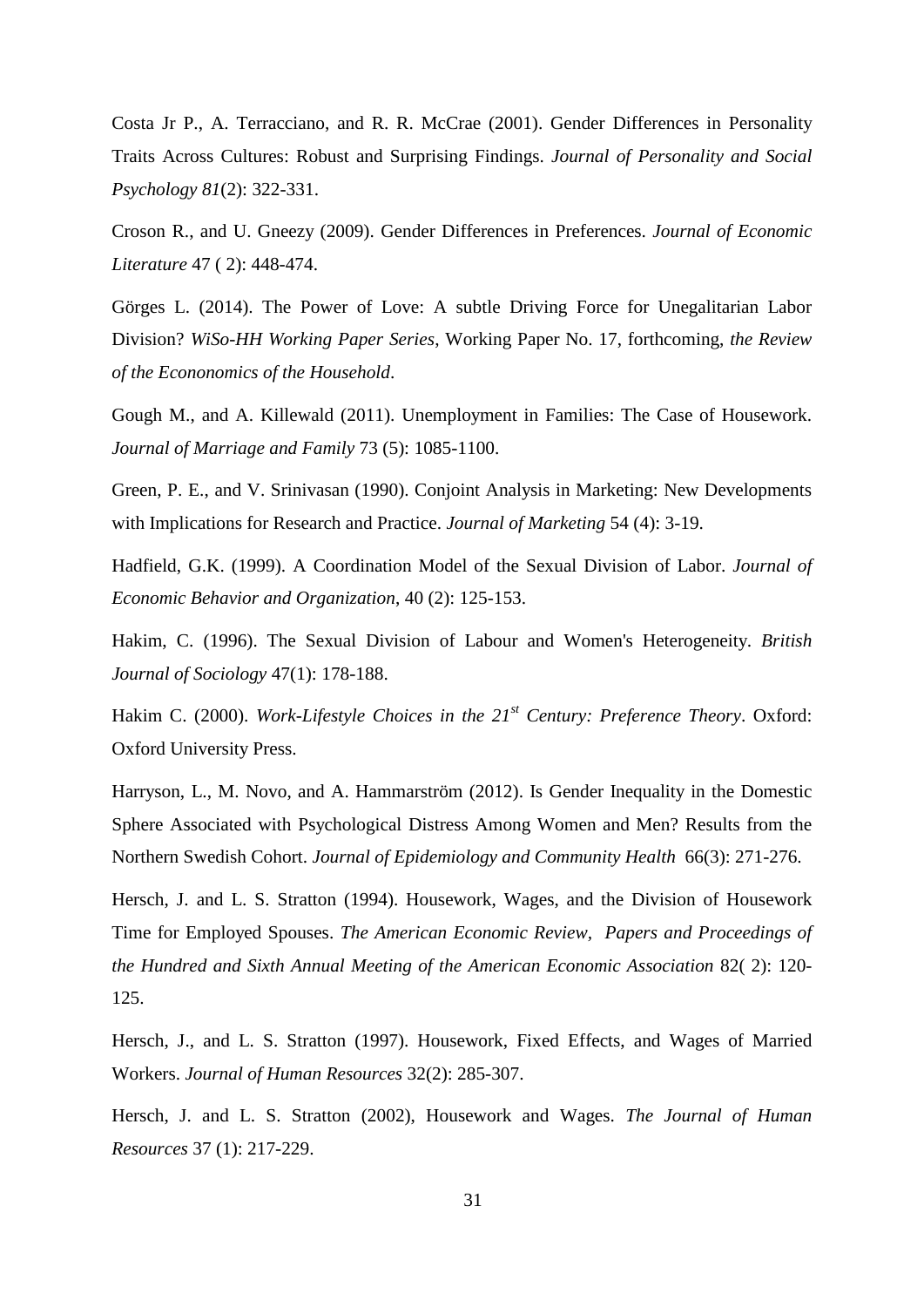Jäckle, A., J. Burton, O. Kaminska, P. Lynn, S. McFall, and N. Uhrig (2014). *Understanding Society: The UK Household Longitudinal Study Innovation Panel, Waves 1-6, User Manual*. University of Essex: Institute for Social and Economic Research.

Kan, M. Y., O. Sullivan, and J. Gershuny (2011). Gender Convergence in Domestic Work: Discerning the Effects of Interactional and Institutional Barriers From Large-Scale Data. *Sociology* 45(2): 234-251.

Konrad, K. A., and K. E. Lommerud (2000). The bargaining family revisited. *Canadian Journal of Economics*, 33(2):471–87.

Krosnick, J. A., Narayan, S., and W. R. Smith (1996). Satisficing in Surveys: Initial Evidence. *New Directions for Evaluation* 1996(70): 29-44.

Kuhfeld, W. F., R. D. Tobias, and M. Garrat (1994). Efficient Experimental Design With Marketing Research Applications. *Journal of Marketing Research* 31 (4): 545-557.

Lachance-Grzela, M., and G. Bouchard (2010). Why Do Women Do the Lion's Share of Housework? A Decade of Research. *Sex Roles* 63(11-12): 767-780.

Lee, Y.-S., and L. J. Waite (2005). Husbands' and Wives' Time Spent on Housework: A Comparison of Measures. *Journal of Marriage and Family* 67(2): 328-336.

Lennon, M. C., and S. Rosenfield (1994). Relative Fairness and the Division of Housework: The Importance of Options. *American Journal of Sociology* 100(2): 506-531.

Louviere, J. J., D. A. Hensher, and J. D. Swait (2000). *Stated Choice Methods: Analysis and Application.* Cambridge: Cambridge Press.

Mutz, D. C. (2011). *Population-Based Survey Experiments*. Princeton, NJ: Princeton University Press.

Niemi, I. (1993). Systematic Error in Behavioral Measurement: Comparing Results From Interview and Time Budget Studies. *Social Indicators Research* 30 (2/3): 229-244.

Oakley, A. (1974). *The Sociology of Housework*. New York: Pantheon Press.

ONS (2013). *Personal Wellbeing Across the UK*, 2012-13. UK: Office for National Statistics.

Oppenheimer, D. M., T. Meyvis, and N. Davidenko (2009). Instructional Manipulation Checks: Detecting Satisficing to Increase Statistical Power. *Journal of Experimental Social Psychology 45*(4): 867-872.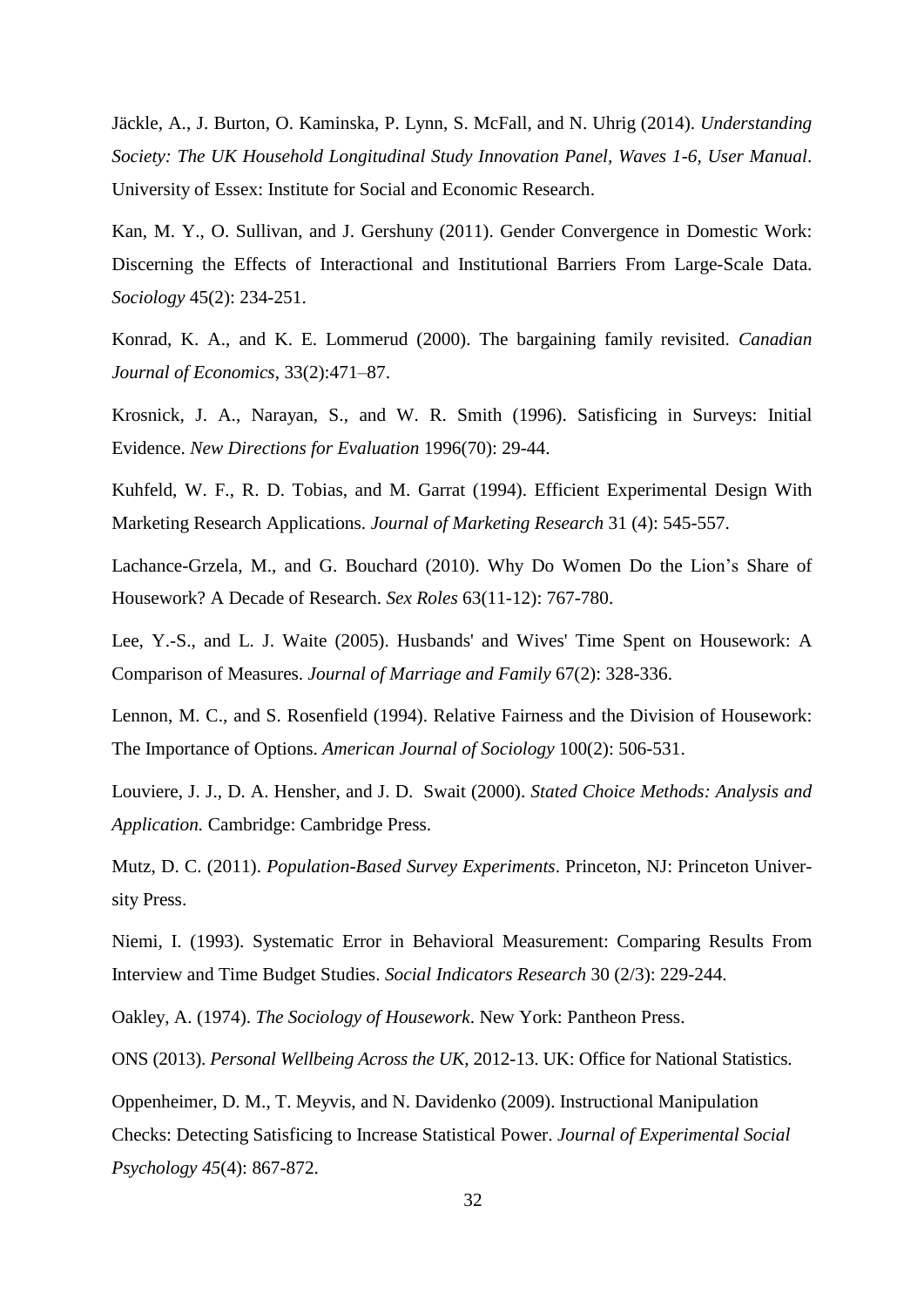Ott N. (1992). *Intrafamily Bargaining and Household Decisions*. Berlin: Springer.

Peters, M., and A. Siow (2002). Competing premarital investments. *Journal of Political Economy*, 110(3): 592–608.

Riach P. A., and J. Rich (2002). Field Experiments of Discrimination in the Market Place. *The Economic Journal* 112: F480-F518.

Sándor Z., and P. H. Franses (2009). Consumer Price Evaluations Through Choice Experiments. *Journal of Applied Econometrics* 24 (3): 517–535.

Schmitt, D. P., A. Realo, M. Voracek, and J. Allik (2008). Why Can't a Man be More Like a Woman? Sex Differences in Big Five Personality Traits Across 55 Cultures. *Journal of Personality and Social Psychology 94*(1): 168-182.

Sigle-Rushton, W. (2010). Men's Unpaid Work and Divorce: Reassessing Specialization and Trade in British Families. *Feminist Economics 16*(2): 1-26.

Stratton, L. S. (2012). The Role of Preferences and Opportunity Costs in Determining the Time Allocated to Housework. *The American Economic Review* 102(3): 606-611.

Vagstad, S. (2001). On private incentives to acquire household production skills. *Journal of Population Economics*, 14(2): 301–12.

Wallander L. (2009). 25 Years of Factorial Surveys in Sociology: A Review. *Social Science Research* 38: 505–520.

Washbrook E. (2007). Explaining the Gender Division of Labour: The Role of the Gender Wage Gap. *Centre for Market and Public Organisation*, *CMPO Working Paper* No. 07/174.

West C., and D.H. Zimmerman (1987). Doing Gender. *Gender & Society* 1(2): 125-151.

Wooldridge J. M. (2002). *Econometric Analysis of Cross Section and Panel Data*. Cambridge, MA: The MIT Press.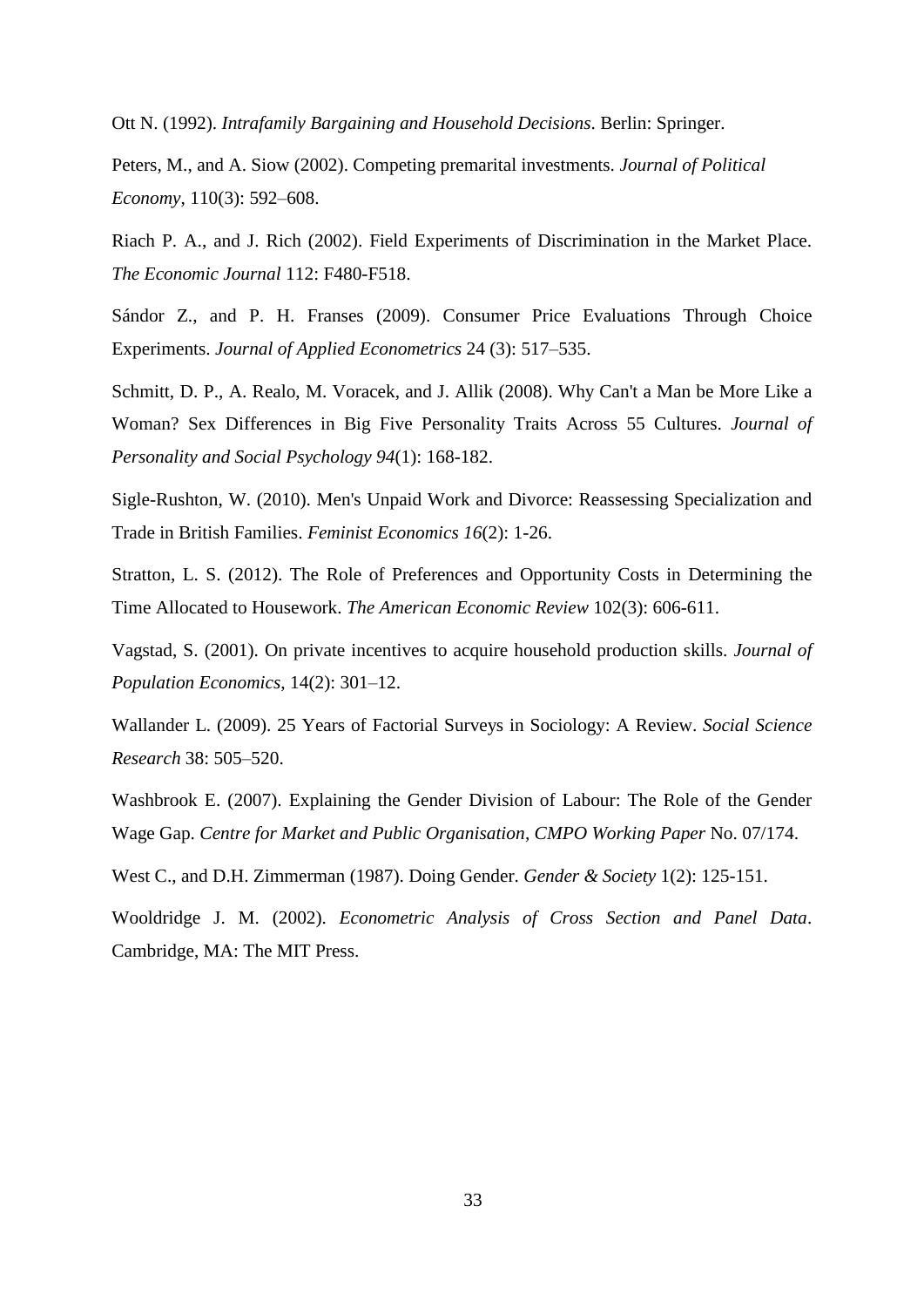### **APPENDIX: TABLES OF MAIN RESULTS WITH STANDARD ERRORS**

# TABLE A1 LINEAR RANDOM EFFECTS MODEL OF SATISFACTION RATINGS

### WITH STANDARD ERRORS

| <b>VARIABLE</b>              | (1)<br>All  | (2)<br>Women | (3)<br>Men  | (4)<br>Gender |
|------------------------------|-------------|--------------|-------------|---------------|
|                              |             |              |             | difference    |
|                              |             |              |             |               |
| Lower housework share        | $-1.106***$ | $-1.194***$  | $-1.012***$ | $-0.190$      |
|                              | (0.203)     | (0.301)      | (0.272)     | (0.406)       |
| Higher housework share       | $-1.539***$ | $-1.699***$  | $-1.387***$ | $-0.306$      |
|                              | (0.193)     | (0.282)      | (0.265)     | (0.387)       |
| Both partners work part-time | $-0.167$    | $-0.188$     | $-0.094$    | $-0.096$      |
| (Both PT)                    | (0.163)     | (0.243)      | (0.215)     | (0.325)       |
| Respondent work full-time,   | $-0.726***$ | $-1.030***$  | $-0.365*$   | $-0.671**$    |
| partner part-time (FT-PT)    | (0.159)     | (0.231)      | (0.205)     | (0.310)       |
| Respondent work part-time,   | $-0.287*$   | $-0.355$     | $-0.179$    | $-0.166$      |
| partner full-time (PT-FT)    | (0.166)     | (0.240)      | (0.228)     | (0.331)       |
| Respondent earns half        | $-0.033$    | 0.015        | $-0.060$    | 0.063         |
| (Earns half)                 | (0.128)     | (0.187)      | (0.171)     | (0.255)       |
| Resp. earns twice as much    | $-0.148$    | $-0.101$     | $-0.158$    | 0.059         |
| (Earns twice)                | (0.130)     | (0.184)      | (0.181)     | (0.259)       |
| Pay for housework            | $-0.014$    | $-0.015$     | $-0.050$    | 0.027         |
|                              | (0.106)     | (0.158)      | (0.137)     | (0.209)       |
| 6-month old child            | $-0.005$    | 0.157        | $-0.238$    | 0.394         |
|                              | (0.154)     | (0.227)      | (0.199)     | (0.303)       |
| 5-year old child             | 0.034       | 0.306        | $-0.273$    | $0.585**$     |
|                              | (0.147)     | (0.218)      | (0.195)     | (0.293)       |
| 15-year old child            | $0.322**$   | 0.315        | 0.307       | 0.001         |
|                              | (0.154)     | (0.225)      | (0.206)     | (0.305)       |
| Lower housework share        | 0.313       | 0.337        | 0.238       | 0.106         |
| <b>Both PT</b>               | (0.192)     | (0.278)      | (0.264)     | (0.383)       |
| Lower housework share        | 1.249***    | 1.537***     | $0.921***$  | $0.633*$      |
| FT-PT                        | (0.190)     | (0.267)      | (0.264)     | (0.376)       |
| Lower housework share        | $0.533***$  | $0.460*$     | $0.571**$   | $-0.113$      |
| PT-FT                        | (0.194)     | (0.273)      | (0.274)     | (0.387)       |
| Lower housework share        | 0.009       | $-0.082$     | 0.077       | $-0.154$      |
| Earns half                   | (0.155)     | (0.228)      | (0.202)     | (0.307)       |
| Lower housework share        | $0.438***$  | $0.458**$    | 0.352       | 0.091         |
| Earns twice                  | (0.157)     | (0.222)      | (0.220)     | (0.313)       |
| Lower housework share        | 0.105       | 0.092        | 0.153       | $-0.062$      |
| Pay for housework            | (0.128)     | (0.186)      | (0.175)     | (0.255)       |
|                              | $-0.034$    | $-0.057$     | 0.066       | $-0.097$      |
| Lower housework share        |             |              |             |               |
| 6-month old child            | (0.185)     | (0.267)      | (0.253)     | (0.369)       |
| Lower housework share        | $-0.118$    | $-0.333$     | 0.157       | $-0.494$      |
| 5-year old child             | (0.177)     | (0.261)      | (0.233)     | (0.350)       |
| Lower housework share        | $-0.578***$ | $-0.519**$   | $-0.601**$  | 0.100         |
| 15-year old child            | (0.177)     | (0.250)      | (0.250)     | (0.353)       |
| Larger housework share       | 0.088       | 0.018        | 0.156       | $-0.131$      |
| <b>Both PT</b>               | (0.191)     | (0.282)      | (0.251)     | (0.378)       |
| Larger housework share       | $0.531***$  | $0.771***$   | 0.261       | 0.505         |
| FT-PT                        | (0.187)     | (0.272)      | (0.245)     | (0.367)       |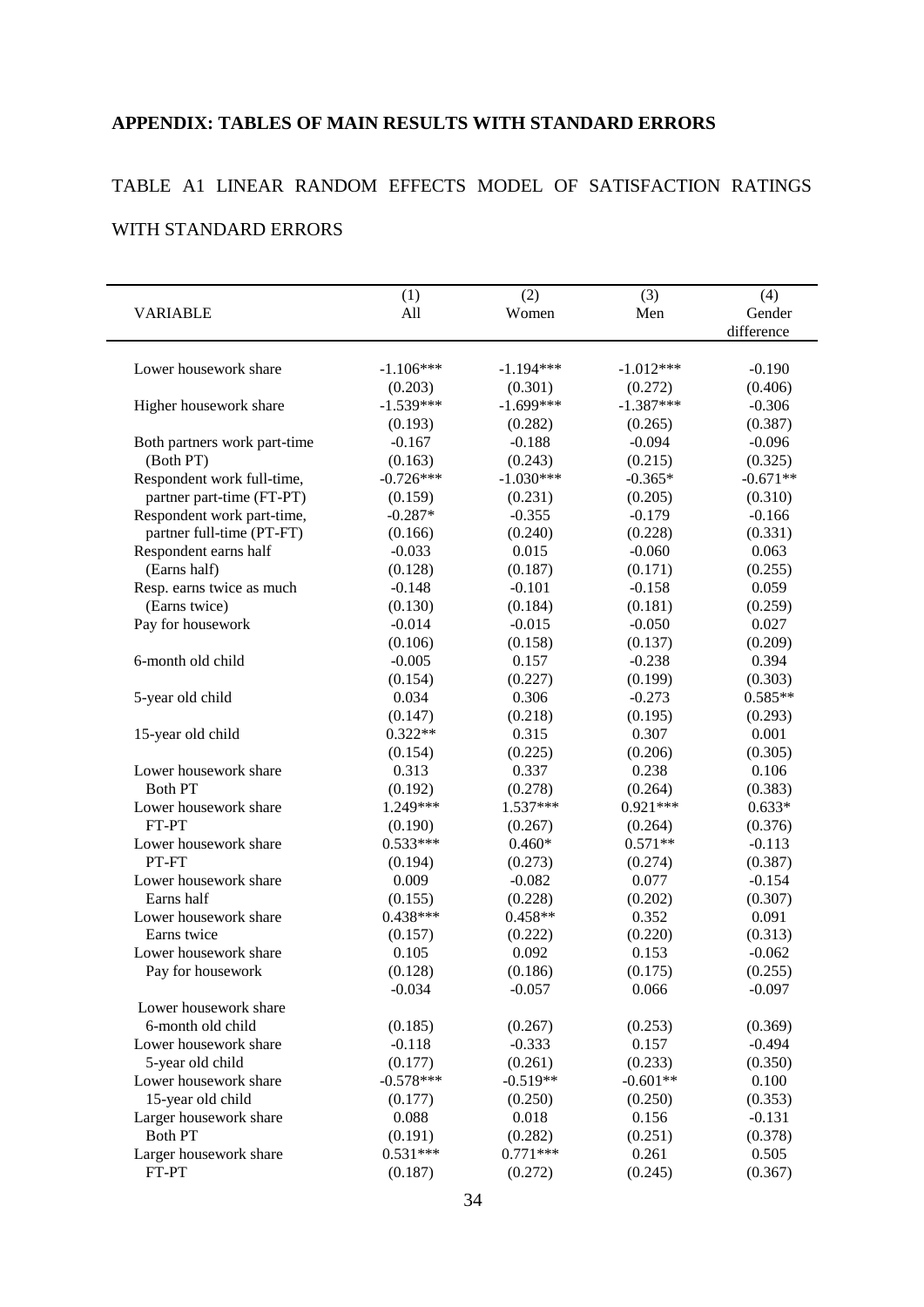| Larger housework share | 1.062***    | 1.313***    | $0.760***$ | 0.529     |
|------------------------|-------------|-------------|------------|-----------|
| PT-FT                  | (0.197)     | (0.284)     | (0.270)    | (0.392)   |
| Larger housework share | 0.167       | 0.049       | 0.299      | $-0.244$  |
| Earns half             | (0.156)     | (0.222)     | (0.217)    | (0.311)   |
| Larger housework share | 0.084       | $-0.030$    | 0.180      | $-0.217$  |
| Earns twice            | (0.161)     | (0.223)     | (0.230)    | (0.320)   |
| Larger housework share | $0.352***$  | $0.453**$   | 0.256      | 0.198     |
| Paid housework         | (0.125)     | (0.184)     | (0.165)    | (0.247)   |
| Larger housework share | $-0.034$    | $-0.178$    | 0.218      | $-0.397$  |
| 6-month old child      | (0.187)     | (0.267)     | (0.252)    | (0.369)   |
| Larger housework share | $-0.079$    | $-0.370$    | 0.282      | $-0.650*$ |
| 5-year old child       | (0.174)     | (0.252)     | (0.236)    | (0.346)   |
| Larger housework share | $-0.391**$  | $-0.358$    | $-0.381$   | 0.038     |
| 15-year old child      | (0.184)     | (0.259)     | (0.262)    | (0.368)   |
| Age                    | $-0.044***$ | $-0.043***$ | $-0.040**$ | $-0.003$  |
|                        | (0.011)     | (0.015)     | (0.017)    | (0.023)   |
| Age square             | $0.000***$  | $0.000***$  | $0.000***$ | $-0.000$  |
|                        | (0.000)     | (0.000)     | (0.000)    | (0.000)   |
| Constant               | 5.875***    | 5.933***    | 5.733***   | 0.205     |
|                        | (0.302)     | (0.427)     | (0.433)    | (0.608)   |
| Number of observations | 4,547       | 2,476       | 2,071      | 4,547     |
| Number of individuals  | 1,541       | 841         | 700        | 1,541     |
| Wald test chi squared  | 425.594     | 312.337     | 158.106    | 479.932   |
| p-value                | 0.000       | 0.000       | 0.000      | 0.000     |
| Rho                    | 0.473       | 0.434       | 0.518      | 0.472     |

Notes: Asterisks denote significance levels. \*\*\* *p*<0.01, \*\* *p*<0.05, \* *p*<0.1.

(2) Model with equal coefficients across gender and using the pooled sample of women and men,

(2) Separate model for women, (3) separate model for men,

(4) Model with different coefficients across gender and using the pooled sample of women and men.

The Wald test relates to the joint significance of all coefficients in the column. It is distributed as  $\chi^2(31)$  for Columns 1-3 and  $\chi^2$ (63) for Column 4.

Rho is the faction of the variance of the unobserved component explained by the random effect.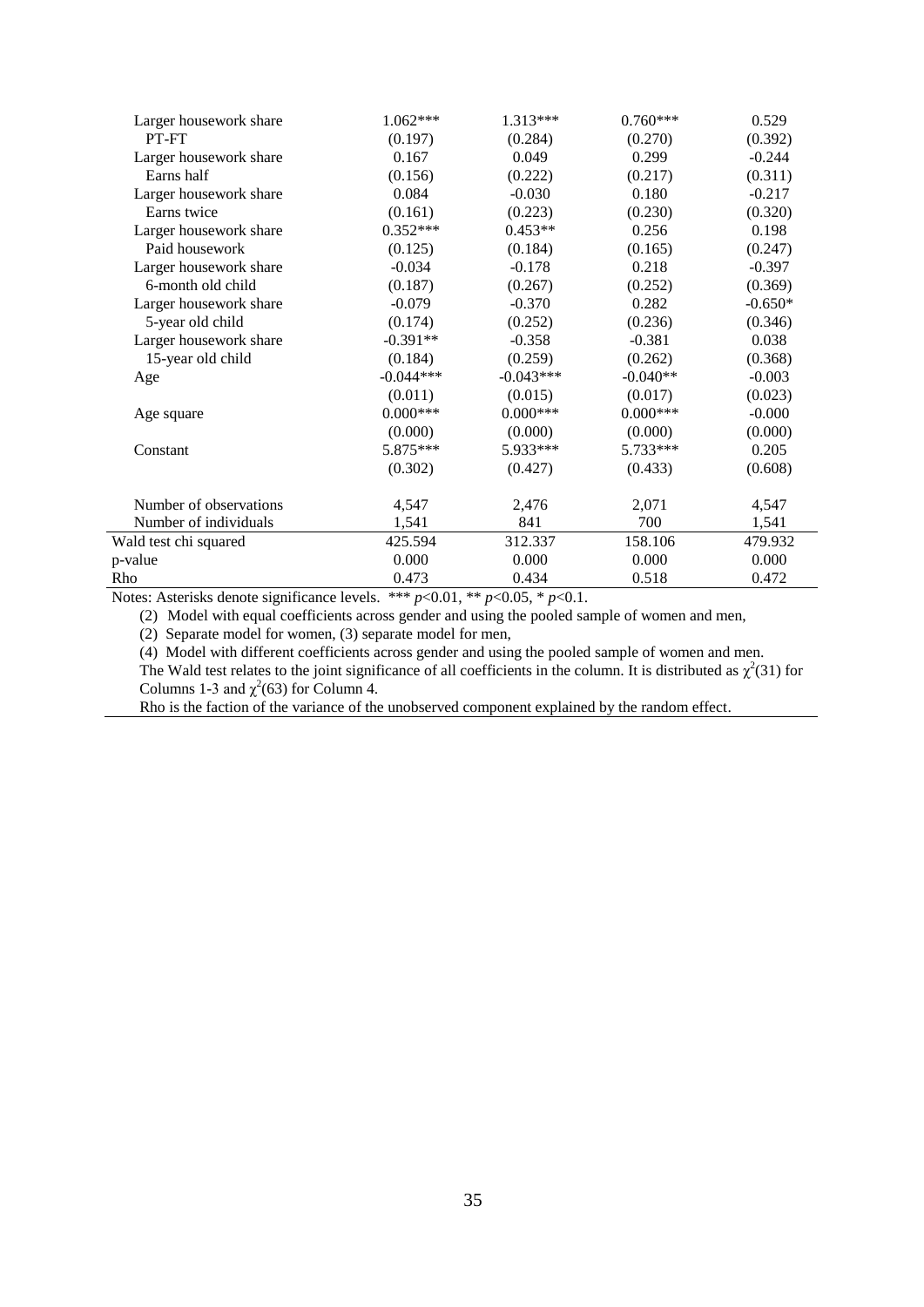#### TABLE A2 ORDERED PROBIT MODEL FOR SATISFACTION WITH RANDOM

#### (1)  $(2)$   $(3)$ Variables All Women Men Lower housework share  $-0.925***$   $-0.973***$   $-0.898***$   $-0.169$  $(0.158)$   $(0.216)$   $(0.234)$   $(0.317)$ Large housework share  $-1.270***$   $-1.355***$   $-1.217***$   $-0.258$  $(0.157)$   $(0.218)$   $(0.229)$   $(0.314)$ Both partners work part-time  $-0.149$   $-0.178$   $-0.0798$   $-0.106$ (Both PT)  $(0.124)$   $(0.167)$   $(0.186)$   $(0.25)$ Respondent work full-time,  $-0.621***$   $-0.843***$   $-0.348$   $-0.554*$ partner part-time (FT-PT) (0.12) (0.159) (0.184) (0.242) Respondent work part-time,  $-0.266*$   $-0.308$   $-0.183$   $-0.135$ partner full-time (PT-FT) (0.123) (0.168) (0.183) (0.248) Respondent earns half  $-0.0351$   $-0.0027$   $-0.0566$   $0.041$ (Earns half)  $(0.105)$   $(0.141)$   $(0.158)$   $(0.211)$ Respondent earns twice as much  $-0.136$   $-0.0895$   $-0.151$   $0.0535$ (Earns twice)  $(0.106)$   $(0.14)$   $(0.162)$   $(0.213)$ Pay for housework -0.00456 -0.0395 -0.00475 -0.0467  $(0.0856)$   $(0.115)$   $(0.13)$   $(0.173)$ 6-month old child  $-0.0239$   $-0.102$   $-0.233$   $0.325$  $(0.12)$   $(0.16)$   $(0.182)$   $(0.241)$ 5-year old child 0.0127 0.247 -0.269 0.517\*  $(0.118)$   $(0.16)$   $(0.177)$   $(0.238)$ 15-year old child  $0.276*$  0.314 0.217 0.117  $(0.126)$   $(0.169)$   $(0.191)$   $(0.254)$ Lower housework share  $0.262$  0.3 0.19 0.131 Both PT (0.147) (0.147) (0.198) (0.222) (0.297) Lower housework share  $1.021***$   $1.210***$   $0.808***$   $0.52$ FT-PT  $(0.146)$   $(0.146)$   $(0.194)$   $(0.225)$   $(0.294)$ Lower housework share  $0.456**$   $0.383$   $0.507*$  -0.0845 PT-FT  $(0.148)$   $(0.201)$   $(0.219)$   $(0.296)$ Lower housework share  $0.0185$  -0.0427 0.0694 -0.11 Earns half (0.127) (0.17) (0.191) (0.255) Lower housework share  $0.367**$   $0.366*$  0.313 0.0697 Earns twice (0.128) (0.171) (0.195) (0.259) Lower housework share  $0.0677$  0.0837 0.0893 0.00446 Pay for housework (0.104) (0.139) (0.157) (0.209) Lower housework share  $0.0111$   $-0.0151$   $0.12$   $-0.104$ 6-month old child (0.145) (0.194) (0.219) (0.291) Lower housework share  $-0.0817$   $-0.279$  0.184  $-0.468$ 5-year old child (0.143) (0.193) (0.215) (0.289) Lower housework share  $-0.478**$   $-0.461*$   $-0.470*$   $-0.0211$ 15-year old child (0.148) (0.198) (0.223) (0.297) Larger housework share  $0.0936$  0.0397 0.158 -0.112 Both PT (0.147) (0.199) (0.221) (0.297) Larger housework share  $0.457**$   $0.638***$  0.246 0.42 FT-PT  $(0.142)$   $(0.19)$   $(0.218)$   $(0.288)$ Larger housework share  $0.860***$  1.013\*\*\*  $0.658**$  0.406 PT-FT (0.148) (0.203) (0.219) (0.298) Larger housework share  $0.135$   $0.0544$   $0.243$   $0.166$ Earns half (0.125) (0.167) (0.189) (0.252) Larger housework share  $0.0944$   $0.0127$  0.166  $-0.153$ Earns twice  $(0.131)$   $(0.175)$   $(0.199)$   $(0.264)$ Larger housework share  $0.268**$   $0.363**$  0.181 0.216

#### INDIVIDUAL EFFECTS AND STANDARD ERRORS

36